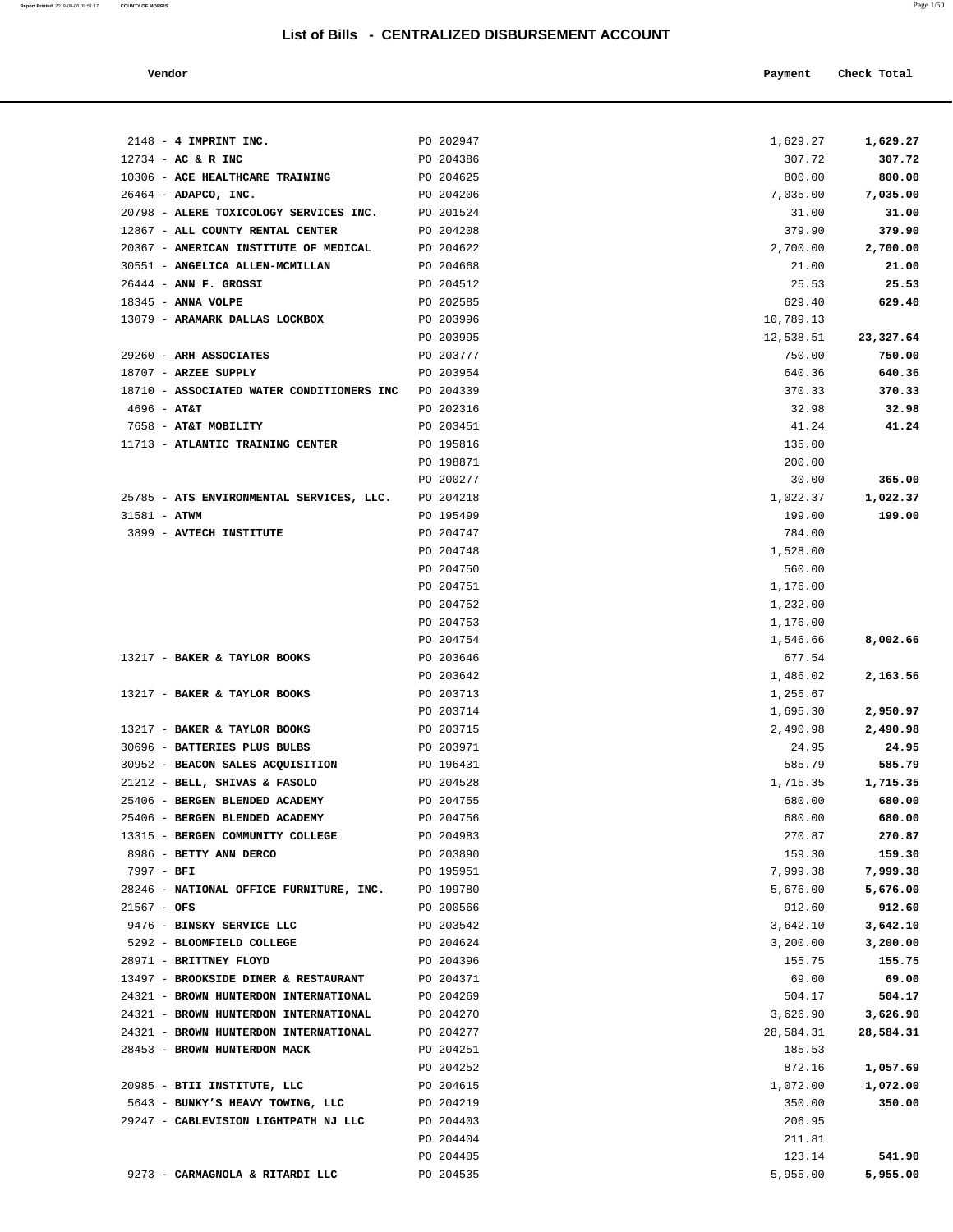| Report Printed 2019-09-06 09:51:17 | <b>COUNTY OF MORRIS</b> | Page 2/50 |
|------------------------------------|-------------------------|-----------|
|                                    |                         |           |

|        | Payment | Check Total |
|--------|---------|-------------|
| Vendor |         | .           |
| .      |         | .           |
|        |         |             |

| 13194 - CARMEN N. AYALA                              | PO 201761              | 804.00                | 804.00                |
|------------------------------------------------------|------------------------|-----------------------|-----------------------|
| 4598 - CDW GOVERNMENT                                | PO 200817              | 54.08                 | 54.08                 |
| 13708 - CDW GOVERNMENT LLC                           | PO 202677              | 594.36                | 594.36                |
| 13731 - CENTRAL POLY CORP                            | PO 203168              | 138.30                |                       |
|                                                      | PO 204000              | 259.50                | 397.80                |
| 20487 - CENTURYLINK                                  | PO 203645              | 144.20                | 144.20                |
| 20487 - CENTURYLINK                                  | PO 203901              | 118.93                | 118.93                |
| 1807 - CHRISTINE SAWYER                              | PO 202453              | 629.40                | 629.40                |
| 89 - CINTAS CORPORATION                              | PO 203096              | 478.06                | 478.06                |
| 25571 - CLEARY GIACOBBE ALFIERI &                    | PO 204077              | 12,705.00             | 12,705.00             |
| 25571 - CLEARY GIACOBBE ALFIERI &                    | PO 204539              | 14,315.00             | 14,315.00             |
| 13857 - CLIFFSIDE BODY CORP                          | PO 197915              | 1,763.45              | 1,763.45              |
| 28659 - COACHING SYSTEMS, LLC                        | PO 204503              | 874.31                | 874.31                |
| 8277 - COANJ                                         | PO 204139              | 350.00                | 350.00                |
| 24252 - COFFEE LOVERS COFFEE SERVICE                 | PO 204343              | 87.71                 | 87.71                 |
| 13895 - COLONNELLI BROTHERS INC                      | PO 204897              | 1,250.00<br>83,128.00 |                       |
| 31662 - COMBAT BRANDS, LLC                           | PO 204897<br>PO 204499 | 1,228.75              | 84,378.00<br>1,228.75 |
| 9486 - COMPLETE SECURITY SYSTEMS, INC.               | PO 203856              | 400.00                | 400.00                |
| 26101 - COOPER ELECTRIC SUPPLY CO.                   | PO 203269              | 612.64                |                       |
|                                                      | PO 203269              | 1,318.26              | 1,930.90              |
| 26101 - COOPER ELECTRIC SUPPLY CO.                   | PO 203328              | 216.20                | 216.20                |
| 26101 - COOPER ELECTRIC SUPPLY CO.                   | PO 203444              | 133.50                | 133.50                |
| 26101 - COOPER ELECTRIC SUPPLY CO.                   | PO 203515              | 758.36                | 758.36                |
| 14029 - COUNTY COLLEGE OF MORRIS                     | PO 204610              | 3,028.00              | 3,028.00              |
| 14029 - COUNTY COLLEGE OF MORRIS                     | PO 204980              | 417,576.59            | 417,576.59            |
| 14031 - COUNTY CONCRETE CORP.                        | PO 202968              | 870.00                | 870.00                |
| 14031 - COUNTY CONCRETE CORP.                        | PO 203090              | 547.50                | 547.50                |
| 14031 - COUNTY CONCRETE CORP.                        | PO 204338              | 2,505.76              | 2,505.76              |
| 13 - COUNTY OF MORRIS                                | PO 204769              | 155,579.97            | 155,579.97            |
| 13 - COUNTY OF MORRIS                                | PO 204982              | 61,957.81             | 61,957.81             |
| 13 - COUNTY OF MORRIS                                | PO 205088              | 94.15                 |                       |
|                                                      | PO 205088              | 197.85                | 292.00                |
| 13 - COUNTY OF MORRIS                                | PO 205096              | 9,306.76              | 9,306.76              |
| 14077 - CSL WATER QUALITY INC                        | PO 203921              | 1,684.00              | 1,684.00              |
| 12683 - D. C. EXPRESS INC                            | PO 204349              | 200.75                | 200.75                |
| 12523 - D&B AUTO SUPPLY                              | PO 204242              | 3,286.19              |                       |
|                                                      | PO 204243              | 2,475.62              |                       |
|                                                      | PO 204271              | 3,086.99              |                       |
|                                                      | PO 204273              | 2,215.68              | 11,064.48             |
| 5414 - DEENA LEARY                                   | PO 204933              | 272.96                | 272.96                |
| 14228 - DELL MARKETING L.P.                          | PO 202791              | 8,871.86              | 8,871.86              |
| 13038 - DEMCO                                        | PO 200815              | 70.50                 | 70.50                 |
| 10267 - DEWBERRY ENGINEERS, INC                      | PO 196578              | 35,880.00             | 35,880.00             |
| 24349 - DIRECT ENERGY BUSINESS MARKETING             | PO 204434              | 12.37                 | 12.37                 |
| 24349 - DIRECT ENERGY BUSINESS MARKETING             | PO 204882              | 904.92                | 904.92                |
| 29063 - DM MEDICAL BILLINGS, LLC                     | PO 204151              | 1,840.41              | 1,840.41              |
| $14438$ - E.A. MORSE & CO. INC.                      | PO 203153              | 2,212.56              | 2,212.56              |
| 29858 - ELLIOTT BLAFER                               | PO 204190              | 198.16                | 198.16                |
| 24205 - ELMER S. GILO, MD                            | PO 204480              | 553.38                | 553.38                |
| 21093 - EMERGENCY PEST CONTROL                       | PO 204379              | 695.00                | 695.00                |
| 2047 - EMPLOYMENT HORIZONS ENTERPRISES INC PO 203928 |                        | 1,950.00              | 1,950.00              |
| 26716 - EXECUTIVE POOL SERVICES                      | PO 204027              | 2,690.00              | 2,690.00              |
| 14604 - EXTEL COMMUNICATIONS                         | PO 202790              | 7,375.00              | 7,375.00              |
| 28966 - EXTRA PACKAGING CORP                         | PO 203536              | 153.59                | 153.59                |
| 3549 - EZ WHEELS DRIVING SCHOOL                      | PO 204764              | 1,652.92              |                       |
|                                                      | PO 204767              | 799.80                | 2,452.72              |
| 12515 - FASTENAL COMPANY                             | PO 202976              | 2,902.76              |                       |
|                                                      | PO 203931              | 3,032.39              | 5,935.15              |
| $5088$ - FBI/LEEDA                                   | PO 203384              | 695.00                | 695.00                |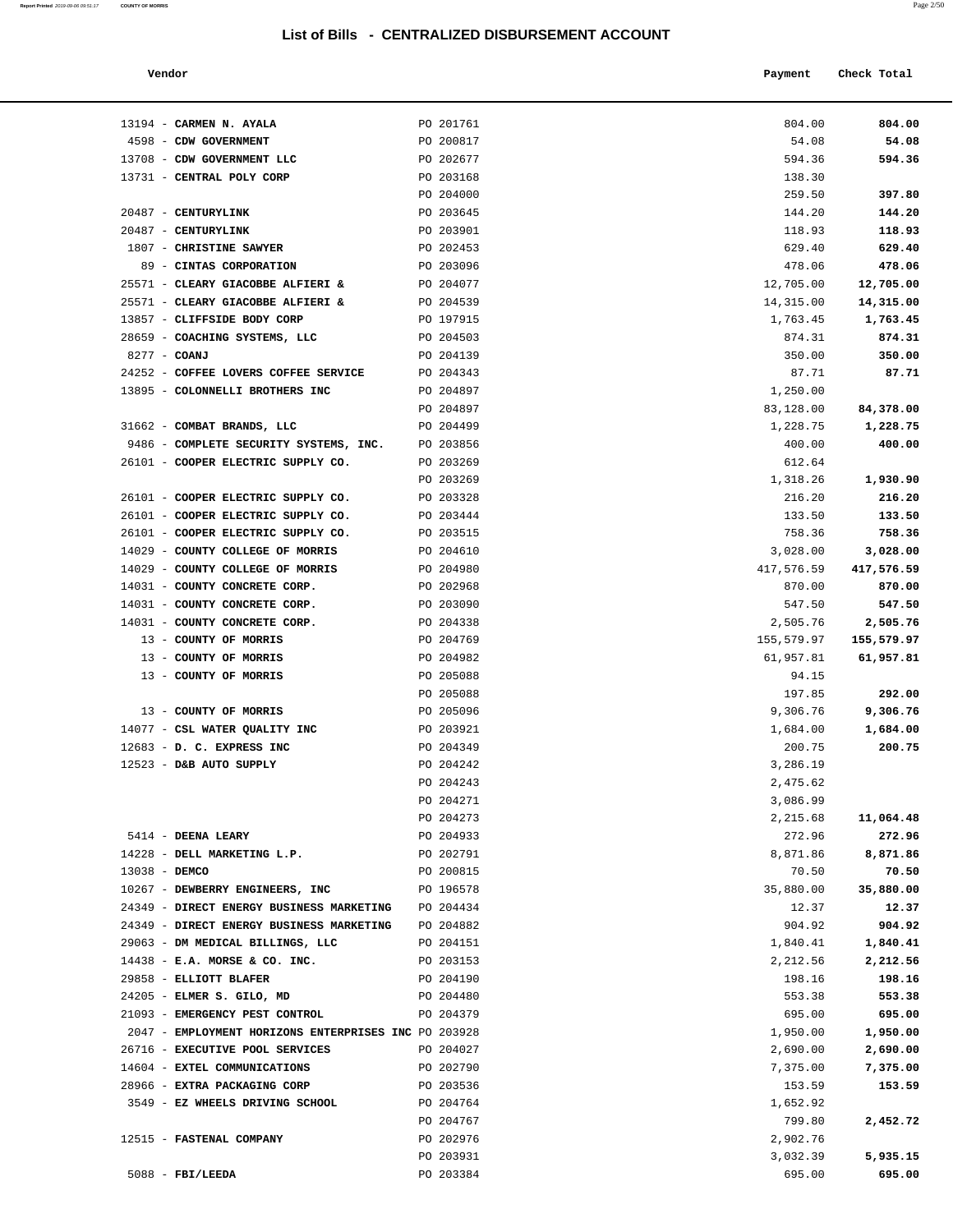| Vendor                                               |           | Payment   | Check Total |
|------------------------------------------------------|-----------|-----------|-------------|
| $14668$ - FEDEX                                      | PO 204193 | 12.23     |             |
|                                                      | PO 203945 | 48.71     |             |
|                                                      | PO 204416 | 279.24    | 340.18      |
| $14722$ - FITZERALD'S                                | PO 197128 | 91.00     | 91.00       |
| 12151 - FLEMINGTON BUICK CHEVROLET                   | PO 203136 | 214.32    |             |
|                                                      | PO 204238 | 778.67    | 992.99      |
| 27167 - FLEMINGTON CHRYSLER                          | PO 204221 | 95.11     | 95.11       |
| 745 - FRANK JANKOWSKI                                | PO 202048 | 813.00    | 813.00      |
| $14852$ - GANN LAW BOOKS                             | PO 203211 | 157.00    | 157.00      |
| 14123 - GANNETT NJ NEWSPAPERS                        | PO 204445 | 789.38    | 789.38      |
| 26644 - GARICK ENTERPRISES, INC.                     | PO 204256 | 794.38    | 794.38      |
| 14726 - GEN-EL SAFETY & INDUSTRIAL                   | PO 203561 | 327.10    | 327.10      |
| 21585 - GIOVANNA ALVES                               | PO 204419 | 311.15    | 311.15      |
| $14983$ - GRAINGER                                   | PO 203143 | 206.47    | 206.47      |
| $24884$ - GRAINGER                                   | PO 203855 | 188.35    | 188.35      |
| $14984$ - GRAINGER                                   | PO 204210 | 145.44    |             |
|                                                      | PO 204211 | 86.22     |             |
|                                                      | PO 204212 | 858.33    |             |
|                                                      | PO 204213 | 208.82    |             |
|                                                      | PO 204214 | 103.92    |             |
|                                                      | PO 203095 | 302.23    |             |
|                                                      | PO 203919 | 300.52    |             |
|                                                      | PO 204115 | 153.13    | 2,158.61    |
| $14984$ - GRAINGER                                   | PO 204340 | 256.96    | 256.96      |
| 19122 - GRASS ROOTS TURF PRODUCTS INC                | PO 203948 | 770.80    | 770.80      |
| 14993 - GRAY SUPPLY CORP                             | PO 204222 | 56.25     | 56.25       |
| 7832 - GREGORY ROSSI                                 | PO 204410 | 53.65     | 53.65       |
| 15010 - GREY HOUSE PUBLISHING                        | PO 203636 | 487.05    | 487.05      |
| 30137 - GZA GEOENVIRONMENTAL, INC.                   | PO 203768 | 557.50    | 557.50      |
| 15081 - HANOVER SEWERAGE AUTHORITY                   | PO 204885 | 1,796.43  | 1,796.43    |
| 29425 - HANOVER SUPPLY                               | PO 204431 | 141.54    | 141.54      |
| 16713 - HAROLD NOONAN                                | PO 202293 | 629.40    | 629.40      |
| 30359 - HD SUPPLY CONSTRUCTION &                     | PO 197253 | 1,529.00  | 1,529.00    |
| 30359 - HD SUPPLY CONSTRUCTION &                     | PO 203079 | 1,500.00  | 1,500.00    |
| 15159 - HELRICK'S INC                                | PO 203782 | 425.07    |             |
|                                                      | PO 204409 | 185.05    | 610.12      |
| $28404$ - HOME DEPOT U.S.A., INC.                    | PO 204650 | 44.98     |             |
|                                                      | PO 204899 | 256.48    |             |
|                                                      | PO 204900 | 75.95     | 377.41      |
| 1664 - INGRAM LIBRARY SERVICES                       | PO 203213 | 196.02    |             |
|                                                      | PO 203634 | 802.69    | 998.71      |
| 4859 - INSTITUTE FOR FORENSIC PSYCHOLOGY PO 203833   |           | 375.00    | 375.00      |
| 19236 - INSTITUTE FOR FORENSIC PSYCHOLOGY PO 203949  |           | 375.00    | 375.00      |
| 6100 - INTER CITY TIRE                               | PO 204280 | 278.58    | 278.58      |
| 30135 - INVESTIGATIVE FORENSICS CONSULTING PO 204380 |           | 2,299.00  | 2,299.00    |
| 11533 - J FLETCHER CREAMER & SON, INC                | PO 202733 | 4,250.00  |             |
|                                                      | PO 204157 | 4,750.00  | 9,000.00    |
| 27446 - JAIME SHANAPHY                               | PO 203849 | 57.30     | 57.30       |
| 20591 - JEFFREY PAUL                                 | PO 204502 | 607.81    | 607.81      |
| 24187 - JENNIFER SHELL                               | PO 202479 | 629.40    | 629.40      |
| 29558 - JENNIFER VANNATTA                            | PO 204515 | 91.76     | 91.76       |
| 960 - JERSEY CENTRAL POWER & LIGHT                   | PO 204200 | 500.36    | 500.36      |
| 960 - JERSEY CENTRAL POWER & LIGHT                   | PO 204377 | 51.78     | 51.78       |
| 960 - JERSEY CENTRAL POWER & LIGHT                   | PO 204880 | 12,110.69 | 12,110.69   |
| 960 - JERSEY CENTRAL POWER & LIGHT                   | PO 204881 | 15,250.86 | 15,250.86   |
| $15511 - JOE'S$ PIZZERIA                             | PO 204318 | 207.00    | 207.00      |
| 26133 - JOHN TUGMAN                                  | PO 203774 | 60.00     | 60.00       |
| 12452 - JOHNSON & JOHNSON, ESQS                      | PO 204532 | 4,364.40  |             |
|                                                      | PO 204533 | 765.00    | 5,129.40    |
| 2695 - JOHNSTONE SUPPLY                              | PO 204687 | 2,957.16  |             |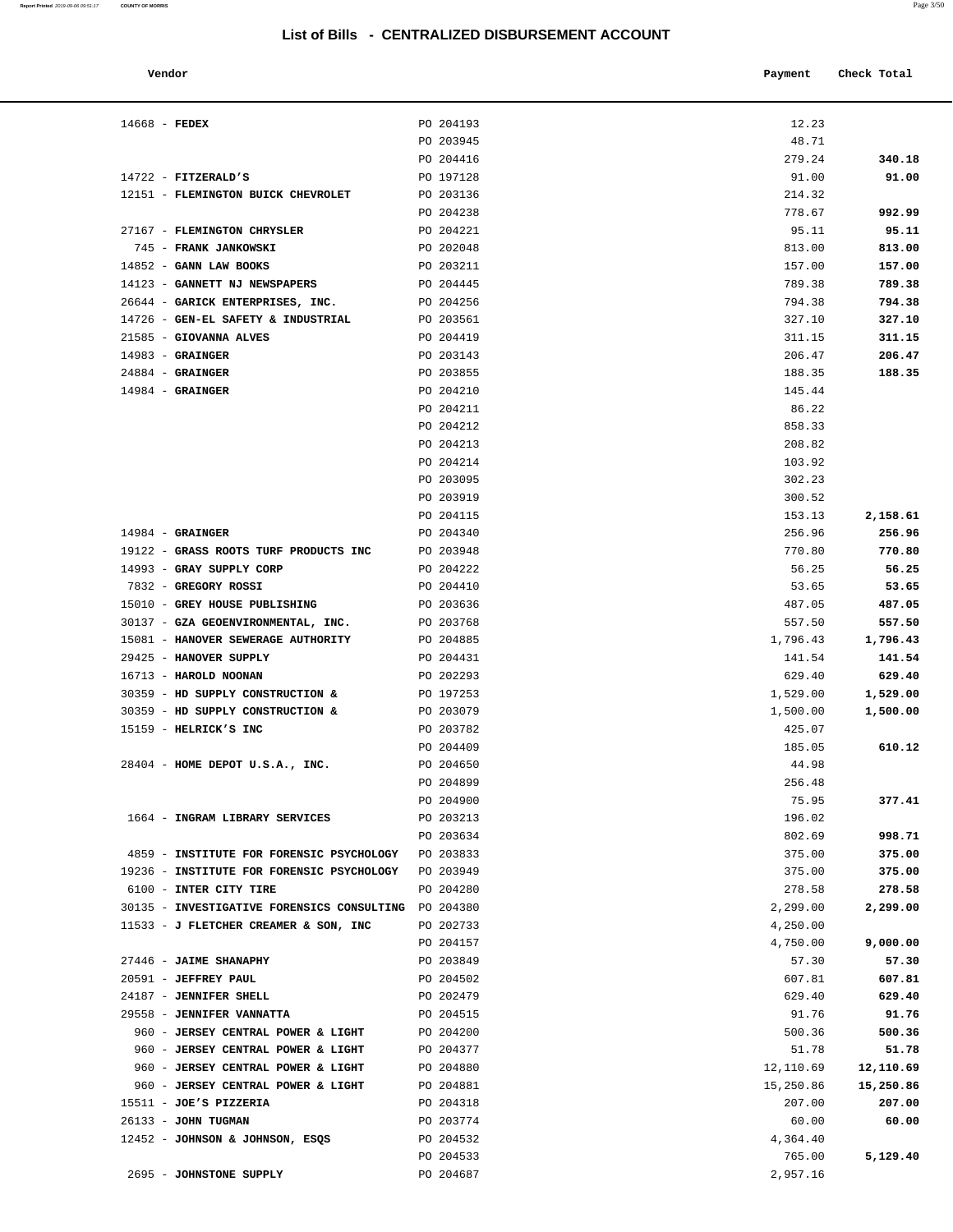| Report Printed 2019-09-06 09:51:17 COUNTY OF MORRIS | Page 4/50 |
|-----------------------------------------------------|-----------|
|                                                     |           |

| Vendor                                             |                        | Payment          | Check Total                     |
|----------------------------------------------------|------------------------|------------------|---------------------------------|
|                                                    | PO 204688              | 4,816.41         | 7,773.57                        |
| 29575 - JOSEPH P. FISCHER                          | PO 203712              | 350.00           | 350.00                          |
| 10974 - JUDITH CLIFF                               | PO 201854              | 1,153.90         | 1,153.90                        |
| 7026 - JUNE TAYLOR                                 | PO 202530              | 629.40           | 629.40                          |
| 7432 - JUNE WITTY                                  | PO 203717              | 144.40           | 144.40                          |
| 15539 - JUST JIM CLEANING SERVICE                  | PO 204494              | 550.00           |                                 |
|                                                    | PO 204493              | 1,350.00         | 1,900.00                        |
| 29621 - KEANE CONSTRUCTION                         | PO 204648              | 12,400.00        | 12,400.00                       |
| 15565 - KELLER & KIRKPATRICK                       | PO 197627              | 1,520.00         |                                 |
|                                                    | PO 204455              | 2,663.00         | 4,183.00                        |
| 28685 - KELLEY ZIENOWICZ                           | PO 203661              | 1,267.34         | 1,267.34                        |
| 15574 - KENVIL POWER EQUIPMENT, INC.               | PO 204225              | 23.48            |                                 |
|                                                    | PO 204226              | 110.86           |                                 |
|                                                    | PO 204282              | 60.73            | 195.07                          |
| 6506 - KLJ TRANSCRIPTION SERVICE, LLC              | PO 200055              | 231.84           | 231.84                          |
| 8899 - L-3 D.P. ASSOCIATES INC.                    | PO 203531              | 12,000.00        | 12,000.00                       |
| 25383 - LAW OFFICE OF ROBERT J. GREENBAUM          | PO 204529              | 120.00           | 120.00                          |
| 5855 - LEXIS NEXIS                                 | PO 202857              | 174.00           | 174.00                          |
| 31187 - LORA K RAYNER<br>15907 - M.C. MUA-MT OLIVE | PO 204492<br>PO 203942 | 480.00<br>375.75 | 480.00<br>375.75                |
| 4528 - MALICK AND SCHERER PC                       | PO 199153              | 2,820.00         |                                 |
|                                                    | PO 201148              | 6,000.00         | 8,820.00                        |
| 20717 - MARGARET FAUST                             | PO 201931              | 629.40           | 629.40                          |
| 8389 - MARIN CONSULTING ASSOCIATES                 | PO 203649              | 250.00           | 250.00                          |
| 496 - MARQUIS WHO'S WHO LLC                        | PO 203317              | 1,295.00         | 1,295.00                        |
| 1836 - MC MUA TRANSFER STATION                     | PO 203785              | 350.00           | 350.00                          |
| 16065 - MC VOCATIONAL SCHOOL DISTRICT              | PO 204981              | 236,030.00       | 236,030.00                      |
| 3110 - MCI COM                                     | PO 204697              | 36.85            | 36.85                           |
| 3110 - MCI COM                                     | PO 204723              | 34.33            | 34.33                           |
| 3110 - MCI COM                                     | PO 204724              | 34.64            | 34.64                           |
| 3110 - MCI COM                                     | PO 204740              | 34.64            | 34.64                           |
| 3110 - MCI COM                                     | PO 204741              | 36.85            | 36.85                           |
| 30021 - MEGHAN PACCIONE                            | PO 204441              | 228.04           | 228.04                          |
| 27688 - MELISSA MARTIN                             | PO 204562              | 99.99            | 99.99                           |
| 30340 - MERRICK INC.                               | PO 203899              | 1,235.00         | 1,235.00                        |
| 31007 - TROEMNER LLC                               | PO 197868              | 4,809.40         | 4,809.40                        |
| 31664 - MICHAEL LOCKE                              | PO 204589              | 1,322.27         | 1,322.27                        |
| 14544 - MICROSYSTEMS-NJ COM, LLC                   | PO 203758              | 24,000.00        | 24,000.00                       |
| 11453 - MIDWEST TAPE LLC                           | PO 203216              | 924.12           |                                 |
|                                                    | PO 203633              | 902.05           | 1,826.17                        |
| 1101 - MII PUBLICATIONS                            | PO 203966              | 997.00           | 997.00                          |
| 16248 - MOE DISTRIBUTORS INC.                      | PO 203920              | 491.00           | 491.00                          |
| 7313 - MONTAGE ENTERPRISES INC.                    | PO 204259              | 410.28           |                                 |
|                                                    | PO 204286              | 323.17           |                                 |
| 6213 - MORRIS COUNTY ENGRAVING LLC                 | PO 204287<br>PO 196926 | 275.60<br>229.50 | 1,009.05<br>229.50              |
| 1800 - MORRIS COUNTY PARK COMMISSION               | PO 204637              |                  | 2, 279, 166. 66 2, 279, 166. 66 |
| 16316 - MORRISTOWN AUTO BODY INC                   | PO 204288              | 225.00           | 225.00                          |
| 14515 - MORRISTOWN EMERGENCY MEDICAL               | PO 194216              | 1,109.00         |                                 |
|                                                    | PO 195403              | 1,109.00         |                                 |
|                                                    | PO 197267              | 1,411.00         |                                 |
|                                                    | PO 197314              | 1,109.00         |                                 |
|                                                    | PO 200628              | 1,475.00         |                                 |
|                                                    | PO 200497              | 862.00           | 7,075.00                        |
| 16321 - MORRISTOWN LUMBER &                        | PO 203812              | 94.99            |                                 |
|                                                    | PO 204319              | 9.99             |                                 |
|                                                    | PO 203946              | 9.48             |                                 |

|                                                     |  | PO 204688 | 4,816.41     | 7,773.57     |
|-----------------------------------------------------|--|-----------|--------------|--------------|
| 29575 - JOSEPH P. FISCHER                           |  | PO 203712 | 350.00       | 350.00       |
| 10974 - JUDITH CLIFF                                |  | PO 201854 | 1,153.90     | 1,153.90     |
| 7026 - JUNE TAYLOR                                  |  | PO 202530 | 629.40       | 629.40       |
| 7432 - JUNE WITTY                                   |  | PO 203717 | 144.40       | 144.40       |
| 15539 - JUST JIM CLEANING SERVICE                   |  | PO 204494 | 550.00       |              |
|                                                     |  | PO 204493 | 1,350.00     | 1,900.00     |
| 29621 - KEANE CONSTRUCTION                          |  | PO 204648 | 12,400.00    | 12,400.00    |
| 15565 - KELLER & KIRKPATRICK                        |  | PO 197627 | 1,520.00     |              |
|                                                     |  | PO 204455 | 2,663.00     | 4,183.00     |
| 28685 - KELLEY ZIENOWICZ                            |  | PO 203661 | 1,267.34     | 1,267.34     |
| 15574 - KENVIL POWER EQUIPMENT, INC.                |  | PO 204225 | 23.48        |              |
|                                                     |  | PO 204226 | 110.86       |              |
|                                                     |  | PO 204282 | 60.73        | 195.07       |
| 6506 - KLJ TRANSCRIPTION SERVICE, LLC               |  | PO 200055 | 231.84       | 231.84       |
|                                                     |  |           |              |              |
| 8899 - L-3 D.P. ASSOCIATES INC.                     |  | PO 203531 | 12,000.00    | 12,000.00    |
| 25383 - LAW OFFICE OF ROBERT J. GREENBAUM PO 204529 |  |           | 120.00       | 120.00       |
| 5855 - LEXIS NEXIS                                  |  | PO 202857 | 174.00       | 174.00       |
| 31187 - LORA K RAYNER                               |  | PO 204492 | 480.00       | 480.00       |
| 15907 - M.C. MUA-MT OLIVE                           |  | PO 203942 | 375.75       | 375.75       |
| 4528 - MALICK AND SCHERER PC                        |  | PO 199153 | 2,820.00     |              |
|                                                     |  | PO 201148 | 6,000.00     | 8,820.00     |
| 20717 - MARGARET FAUST                              |  | PO 201931 | 629.40       | 629.40       |
| 8389 - MARIN CONSULTING ASSOCIATES                  |  | PO 203649 | 250.00       | 250.00       |
| 496 - MARQUIS WHO'S WHO LLC                         |  | PO 203317 | 1,295.00     | 1,295.00     |
| 1836 - MC MUA TRANSFER STATION                      |  | PO 203785 | 350.00       | 350.00       |
| 16065 - MC VOCATIONAL SCHOOL DISTRICT               |  | PO 204981 | 236,030.00   | 236,030.00   |
| 3110 - MCI COM                                      |  | PO 204697 | 36.85        | 36.85        |
| 3110 - MCI COM                                      |  | PO 204723 | 34.33        | 34.33        |
| 3110 - MCI COM                                      |  | PO 204724 | 34.64        | 34.64        |
| 3110 - MCI COM                                      |  | PO 204740 | 34.64        | 34.64        |
| 3110 - MCI COM                                      |  | PO 204741 | 36.85        | 36.85        |
| 30021 - MEGHAN PACCIONE                             |  | PO 204441 | 228.04       | 228.04       |
| 27688 - MELISSA MARTIN                              |  | PO 204562 | 99.99        | 99.99        |
| 30340 - MERRICK INC.                                |  | PO 203899 | 1,235.00     | 1,235.00     |
| 31007 - TROEMNER LLC                                |  | PO 197868 | 4,809.40     | 4,809.40     |
| 31664 - MICHAEL LOCKE                               |  | PO 204589 | 1,322.27     | 1,322.27     |
| 14544 - MICROSYSTEMS-NJ COM, LLC                    |  | PO 203758 | 24,000.00    | 24,000.00    |
| 11453 - MIDWEST TAPE LLC                            |  | PO 203216 | 924.12       |              |
|                                                     |  | PO 203633 | 902.05       | 1,826.17     |
| 1101 - MII PUBLICATIONS                             |  | PO 203966 | 997.00       | 997.00       |
| 16248 - MOE DISTRIBUTORS INC.                       |  | PO 203920 | 491.00       | 491.00       |
| 7313 - MONTAGE ENTERPRISES INC.                     |  | PO 204259 | 410.28       |              |
|                                                     |  | PO 204286 | 323.17       |              |
|                                                     |  | PO 204287 | 275.60       | 1,009.05     |
| 6213 - MORRIS COUNTY ENGRAVING LLC                  |  | PO 196926 | 229.50       | 229.50       |
| 1800 - MORRIS COUNTY PARK COMMISSION                |  | PO 204637 | 2,279,166.66 | 2,279,166.66 |
| 16316 - MORRISTOWN AUTO BODY INC                    |  | PO 204288 | 225.00       | 225.00       |
| 14515 - MORRISTOWN EMERGENCY MEDICAL                |  | PO 194216 | 1,109.00     |              |
|                                                     |  | PO 195403 | 1,109.00     |              |
|                                                     |  | PO 197267 | 1,411.00     |              |
|                                                     |  | PO 197314 | 1,109.00     |              |
|                                                     |  | PO 200628 | 1,475.00     |              |
|                                                     |  | PO 200497 | 862.00       | 7,075.00     |
| 16321 - MORRISTOWN LUMBER &                         |  | PO 203812 | 94.99        |              |
|                                                     |  | PO 204319 | 9.99         |              |
|                                                     |  | PO 203946 | 9.48         |              |
|                                                     |  | PO 204289 | 15.16        |              |
|                                                     |  | PO 204290 | 7.58         | 137.20       |
|                                                     |  |           |              |              |

21573 - **ATLANTIC CORPORATE HEALTH** PO 203850 8,704.17 **8,704.17**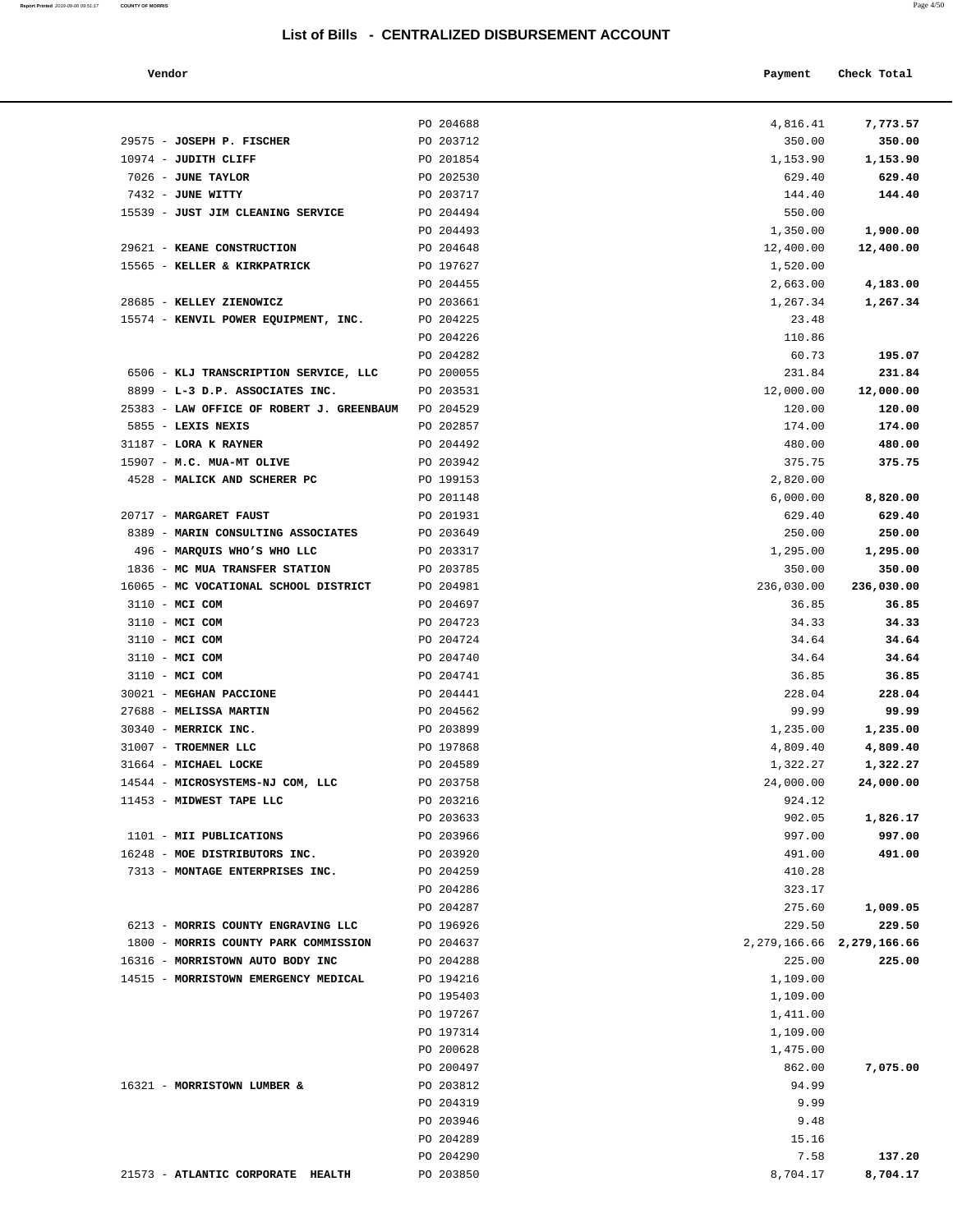| Vendor |  | Payment Check Total |
|--------|--|---------------------|
|--------|--|---------------------|

| 16327 - MORRISTOWN MEDICAL CENTER                                           | PO 204504              | 1,890.00           | 1,890.00           |
|-----------------------------------------------------------------------------|------------------------|--------------------|--------------------|
| 21791 - MOTOROLA SOLUTIONS INC                                              | PO 204612              | 424,638.68         | 424,638.68         |
| 10752 - MOTT MACDONALD LLC                                                  | PO 198146              | 1,950.00           |                    |
|                                                                             | PO 204905              | 2,072.80           |                    |
|                                                                             | PO 204906              | 3,218.40           | 7,241.20           |
| 19523 - N.J. NATURAL GAS COMPANY                                            | PO 204514              | 207.04             | 207.04             |
| 20657 - NANCY MEEKER                                                        | PO 202258              | 629.40             | 629.40             |
| 28785 - NAPA OF ROCKAWAY                                                    | PO 204244              | 46.22              |                    |
|                                                                             | PO 204272              | 483.90             | 530.12             |
| 21122 - NATIONAL FUEL OIL INC.                                              | PO 204276              | 27,606.02          | 27,606.02          |
| 31632 - NATIONAL INTERNAL AFFAIRS                                           | PO 203839              | 50.00              | 50.00              |
| 29616 - NERY GARCIA-LOPEZ                                                   | PO 204886              | 90.00              | 90.00              |
| 28799 - NEW JERSEY STATE BAR FOUNDATION                                     | PO 203631              | 400.00             | 400.00             |
| 16552 - NEWBRIDGE SERVICES INC                                              | PO 204762              | 157.18             |                    |
|                                                                             | PO 204618              | 6,425.00           |                    |
|                                                                             | PO 204763              | 380.00             |                    |
|                                                                             | PO 204929              | 2,890.00           | 9,852.18           |
| 23981 - NIELSEN DODGE - C-J-R                                               | PO 204223              | 545.59             | 545.59             |
| 23981 - NIELSEN DODGE - C-J-R                                               | PO 204229              | 90.75              | 90.75              |
| 23981 - NIELSEN DODGE - C-J-R                                               | PO 204260              | 119.02             | 119.02             |
| 23981 - NIELSEN DODGE - C-J-R                                               | PO 204291              | 143.78             | 143.78             |
| 17819 - NJ ADVANCE MEDIA                                                    | PO 204474              | 582.90             | 582.90             |
| 16664 - NJ STATE BAR ASSOCIATION                                            | PO 203761              | 225.00             | 225.00             |
| $8349$ - NMS LABS                                                           | PO 204346              | 8,471.00           | 8,471.00           |
| 16764 - NU-WAY CONCESSIONAIRES INC                                          | PO 203676              | 2,866.86           |                    |
|                                                                             | PO 204592              | 703.50             |                    |
|                                                                             | PO 204593              | 7,011.55           |                    |
|                                                                             | PO 204600              | 136,323.74         | 146,905.65         |
| 21565 - OCLC ONLINE COMPUTER                                                | PO 199468              | 2,413.57           | 2,413.57           |
| 26726 - OFFICE CONCEPTS GROUP, INC.                                         | PO 204129              | 351.82             | 351.82             |
| 26726 - OFFICE CONCEPTS GROUP, INC.                                         | PO 204518              | 214.66             | 214.66             |
| 26726 - OFFICE CONCEPTS GROUP, INC.<br>25021 - ONE SOURCE OF NEW JERSEY LLC | PO 204696<br>PO 202633 | 2,917.80<br>556.24 | 2,917.80<br>556.24 |
| 25021 - ONE SOURCE OF NEW JERSEY LLC                                        | PO 203756              | 351.45             | 351.45             |
| 26965 - CABLEVISION LIGHTPATH INC.                                          | PO 204201              | 5,013.07           | 5,013.07           |
| 2929 - ORIENTAL TRADING COMPANY INC.                                        | PO 203218              | 60.83              | 60.83              |
| 30011 - PAKOR, INC.                                                         | PO 203911              | 1,394.75           | 1,394.75           |
| 10287 - PANCIELLO CONSTRUCTION LLC                                          | PO 204922              | 12,480.00          | 12,480.00          |
| 16887 - PAPER MART INC                                                      | PO 203944              | 337.00             | 337.00             |
| 16899 - PARK UNION LUMBER COMPANY LLC                                       | PO 203663              | 56.25              | 56.25              |
| 9779 - PAST PERFECT SOFTWARE, INC.                                          | PO 203878              | 440.00             | 440.00             |
| 25411 - PATRICIA W. GIBBONS                                                 | PO 204738              | 505.05             | 505.05             |
| $27595$ - PCMG, INC.                                                        | PO 197157              | 4,585.17           | 4,585.17           |
| 31646 - PEGGY WRIGHT                                                        | PO 204524              | 33.95              | 33.95              |
| 26161 - PETE LOHMUS                                                         | PO 204516              | 144.98             | 144.98             |
| 9849 - PETER LIMONE JR                                                      | PO 204725              | 300.00             | 300.00             |
| 12426 - PETROCHOICE                                                         | PO 204292              | 2,331.85           |                    |
|                                                                             | PO 204293              | 1,769.22           | 4,101.07           |
| 27929 - PREMIER GLOBAL SERVICES                                             | PO 204490              | 25.25              | 25.25              |
| 19681 - PITNEY BOWES CREDIT CORP                                            | PO 203708              | 516.42             | 516.42             |
| 6553 - PORTASOFT OF MORRIS COUNTY INC                                       | PO 203682              | 524.88             | 524.88             |
| 10058 - PORTER LEE CORPORATION                                              | PO 203670              | 1,027.00           | 1,027.00           |
| 17117 - POWER PLACE INC                                                     | PO 204439              | 254.18             | 254.18             |
| 26363 - PRAXAIR DISTRIBUTION                                                | PO 204230              | 291.60             | 291.60             |
| 29912 - PRINCESS THOMAS                                                     | PO 202540              | 1,626.00           | 1,626.00           |
| $17189 - PSE&G CO$                                                          | PO 204878              | 439.67             | 439.67             |
| $264$ - R & J CONTROL, INC.                                                 | PO 203667              | 155.00             |                    |
|                                                                             | PO 203667              | 3,410.00           |                    |
|                                                                             | PO 203688              | 310.00             |                    |
|                                                                             | PO 203953              | 423.70             | 4,298.70           |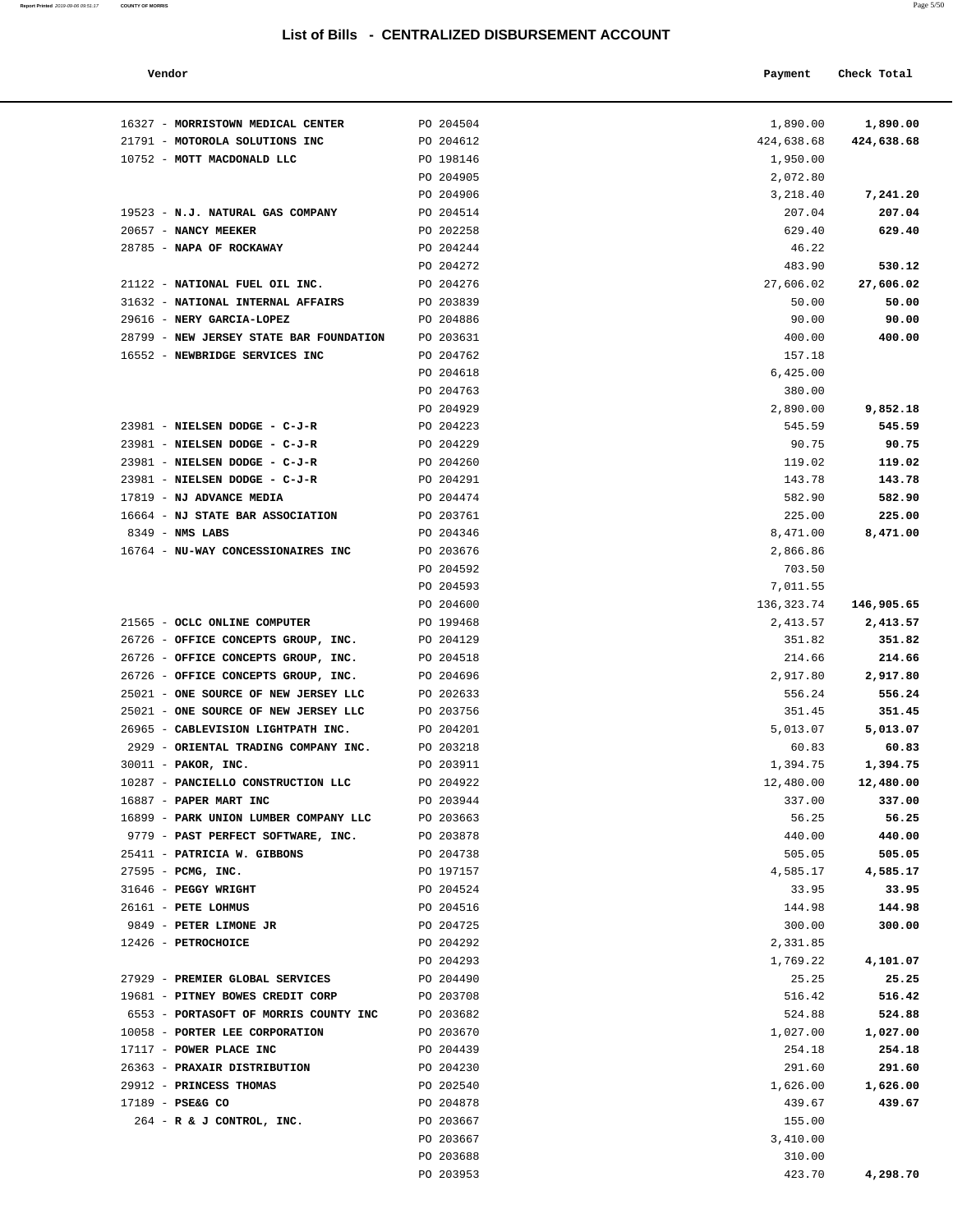| Vendor |  | Payment Check Total |
|--------|--|---------------------|
|--------|--|---------------------|

| $264$ - R & J CONTROL, INC.           | PO 204383              | 3,987.54         | 3,987.54   |
|---------------------------------------|------------------------|------------------|------------|
| $17692$ - R.P. SMITH & SON, INC.      | PO 203937              | 769.00           | 769.00     |
| 17215 - R.S. KNAPP CO. INC.           | PO 204008              | 285.20           |            |
|                                       | PO 204009              | 341.62           | 626.82     |
| 24823 - RAMAPO COLLEGE OF NJ          | PO 204606              | 3,200.00         | 3,200.00   |
| 646 - RAW INC                         | PO 204294              | 50.00            | 50.00      |
| 26223 - RE-TRON TECHNOLOGIES INC.     | PO 204233              | 873.78           | 873.78     |
| 26223 - RE-TRON TECHNOLOGIES INC.     | PO 204264              | 269.55           | 269.55     |
| 29982 - REDICARE LLC                  | PO 204263              | 61.15            |            |
|                                       | PO 204372              | 36.70            | 97.85      |
| 29466 - RICCIARDI BROTHERS, INC       | PO 201316              | 196.75           |            |
|                                       | PO 203681              | 105.44           |            |
|                                       | PO 203932              | 204.95           | 507.14     |
| 19765 - RICOH AMERICAS CORPORATION    | PO 204611              | 1,191.87         |            |
|                                       | PO 204557              | 897.53           | 2,089.40   |
| 28741 - RICOH USA, INC.               | PO 203637              | 96.67            | 96.67      |
| 28741 - RICOH USA, INC.               | PO 203784              | 546.64           | 546.64     |
| 28741 - RICOH USA, INC.               | PO 203788              | 128.52           | 128.52     |
| 28741 - RICOH USA, INC.               | PO 203906              | 546.64           | 546.64     |
| 28741 - RICOH USA, INC.               | PO 203989              | 868.35           | 868.35     |
| $28741$ - RICOH USA, INC.             | PO 204425              | 10.50            | 10.50      |
| 28741 - RICOH USA, INC.               | PO 204629              | 838.48           | 838.48     |
| 24839 - ROBERT ALVES                  | PO 204397              | 23.80            | 23.80      |
| 30762 - ROBERT MCCAFFREY              | PO 204519              | 707.66           | 707.66     |
| 20990 - RON-JON CONSTRUCTION CORP.    | PO 204889              | 27, 237. 26      | 27,237.26  |
| 5345 - ROUTE 23 AUTOMALL LLC          | PO 204241              | 517.60           |            |
|                                       | PO 204295              | 51.26            | 568.86     |
| 9938 - RUTGERS CENTER FOR CONTINUING  | PO 204766              | 2,395.00         |            |
|                                       | PO 204609              | 2,796.00         |            |
|                                       | PO 204608              | 800.00           | 5,991.00   |
| 9325 - RUTGERS SCHOOL OF BUSINESS     | PO 204633              | 3,060.00         |            |
|                                       | PO 204634              | 3,200.00         | 6,260.00   |
| 19806 - RUTGERS-THE STATE UNIVERSITY  | PO 204479              | 1,237.00         | 1,237.00   |
| 31655 - RYAN WARNETT                  | PO 204721              | 24.03            | 24.03      |
| 19814 - SAFETY- KLEEN SYSTEMS, INC.   | PO 203837              | 315.29           | 315.29     |
| 17546 - SCHIFANO CONSTRUCTION CORP.   | PO 204907              | 73,848.66        |            |
|                                       | PO 204964              | 192,034.76       |            |
|                                       | PO 204964              | 23,014.06        | 288,897.48 |
| 705 - SCOTT DIGIRALOMO                | PO 204638              | 719.47           | 719.47     |
| 17621 - SHEAFFER SUPPLY, INC.         | PO 204296              | 136.87           | 136.87     |
| 10694 - SHEET MUSIC PLUS              | PO 186699              | 549.47           | 549.47     |
| 19858 - SHERWIN WILLIAMS              | PO 203543              | 33.78            | 33.78      |
| 17726 - SHI INTERNATIONAL CORP        | PO 200138              | 13,724.00        | 13,724.00  |
| 17726 - SHI INTERNATIONAL CORP        | PO 203152              | 140,868.61       | 140,868.61 |
| 23965 - SIG SAUER INC.                | PO 203835              | 260.00           | 260.00     |
| 17699 - SMITH MOTOR CO., INC.         | PO 204265              | 337.86           | 337.86     |
| 8503 - SMITH TRACTOR & EQUIPMENT INC. | PO 204234              | 72.00            |            |
|                                       | PO 204266              | 12.24            | 84.24      |
| 11160 - SPACE FARMS INC               | PO 203678              | 2,747.00         | 2,747.00   |
| 27924 - SPECTRUM COMMUNICATIONS       | PO 203765              | 90.00            | 90.00      |
| 17772 - SPEEDWELL ELECTRIC MOTORS     | PO 204387              | 2,646.88         |            |
|                                       | PO 204388              | 6,250.44         | 8,897.32   |
| 31552 - SPRING STREET COMMUNITY       | PO 204771              | 558.00           |            |
|                                       | PO 204773              | 315.00           |            |
|                                       | PO 204772              | 598.50           |            |
|                                       | PO 204776<br>PO 204774 | 180.00<br>472.50 |            |
|                                       | PO 204757              | 585.00           |            |
|                                       | PO 204749              | 427.50           |            |
|                                       | PO 204746              | 490.50           | 3,627.00   |
|                                       |                        |                  |            |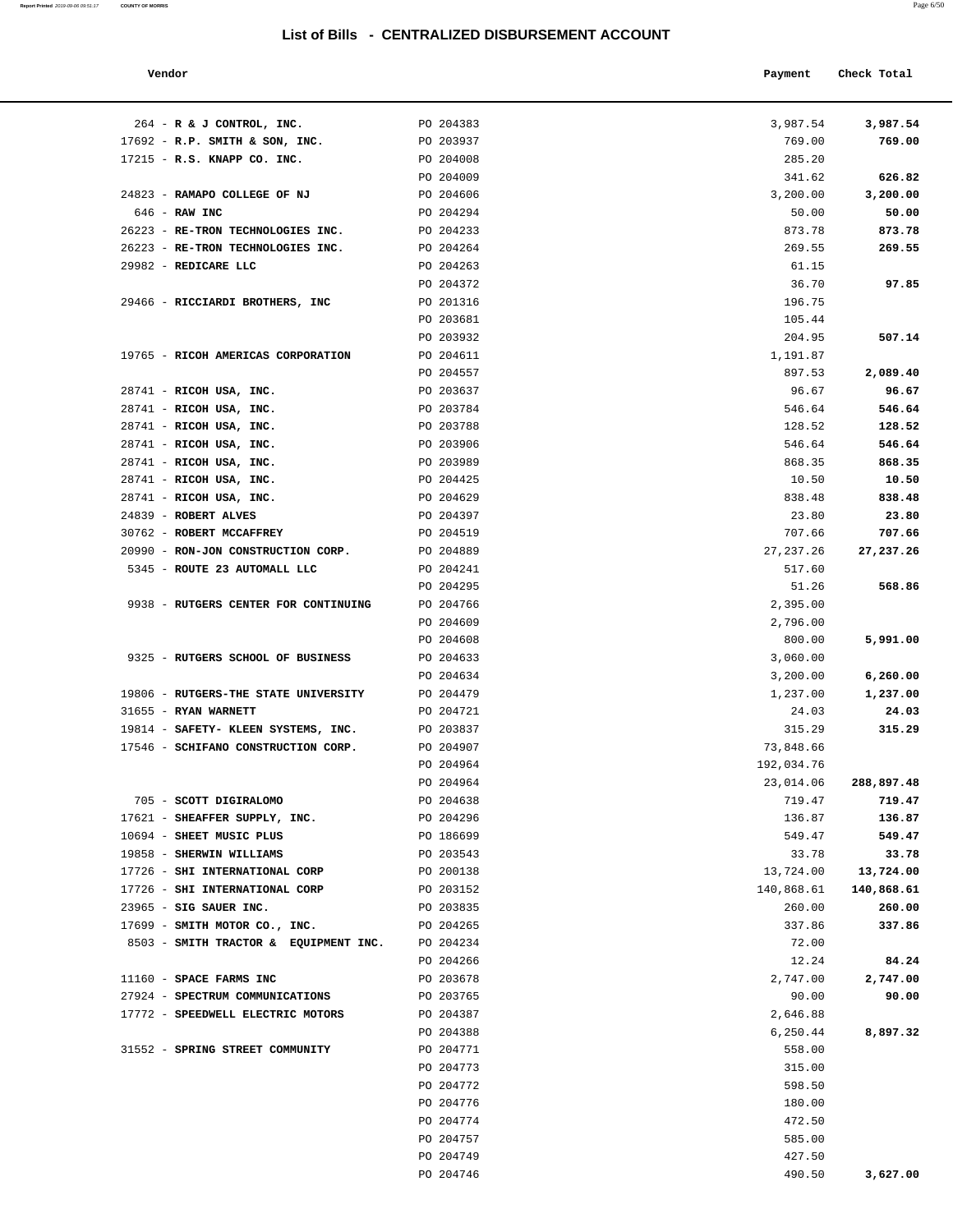| 16675 - STATE TOXICOLOGY LABORATORY                                              | PO 203310              | 45.00               |                  |
|----------------------------------------------------------------------------------|------------------------|---------------------|------------------|
|                                                                                  | PO 203138              | 585.00              |                  |
|                                                                                  | PO 203557              | 90.00               | 720.00           |
| 5948 - STEPHEN TURKO                                                             | PO 202560              | 1,258.80            | 1,258.80         |
| 4298 - STERICYCLE INC.                                                           | PO 203545              | 331.68              | 331.68           |
| 31554 - STERTIL-KONI USA, INC<br>8621 - SUBURBAN PROPANE -2347                   | PO 200919<br>PO 203887 | 46,909.70<br>413.58 | 46,909.70        |
|                                                                                  | PO 204196              | 113.55              |                  |
|                                                                                  | PO 204191              | 170.44              | 697.57           |
| 11429 - SUSSEX COUNTY MUA                                                        | PO 203791              | 630.90              | 630.90           |
| 21364 - SYSTEM ONE ALARM                                                         | PO 204105              | 24, 265. 20         | 24,265.20        |
| 21364 - SYSTEM ONE ALARM                                                         | PO 204106              | 519.00              | 519.00           |
| 21364 - SYSTEM ONE ALARM                                                         | PO 204107              | 402.00              | 402.00           |
| 21364 - SYSTEM ONE ALARM                                                         | PO 204108              | 2,226.00            | 2,226.00         |
| 21364 - SYSTEM ONE ALARM                                                         | PO 204109              | 8,207.00            | 8,207.00         |
| $11231 - T-MOBILE$                                                               | PO 204395              | 16,773.00           | 16,773.00        |
| 16110 - T. Y. LIN INTERNATIONAL                                                  | PO 195108              | 924.00              |                  |
|                                                                                  | PO 196721              | 10,032.00           | 10,956.00        |
| 20814 - T.Y. LIN INTERNATIONAL                                                   | PO 196579              | 34,980.00           | 34,980.00        |
| 28779 - TARA CHOMINSKY                                                           | PO 203847              | 81.40               | 81.40            |
| 17975 - TAYLOR & FRIEDBERG, LLC<br>17990 - TELESEARCH INC                        | PO 204495<br>PO 204375 | 221.75              | 221.75           |
|                                                                                  | PO 204517              | 1,161.72<br>109.72  | 1,271.44         |
| 11651 - THE BIBER PARTNERSHIP AIA                                                | PO 204110              | 2,680.00            | 2,680.00         |
| 10741 - THE ENTECH GROUP INC                                                     | PO 200624              | 9,785.59            | 9,785.59         |
| 27366 - THE GODFATHER OF MORRISTOWN                                              | PO 204909              | 261.30              | 261.30           |
| 18437 - THOMSON REUTERS-WEST                                                     | PO 203219              | 1,838.55            | 1,838.55         |
| 18437 - THOMSON REUTERS-WEST                                                     | PO 203221              | 1,838.55            | 1,838.55         |
| 18437 - THOMSON REUTERS-WEST                                                     | PO 203469              | 171.00              | 171.00           |
| 31696 - TIFFANY RUSSO                                                            | PO 204877              | 70.59               | 70.59            |
| 122 - TILCON NEW YORK INC.                                                       | PO 204316              | 4,134.45            |                  |
|                                                                                  | PO 204378              | 2,224.83            | 6,359.28         |
| 281 - TOMAR INDUSTRIES INC                                                       | PO 204436              | 1,287.00            | 1,287.00         |
| 16352 - TOWN OF MORRISTOWN                                                       | PO 204433              | 504.00              | 504.00           |
| 1122 - TOWNSHIP OF MORRIS                                                        | PO 204887              | 80,677.14           | 80,677.14        |
| 10700 - TREASURER ST OF NJ DIV. FIRE                                             | PO 203845<br>PO 201671 | 637.00              | 637.00           |
| 19990 - TREASURER-STATE OF NEW JERSEY<br>31258 - TRI STATE DELIVERY SERVICES LLC | PO 203538              | 255.00<br>143.55    | 255.00<br>143.55 |
| 2773 - TRI-DIM FILTER CORPORATION                                                | PO 203943              | 271.46              | 271.46           |
| 12333 - TRIMBOLI & PRUSINOWSKI, LLC                                              | PO 204530              | 4,270.00            |                  |
|                                                                                  | PO 204531              | 2,025.00            | 6,295.00         |
| $2181$ - TRIUS, INC.                                                             | PO 204235              | 641.00              |                  |
|                                                                                  | PO 204297              | 557.67              | 1,198.67         |
| 30877 - TUNSTEAD LANDSCAPE SERVICES                                              | PO 204883              | 4,608.23            | 4,608.23         |
| 25209 - TURN OUT UNIFORMS, INC.                                                  | PO 199075              | 439.88              | 439.88           |
| 4144 - U-LINE SHIPPING SUPPLY                                                    | PO 203779              | 64.47               | 64.47            |
| 18232 - UNITED PARCEL SERVICE                                                    | PO 203851              | 35.79               |                  |
|                                                                                  | PO 204137              | 116.00              | 151.79           |
| 15732 - UNIVERSAL UNIFORM SALES CO INC                                           | PO 189896              | 23.00               | 23.00            |
| $20042$ - V.E. RALPH & SON INC.                                                  | PO 203253              | 3,506.51            |                  |
|                                                                                  | PO 203562              | 1,671.10            | 5,177.61         |
| $1286 - VERIZON$<br>$1286 - VERIZON$                                             | PO 204194<br>PO 204640 | 248.98<br>386.45    | 248.98<br>386.45 |
| 10668 - VERIZON CABS                                                             | PO 204199              | 1,671.94            | 1,671.94         |
| 1348 - VERIZON WIRELESS                                                          | PO 203816              | 135.53              |                  |
|                                                                                  | PO 203999              | 450.94              |                  |
|                                                                                  | PO 204508              | 80.04               | 666.51           |
| 7037 - VILLAGE SUPER MARKET, INC.                                                | PO 204491              | 2,245.84            | 2,245.84         |
| 27009 - VIRTRA SYSTEMS                                                           | PO 196266              | 85,099.89           | 85,099.89        |
| 25832 - VOIANCE LANGUAGE SERVICES, LLC                                           | PO 204195              | 817.48              | 817.48           |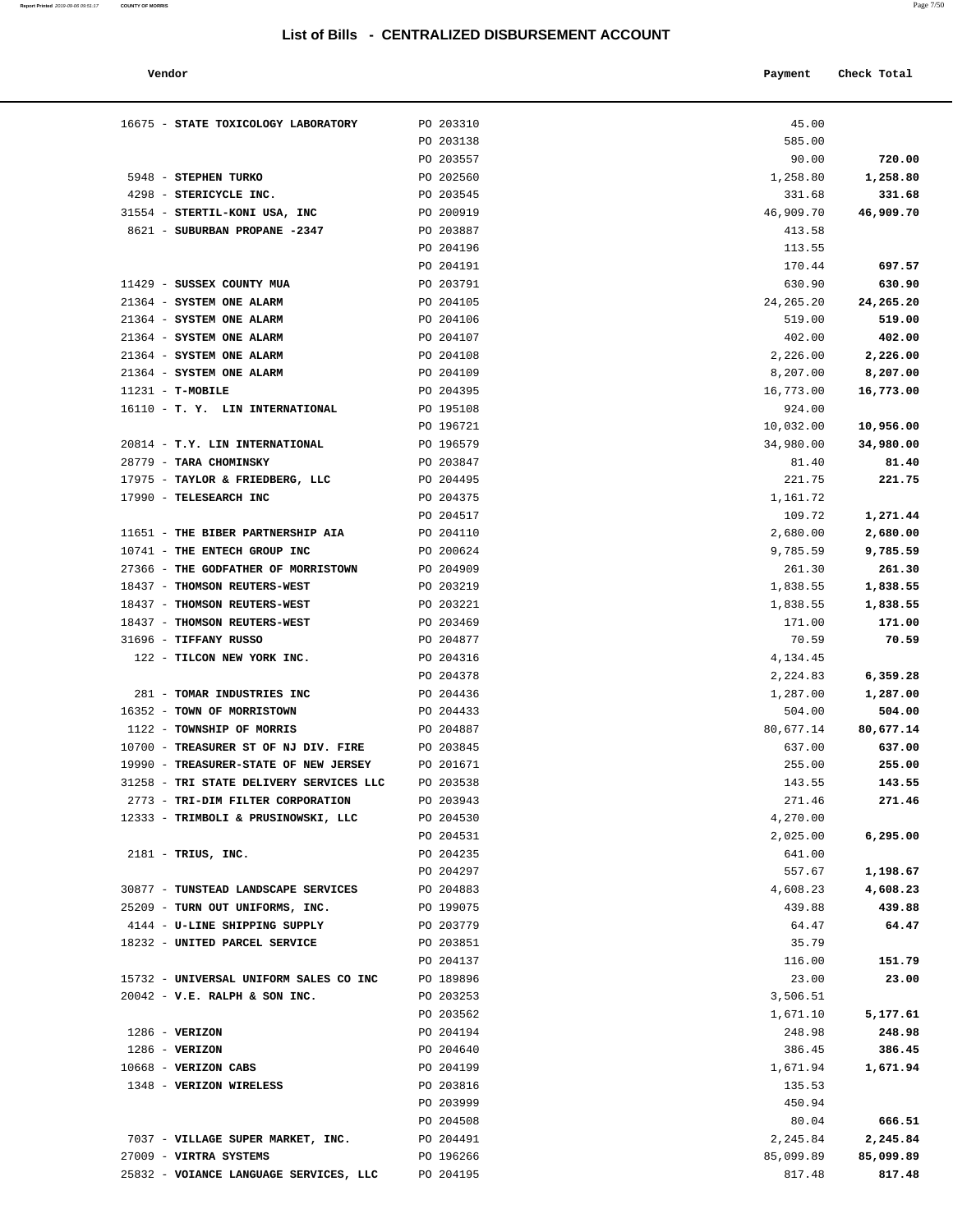| Vendor                                     |              | Payment   | Check Total                |
|--------------------------------------------|--------------|-----------|----------------------------|
| 6146 - W.B. MASON COMPANY INC              | PO 202827    | 96.52     |                            |
|                                            | PO 204021    | 87.52     |                            |
|                                            | PO 204022    | 262.00    |                            |
|                                            | PO 203374    | 17.88     |                            |
|                                            | PO 204020    | 22.78     |                            |
|                                            | PO 203691    | 5.70      |                            |
|                                            | PO 203831    | 1,162.05  |                            |
|                                            | PO 203993    | 353.46    | 2,007.91                   |
| 6146 - W.B. MASON COMPANY INC              | PO 203669    | 86.15     |                            |
|                                            | PO 203889    | 144.26    |                            |
|                                            | PO 203912    | 507.96    |                            |
|                                            | PO 204429    | 273.80    |                            |
|                                            | PO 204198    | 841.84    |                            |
|                                            | PO 203963    | 270.82    |                            |
|                                            | PO 204536    | 156.19    |                            |
|                                            | PO 204148    | 181.21    | 2,462.23                   |
| 6146 - W.B. MASON COMPANY INC              | PO 204330    | 493.42    | 493.42                     |
| 6146 - W.B. MASON COMPANY INC              | PO 204422    | 798.40    |                            |
|                                            | PO 204149    | 21.24     |                            |
|                                            | PO 204202    | 183.41    |                            |
|                                            | PO 204641    | 90.35     |                            |
|                                            | PO 204432    | 641.00    |                            |
|                                            | PO 204511    | 23.30     |                            |
|                                            | PO 204559    | 134.10    |                            |
|                                            | PO 204505    | 93.87     | 1,985.67                   |
| 6146 - W.B. MASON COMPANY INC              | PO 204560    | 102.97    |                            |
|                                            | PO 204680    | 22.35     |                            |
|                                            | PO 204470    | 53.64     | 178.96                     |
| 18389 - WARREN COUNTY TECHNICAL SCHOOL     | PO 204675    | 888.95    | 888.95                     |
| 24231 - WATERS, MCPHERSON, MCNEILL, P.C.   | PO 204534    | 5,621.80  | 5,621.80                   |
| 24231 - WATERS, MCPHERSON, MCNEILL, P.C.   | PO 204537    | 7,554.35  | 7,554.35                   |
| 24728 - WATERS, MCPHERSON, MCNEILL, P.C.   | PO 204538    | 1,751.13  | 1,751.13                   |
| 13392 - WEBSTER PLUMBING &                 | PO 204117    | 23,436.00 | 23,436.00                  |
| 4677 - WHITEMARSH CORPORATION              | PO 204236    | 828.08    | 828.08                     |
| 18469 - WIDMER TIME RECORDER CO. INC.      | PO 204352    | 480.00    |                            |
|                                            | PO 204344    | 226.25    | 706.25                     |
| 8335 - WILLIAM PATERSON UNIVERSITY         | PO 204765    | 519.60    |                            |
|                                            | PO 204636    | 1,208.00  |                            |
|                                            | PO 204617    | 1,061.16  |                            |
|                                            | PO 204616    | 670.40    |                            |
|                                            | PO 204623    | 1,033.20  | 4,492.36                   |
| 1621 - WINSOR'S TRACTOR TRAILER            | PO 204635    | 800.00    | 800.00                     |
| 3793 - WOODRUFF ENERGY                     | PO 204879    | 2,696.43  | 2,696.43<br>-------------- |
| TOTAL                                      |              |           | 5,286,212.39               |
| Total to be paid from Fund 01 Current Fund | 3.812.768.69 |           |                            |

|  |  |  |  |                                               |  | --- --- --   |  |
|--|--|--|--|-----------------------------------------------|--|--------------|--|
|  |  |  |  | Total to be paid from Fund 13 Dedicated Trust |  | 69,757.31    |  |
|  |  |  |  | Total to be paid from Fund 04 County Capital  |  | 901,638.20   |  |
|  |  |  |  | Total to be paid from Fund 02 Grant Fund      |  | 502,048.19   |  |
|  |  |  |  | Total to be paid from Fund 01 Current Fund    |  | 3,812,768.69 |  |

 **5,286,212.39**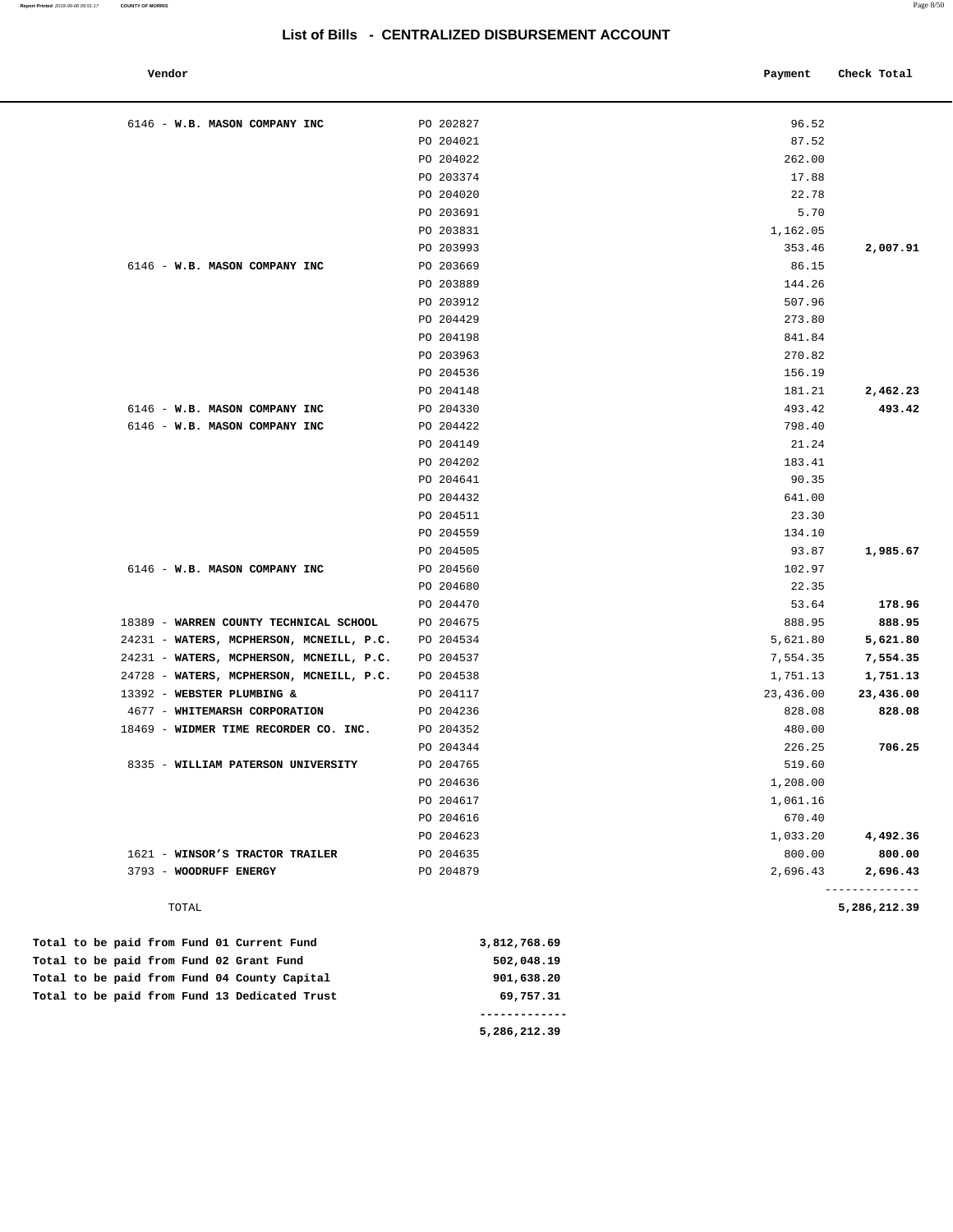**Report Printed** 2019-09-06 09:51:24 **COUNTY OF MORRIS** Page 9/50

# **List of Bills (Department/Account Detail) - CENTRALIZED DISBURSEMENT ACCOUNT**

| <b>\ccount</b> | <b>PO #</b> | Vendor | Description | Payment       | Account Total |
|----------------|-------------|--------|-------------|---------------|---------------|
|                |             |        |             | $\sim$ $\sim$ |               |
|                |             |        |             |               |               |

#### **Current Fund**

#### **County Administrator**

| 204129 OFFICE CONCEPTS GROUP, INC.                                                 |                   | 351.82                           |
|------------------------------------------------------------------------------------|-------------------|----------------------------------|
| 01-201-20-100100-058<br>Office Supplies & Stationery                               | TOTAL FOR ACCOUNT | 351.82                           |
| 205096 COUNTY OF MORRIS<br>01-201-20-100100-068<br>Postage & Metered Mail          | TOTAL FOR ACCOUNT | 77.60<br>77.60                   |
| 204077 CLEARY GIACOBBE ALFIERI &<br>Other Outside Services<br>01-201-20-100100-084 | TOTAL FOR ACCOUNT | 12,705.00<br>12,705.00           |
| TOTAL for County Administrator                                                     |                   | . = = = = = = = = =<br>13,134.42 |

#### **Personnel**

| 203851 UNITED PARCEL SERVICE<br>205096 COUNTY OF MORRIS |                   | 35.79<br>88.65 |
|---------------------------------------------------------|-------------------|----------------|
| Postage & Metered Mail<br>01-201-20-105100-068          | TOTAL FOR ACCOUNT | 124.44         |
| TOTAL for Personnel                                     |                   | 124.44         |

#### **Board of Chosen Freeholders**

| 205096 COUNTY OF MORRIS                               |                   | 419.73       |
|-------------------------------------------------------|-------------------|--------------|
| 205096 COUNTY OF MORRIS                               |                   | 137.91       |
| 01-201-20-110100-068<br>Postage & Metered Mail        | TOTAL FOR ACCOUNT | 557.64       |
|                                                       |                   |              |
| 204491 VILLAGE SUPER MARKET, INC.                     |                   | 718.78       |
| 204491 VILLAGE SUPER MARKET, INC.                     |                   | 598.52       |
| 204491 VILLAGE SUPER MARKET, INC.                     |                   | 365.53       |
| 204491 VILLAGE SUPER MARKET, INC.                     |                   | 511.33       |
| 204491 VILLAGE SUPER MARKET, INC.                     |                   | 51.68        |
| $01 - 201 - 20 - 110100 - 079$<br>Special Projects    | TOTAL FOR ACCOUNT | 2,245.84     |
| 204933 DEENA LEARY                                    |                   | 272.96       |
| 01-201-20-110100-084<br><i>Other Outside Services</i> | TOTAL FOR ACCOUNT | 272.96       |
|                                                       |                   | ============ |
| TOTAL for Board of Chosen Freeholders                 |                   | 3,076.44     |
|                                                       |                   |              |

#### **Clerk of the Board**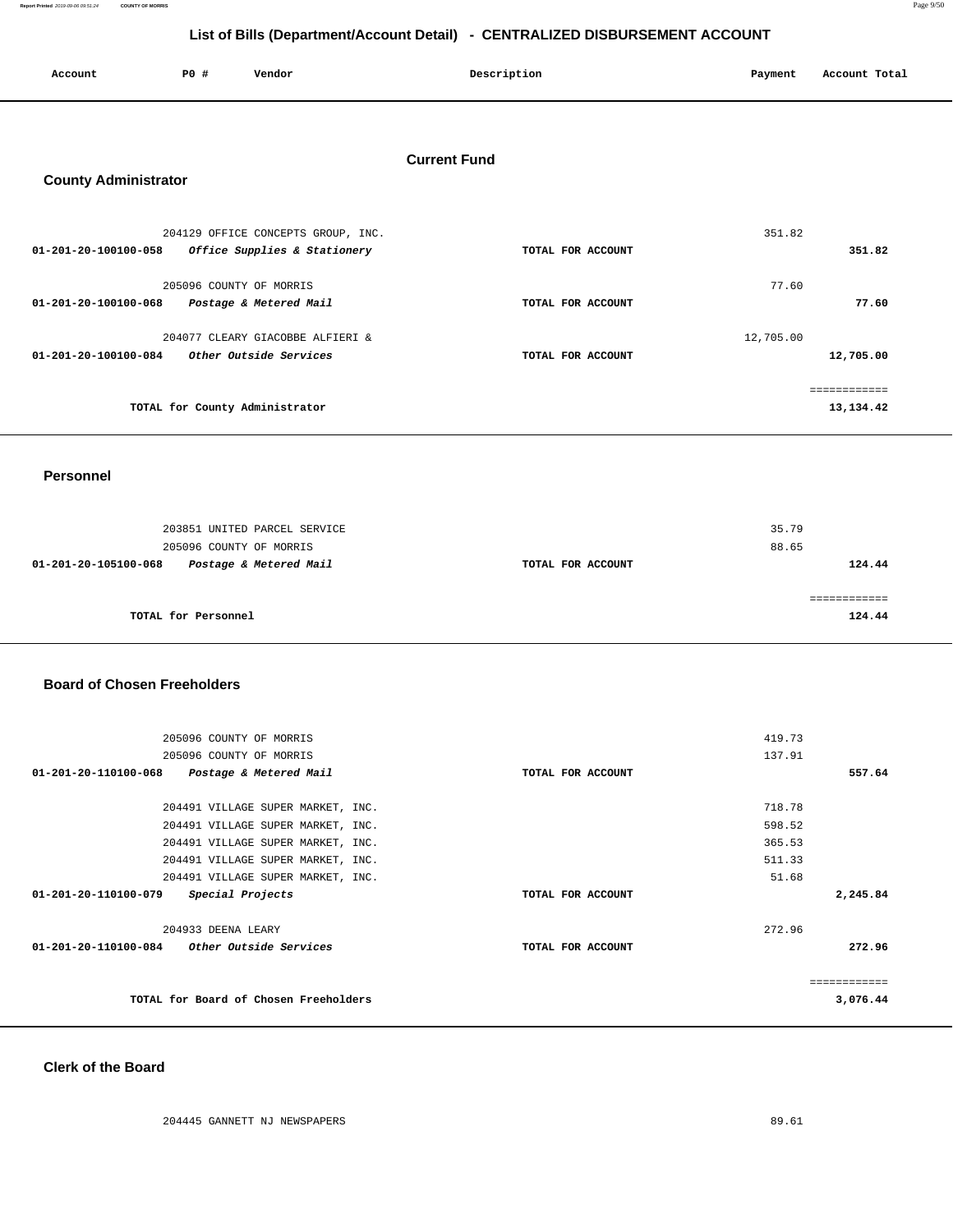**Report Printed** 2019-09-06 09:51:24 **COUNTY OF MORRIS** Page 10/50

# **List of Bills (Department/Account Detail) - CENTRALIZED DISBURSEMENT ACCOUNT**

| Account                   | PO#                          | Vendor                       | Description       | Payment | Account Total |
|---------------------------|------------------------------|------------------------------|-------------------|---------|---------------|
| <b>Clerk of the Board</b> |                              |                              |                   |         |               |
|                           |                              | 204445 GANNETT NJ NEWSPAPERS |                   | 96.92   |               |
|                           |                              | 204445 GANNETT NJ NEWSPAPERS |                   | 220.76  |               |
|                           |                              | 204445 GANNETT NJ NEWSPAPERS |                   | 96.06   |               |
|                           |                              | 204445 GANNETT NJ NEWSPAPERS |                   | 95.63   |               |
|                           |                              | 204474 NJ ADVANCE MEDIA      |                   | 582.90  |               |
|                           |                              | 204445 GANNETT NJ NEWSPAPERS |                   | 91.76   |               |
| 01-201-20-110105-022      | Advertising                  |                              | TOTAL FOR ACCOUNT |         | 1,372.28      |
|                           |                              |                              |                   |         | ============  |
|                           | TOTAL for Clerk of the Board |                              |                   |         | 1,372.28      |

# **County Clerk**

| 203451 AT&T MOBILITY                                  |                   | 41.24           |              |
|-------------------------------------------------------|-------------------|-----------------|--------------|
| 01-201-20-120100-031 Cellular Phones/Pagers           | TOTAL FOR ACCOUNT |                 | 41.24        |
|                                                       |                   |                 |              |
| 203912 W.B. MASON COMPANY INC<br>204512 ANN F. GROSSI |                   | 507.96<br>25.53 |              |
| 01-201-20-120100-058 Office Supplies & Stationery     | TOTAL FOR ACCOUNT |                 | 533.49       |
|                                                       |                   |                 |              |
| 205096 COUNTY OF MORRIS                               |                   | 1,988.05        |              |
| 01-201-20-120100-068 Postage & Metered Mail           | TOTAL FOR ACCOUNT |                 | 1,988.05     |
|                                                       |                   |                 |              |
| 203911 PAKOR, INC.                                    |                   | 1,394.75        |              |
| 203782 HELRICK'S INC                                  |                   | 55.47           |              |
| 203782 HELRICK'S INC                                  |                   | 369.60          |              |
| 01-201-20-120100-069<br>Printing                      | TOTAL FOR ACCOUNT |                 | 1,819.82     |
| 204139 COANJ                                          |                   | 350.00          |              |
|                                                       |                   |                 |              |
| 01-201-20-120100-082 Travel Expense                   | TOTAL FOR ACCOUNT |                 | 350.00       |
| 204137 UNITED PARCEL SERVICE                          |                   | 116.00          |              |
| 01-201-20-120100-084 Other Outside Services           | TOTAL FOR ACCOUNT |                 | 116.00       |
|                                                       |                   |                 |              |
| 204511 W.B. MASON COMPANY INC                         |                   | 0.95            |              |
| 204511 W.B. MASON COMPANY INC                         |                   | 22.35           | 23.30        |
| 01-201-20-120100-095 Other Administrative Supplies    | TOTAL FOR ACCOUNT |                 |              |
| 204344 WIDMER TIME RECORDER CO. INC.                  |                   | 226.25          |              |
| 01-201-20-120100-163<br><i><b>Office Machines</b></i> | TOTAL FOR ACCOUNT |                 | 226.25       |
|                                                       |                   |                 |              |
|                                                       |                   |                 | ============ |
| TOTAL for County Clerk                                |                   |                 | 5,098.15     |

#### **County Board of Elections**

| 204352 WIDMER TIME RECORDER CO. INC.                 |                   | 480.00 |
|------------------------------------------------------|-------------------|--------|
| Education Schools & Training<br>01-201-20-121100-039 | TOTAL FOR ACCOUNT | 480.00 |
|                                                      |                   |        |
| 204349 D. C. EXPRESS INC                             |                   | 200.75 |
| Other General Expenses<br>01-201-20-121100-059       | TOTAL FOR ACCOUNT | 200.75 |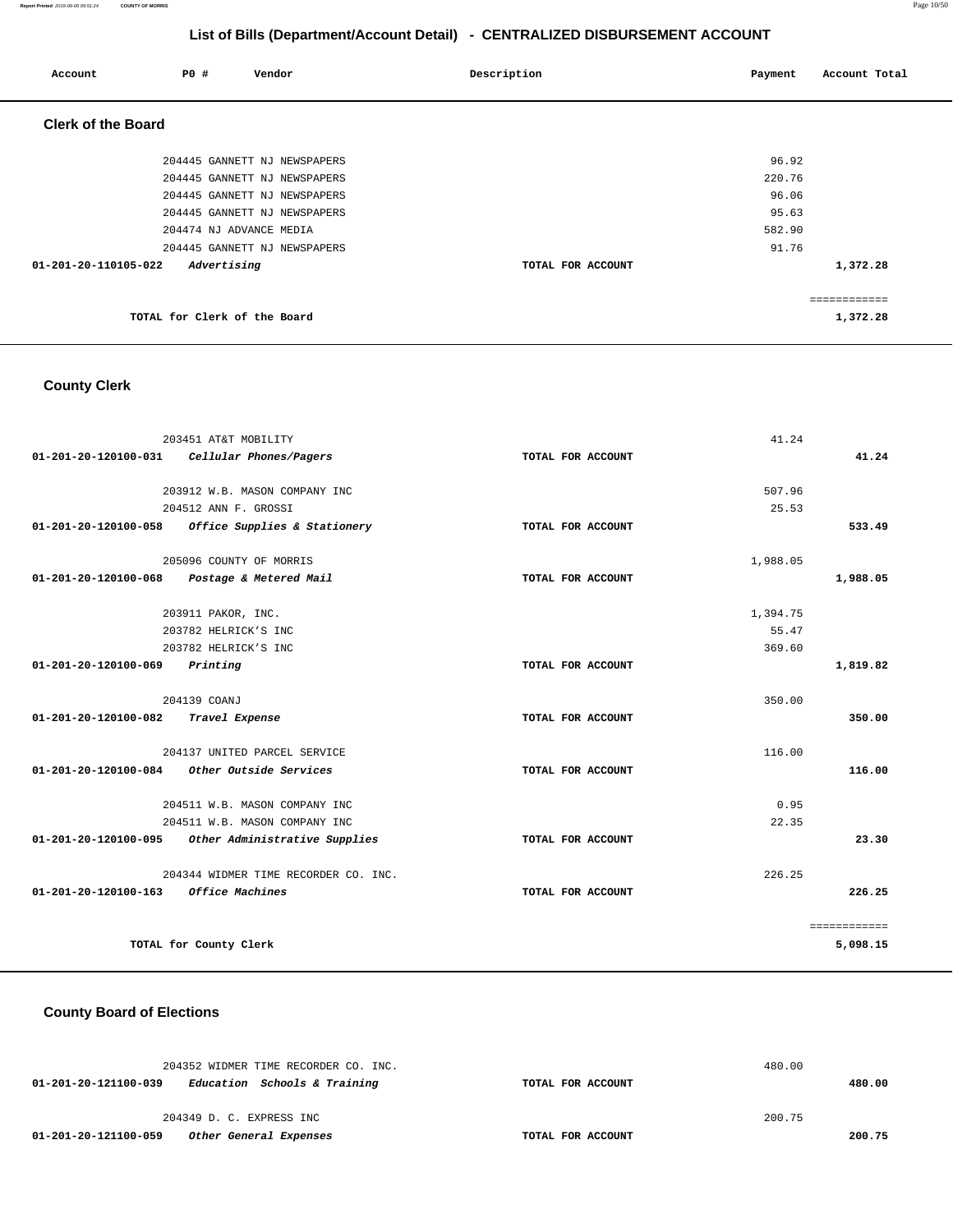| Account                          | PO# | Vendor                              | Description       | Payment | Account Total            |
|----------------------------------|-----|-------------------------------------|-------------------|---------|--------------------------|
| <b>County Board of Elections</b> |     |                                     |                   |         |                          |
| 01-201-20-121100-068             |     | Postage & Metered Mail              | TOTAL FOR ACCOUNT |         | 1,237.80                 |
|                                  |     | TOTAL for County Board of Elections |                   |         | ============<br>1,918.55 |

#### **Superintendent of Elections**

| 205096 COUNTY OF MORRIS                        |                   | 730.40 |
|------------------------------------------------|-------------------|--------|
| 01-201-20-121105-068<br>Postage & Metered Mail | TOTAL FOR ACCOUNT | 730.40 |
|                                                |                   |        |
|                                                |                   |        |
| TOTAL for Superintendent of Elections          |                   | 730.40 |

# **County Elections (Cty Clerk)**

| 204202 W.B. MASON COMPANY INC<br>Office Supplies & Stationery<br>01-201-20-121110-058 | TOTAL FOR ACCOUNT | 183.41<br>183.41       |
|---------------------------------------------------------------------------------------|-------------------|------------------------|
| 205096 COUNTY OF MORRIS<br>01-201-20-121110-068<br>Postage & Metered Mail             | TOTAL FOR ACCOUNT | 432.05<br>432.05       |
| 203708 PITNEY BOWES CREDIT CORP<br>01-201-20-121110-259<br>Equipment Rental           | TOTAL FOR ACCOUNT | 516.42<br>516.42       |
| TOTAL for County Elections (Cty Clerk)                                                |                   | eeeeeeeeee<br>1,131.88 |

#### **County Treasurer**

| 889.60       |
|--------------|
|              |
|              |
|              |
| 171.00       |
|              |
| ============ |
| 1,060.60     |
|              |

# **Purchasing Division**

| 205096 COUNTY OF MORRIS                        |                   | 201.55 |
|------------------------------------------------|-------------------|--------|
| 01-201-20-130105-068<br>Postage & Metered Mail | TOTAL FOR ACCOUNT | 201.55 |
|                                                |                   |        |
|                                                |                   |        |
| TOTAL for Purchasing Division                  |                   | 201.55 |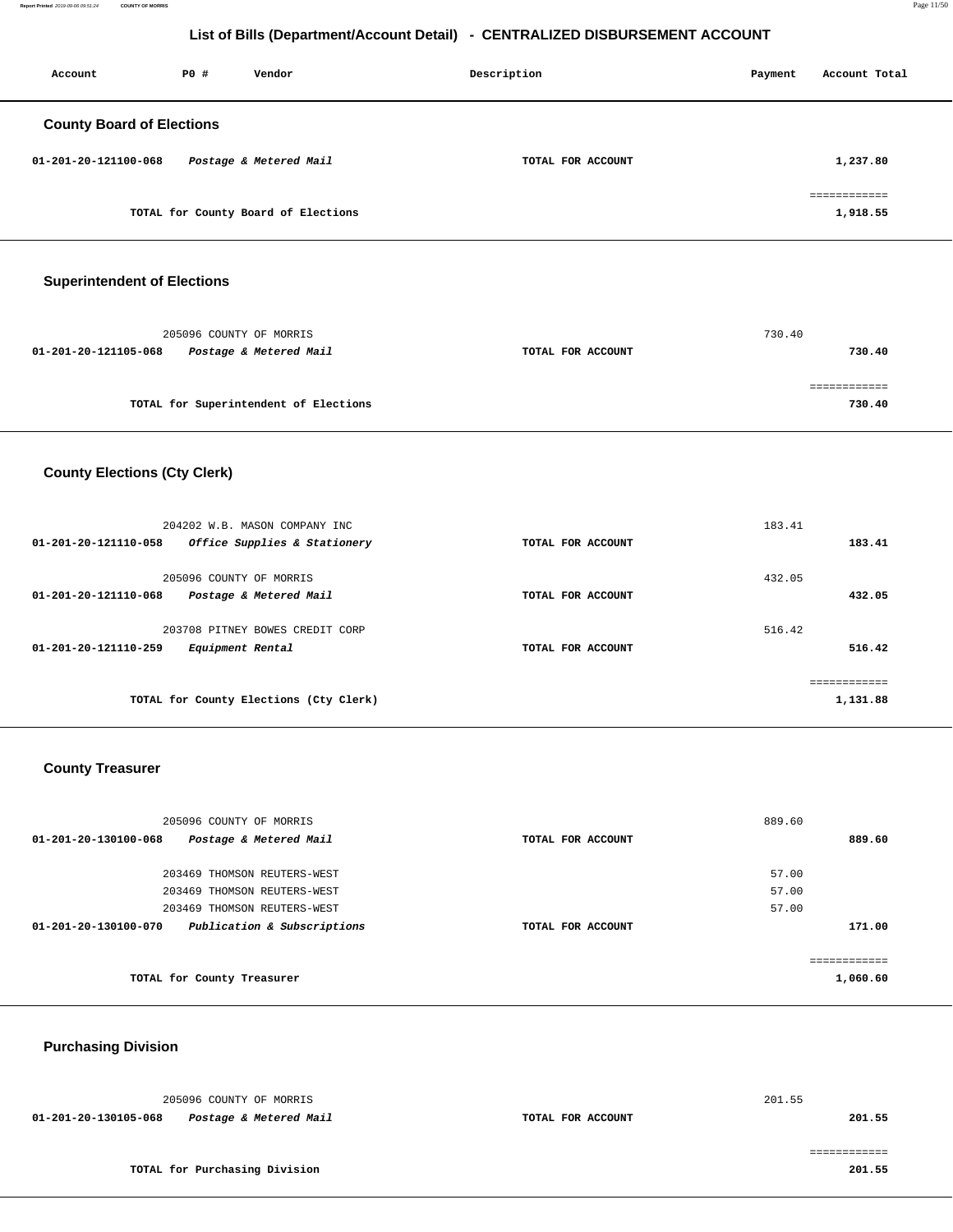| Account | PO # | Vendor | Description | Payment | Account Total |
|---------|------|--------|-------------|---------|---------------|
|         |      |        |             |         |               |

# **Information Technology Div**

| 203774 JOHN TUGMAN                                     |                               |                   | 60.00       |              |
|--------------------------------------------------------|-------------------------------|-------------------|-------------|--------------|
| 01-201-20-140100-023                                   | Associations and Memberships  | TOTAL FOR ACCOUNT |             | 60.00        |
| 202791 DELL MARKETING L.P.                             |                               |                   | 8,258.94    |              |
| 202791 DELL MARKETING L.P.                             |                               |                   | 612.92      |              |
| 01-201-20-140100-044                                   | Equipment Service Agreements  | TOTAL FOR ACCOUNT |             | 8,871.86     |
|                                                        | 200138 SHI INTERNATIONAL CORP |                   | 10,142.00   |              |
| 197157 PCMG, INC.                                      |                               |                   | 4,585.17    |              |
|                                                        | 200138 SHI INTERNATIONAL CORP |                   | 3,432.00    |              |
|                                                        | 203152 SHI INTERNATIONAL CORP |                   | 33,054.18   |              |
|                                                        | 203152 SHI INTERNATIONAL CORP |                   | 93, 337. 27 |              |
|                                                        | 200138 SHI INTERNATIONAL CORP |                   | 150.00      |              |
|                                                        | 203152 SHI INTERNATIONAL CORP |                   | 5,229.78    |              |
|                                                        | 203152 SHI INTERNATIONAL CORP |                   | 9,247.38    |              |
| $01 - 201 - 20 - 140100 - 078$<br>Software Maintenance |                               | TOTAL FOR ACCOUNT |             | 159, 177. 78 |
| 203777 ARH ASSOCIATES                                  |                               |                   | 375.00      |              |
| 203777 ARH ASSOCIATES                                  |                               |                   | 375.00      |              |
| 01-203-20-140100-084                                   | (2018) Other Outside Services | TOTAL FOR ACCOUNT |             | 750.00       |
|                                                        |                               |                   |             | ============ |
| TOTAL for Information Technology Div                   |                               |                   |             | 168,859.64   |
|                                                        |                               |                   |             |              |

#### **County Board of Taxation**

| 8,000.00<br>203758 MICROSYSTEMS-NJ COM, LLC<br>8,000.00<br>203758 MICROSYSTEMS-NJ COM, LLC<br>8,000.00<br>203758 MICROSYSTEMS-NJ COM, LLC<br>01-201-20-150100-040<br>Electronic Data Processing<br>24,000.00<br>TOTAL FOR ACCOUNT<br>62.93<br>204429 W.B. MASON COMPANY INC<br>6.49<br>204429 W.B. MASON COMPANY INC<br>89.30<br>204429 W.B. MASON COMPANY INC<br>115.08<br>204429 W.B. MASON COMPANY INC<br>273.80<br>$01 - 201 - 20 - 150100 - 058$<br>Office Supplies & Stationery<br>TOTAL FOR ACCOUNT<br>205096 COUNTY OF MORRIS<br>49.85<br>49.85<br>01-201-20-150100-068<br>Postage & Metered Mail<br>TOTAL FOR ACCOUNT<br>============<br>TOTAL for County Board of Taxation<br>24,323.65 |  |  |
|---------------------------------------------------------------------------------------------------------------------------------------------------------------------------------------------------------------------------------------------------------------------------------------------------------------------------------------------------------------------------------------------------------------------------------------------------------------------------------------------------------------------------------------------------------------------------------------------------------------------------------------------------------------------------------------------------|--|--|
|                                                                                                                                                                                                                                                                                                                                                                                                                                                                                                                                                                                                                                                                                                   |  |  |
|                                                                                                                                                                                                                                                                                                                                                                                                                                                                                                                                                                                                                                                                                                   |  |  |
|                                                                                                                                                                                                                                                                                                                                                                                                                                                                                                                                                                                                                                                                                                   |  |  |
|                                                                                                                                                                                                                                                                                                                                                                                                                                                                                                                                                                                                                                                                                                   |  |  |
|                                                                                                                                                                                                                                                                                                                                                                                                                                                                                                                                                                                                                                                                                                   |  |  |
|                                                                                                                                                                                                                                                                                                                                                                                                                                                                                                                                                                                                                                                                                                   |  |  |
|                                                                                                                                                                                                                                                                                                                                                                                                                                                                                                                                                                                                                                                                                                   |  |  |
|                                                                                                                                                                                                                                                                                                                                                                                                                                                                                                                                                                                                                                                                                                   |  |  |
|                                                                                                                                                                                                                                                                                                                                                                                                                                                                                                                                                                                                                                                                                                   |  |  |
|                                                                                                                                                                                                                                                                                                                                                                                                                                                                                                                                                                                                                                                                                                   |  |  |
|                                                                                                                                                                                                                                                                                                                                                                                                                                                                                                                                                                                                                                                                                                   |  |  |
|                                                                                                                                                                                                                                                                                                                                                                                                                                                                                                                                                                                                                                                                                                   |  |  |
|                                                                                                                                                                                                                                                                                                                                                                                                                                                                                                                                                                                                                                                                                                   |  |  |
|                                                                                                                                                                                                                                                                                                                                                                                                                                                                                                                                                                                                                                                                                                   |  |  |

# **County Counsel**

| 204535 CARMAGNOLA & RITARDI LLC    | 3,735.00 |
|------------------------------------|----------|
| 204535 CARMAGNOLA & RITARDI LLC    | 1,785.00 |
| 204531 TRIMBOLI & PRUSINOWSKI, LLC | 195.00   |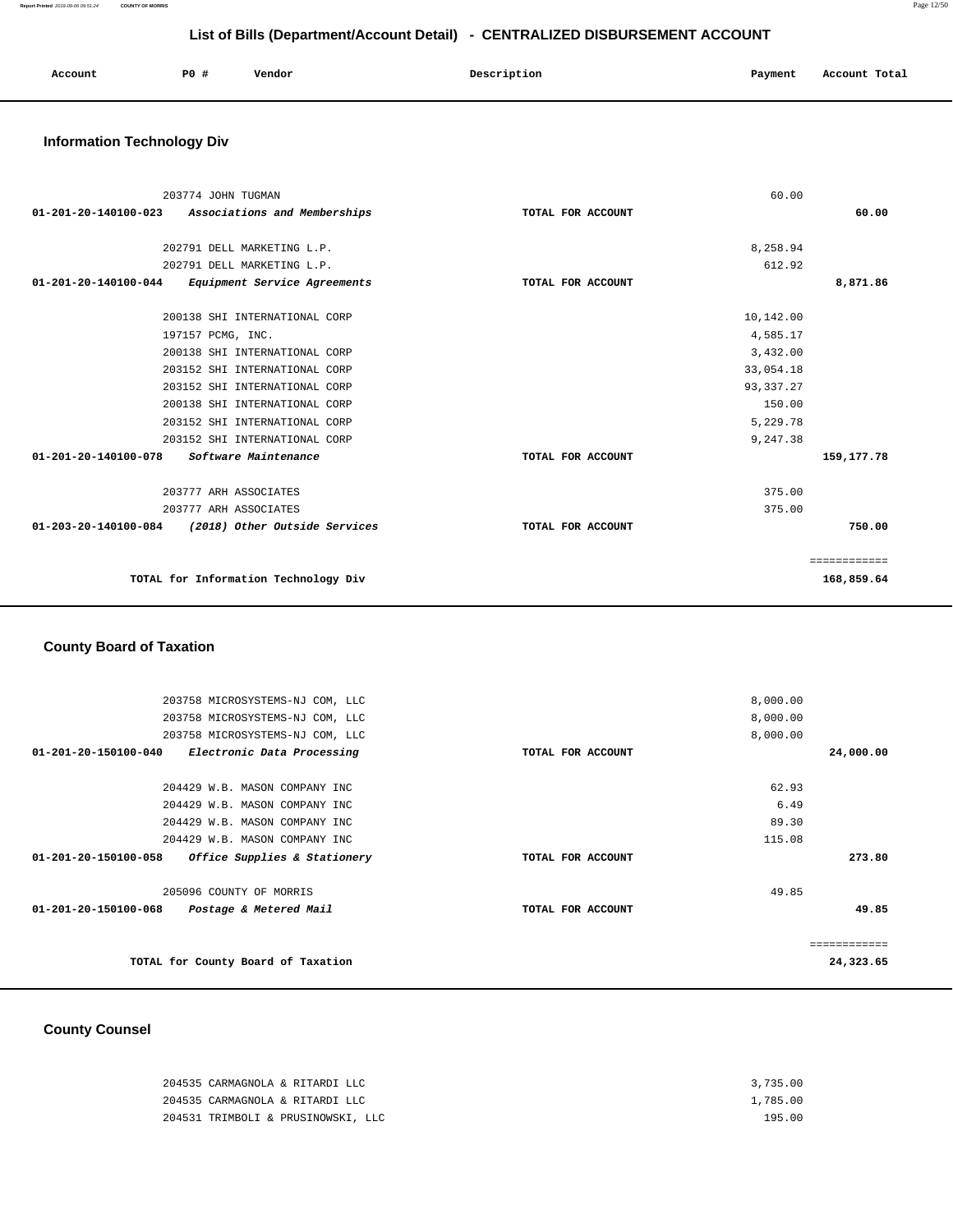| Account               | P0 #                     | Vendor                                   | Description       | Payment   | Account Total |
|-----------------------|--------------------------|------------------------------------------|-------------------|-----------|---------------|
| <b>County Counsel</b> |                          |                                          |                   |           |               |
|                       |                          | 204529 LAW OFFICE OF ROBERT J. GREENBAUM |                   | 120.00    |               |
|                       |                          | 204530 TRIMBOLI & PRUSINOWSKI, LLC       |                   | 2,275.00  |               |
|                       |                          | 204531 TRIMBOLI & PRUSINOWSKI, LLC       |                   | 1,830.00  |               |
|                       |                          | 204539 CLEARY GIACOBBE ALFIERI &         |                   | 13,805.00 |               |
|                       |                          | 204539 CLEARY GIACOBBE ALFIERI &         |                   | 510.00    |               |
|                       |                          | 204530 TRIMBOLI & PRUSINOWSKI, LLC       |                   | 150.00    |               |
|                       |                          | 204530 TRIMBOLI & PRUSINOWSKI, LLC       |                   | 285.00    |               |
|                       |                          | 204530 TRIMBOLI & PRUSINOWSKI, LLC       |                   | 1,560.00  |               |
|                       |                          | 204533 JOHNSON & JOHNSON, ESQS           |                   | 765.00    |               |
|                       |                          | 204535 CARMAGNOLA & RITARDI LLC          |                   | 435.00    |               |
|                       |                          | 204528 BELL, SHIVAS & FASOLO             |                   | 1,715.35  |               |
| 01-201-20-155100-051  | Legal                    |                                          | TOTAL FOR ACCOUNT |           | 33,529.75     |
|                       |                          | 204536 W.B. MASON COMPANY INC            |                   | 156.19    |               |
| 01-201-20-155100-058  |                          | Office Supplies & Stationery             | TOTAL FOR ACCOUNT |           | 156.19        |
|                       |                          | 205096 COUNTY OF MORRIS                  |                   | 4.85      |               |
| 01-201-20-155100-068  |                          | Postage & Metered Mail                   | TOTAL FOR ACCOUNT |           | 4.85          |
|                       |                          |                                          |                   |           | ============  |
|                       | TOTAL for County Counsel |                                          |                   |           | 33,690.79     |

# **County Surrogate**

| 205096 COUNTY OF MORRIS                        |                   | 238.10 |
|------------------------------------------------|-------------------|--------|
| Postage & Metered Mail<br>01-201-20-160100-068 | TOTAL FOR ACCOUNT | 238.10 |
|                                                |                   |        |
|                                                |                   |        |
| TOTAL for County Surrogate                     |                   | 238.10 |

# **Engineering**

| 204641 W.B. MASON COMPANY INC                                  |                   | 89.40 |        |
|----------------------------------------------------------------|-------------------|-------|--------|
| 204641 W.B. MASON COMPANY INC                                  |                   | 0.95  |        |
| Office Supplies & Stationery<br>$01 - 201 - 20 - 165100 - 058$ | TOTAL FOR ACCOUNT |       | 90.35  |
|                                                                |                   |       |        |
| 205096 COUNTY OF MORRIS                                        |                   | 33.65 |        |
| 205096 COUNTY OF MORRIS                                        |                   | 7.30  |        |
| $01 - 201 - 20 - 165100 - 068$<br>Postage & Metered Mail       | TOTAL FOR ACCOUNT |       | 40.95  |
|                                                                |                   |       |        |
| 204441 MEGHAN PACCIONE                                         |                   | 33.82 |        |
| 204441 MEGHAN PACCIONE                                         |                   | 11.06 |        |
| 204441 MEGHAN PACCIONE                                         |                   | 35.42 |        |
| 204441 MEGHAN PACCIONE                                         |                   | 10.96 |        |
| 204441 MEGHAN PACCIONE                                         |                   | 9.24  |        |
| 204441 MEGHAN PACCIONE                                         |                   | 33.00 |        |
| 204441 MEGHAN PACCIONE                                         |                   | 35.81 |        |
| 204441 MEGHAN PACCIONE                                         |                   | 29.00 |        |
| 204441 MEGHAN PACCIONE                                         |                   | 20.00 |        |
| 204441 MEGHAN PACCIONE                                         |                   | 9.73  |        |
| 01-201-20-165100-082<br>Travel Expense                         | TOTAL FOR ACCOUNT |       | 228.04 |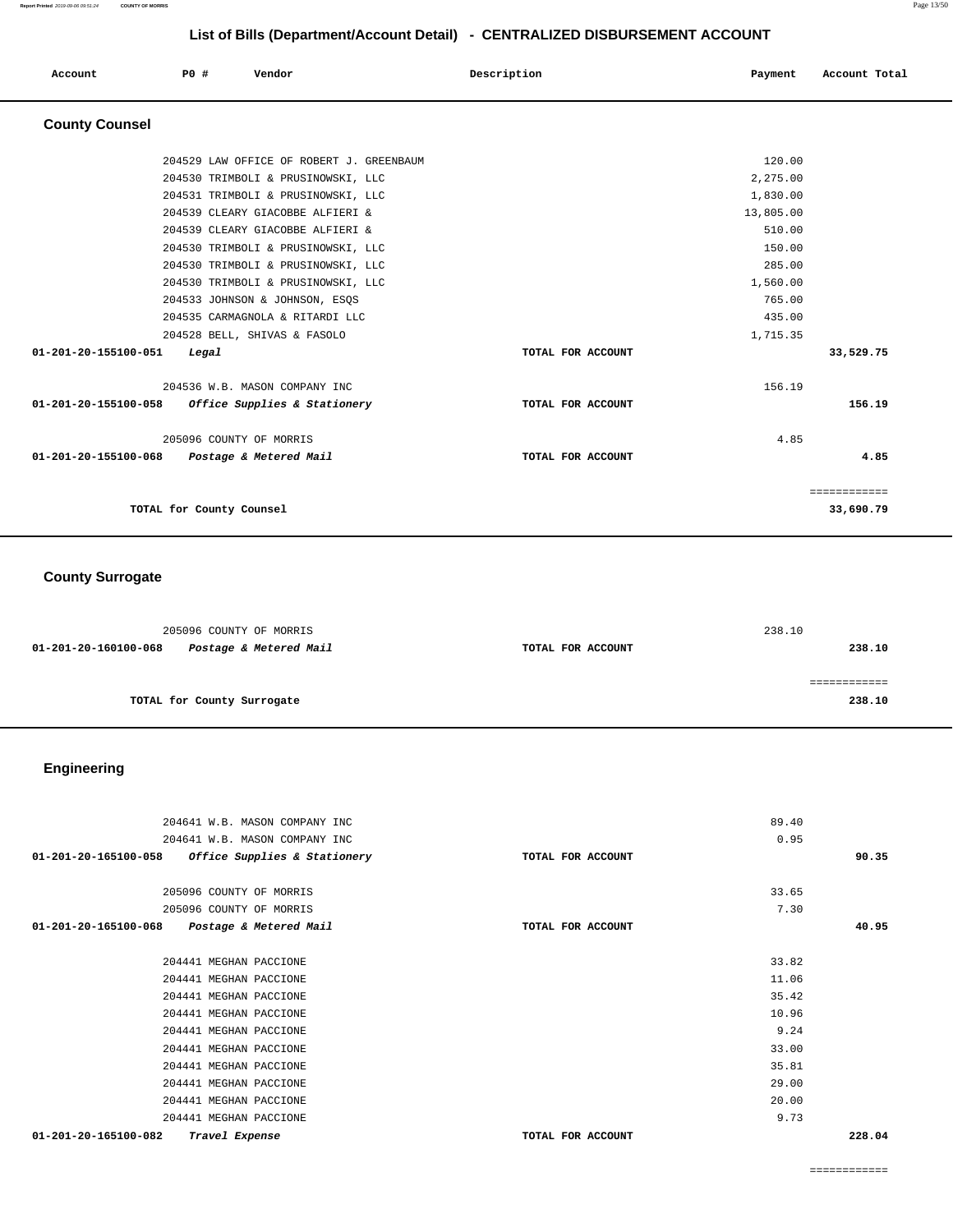| Account     | P0 #                  | Vendor | Description | Payment | Account Total |
|-------------|-----------------------|--------|-------------|---------|---------------|
| Engineering |                       |        |             |         |               |
|             | TOTAL for Engineering |        |             |         | 359.34        |

#### **Heritage Commission**

| 203878 PAST PERFECT SOFTWARE, INC.<br>203788 RICOH USA, INC.   |                   | 440.00<br>128.52 |
|----------------------------------------------------------------|-------------------|------------------|
| Equipment Service Agreements<br>01-201-20-175100-044           | TOTAL FOR ACCOUNT | 568.52           |
| 203906 RICOH USA, INC.                                         |                   | 546.64           |
| 203784 RICOH USA, INC.                                         |                   | 546.64           |
| <i><b>Office Machines - Rental</b></i><br>01-201-20-175100-164 | TOTAL FOR ACCOUNT | 1,093.28         |
|                                                                |                   | ==========       |
| TOTAL for Heritage Commission                                  |                   | 1,661.80         |

#### **Planning Board**

| 203669 W.B. MASON COMPANY INC<br>Office Supplies & Stationery<br>01-201-20-180100-058 | TOTAL FOR ACCOUNT | 86.15<br>86.15 |
|---------------------------------------------------------------------------------------|-------------------|----------------|
| 205096 COUNTY OF MORRIS<br>Postage & Metered Mail<br>01-201-20-180100-068             | TOTAL FOR ACCOUNT | 43.15<br>43.15 |
| TOTAL for Planning Board                                                              |                   | 129.30         |

# **County Weights & Measures**

| 198.16 |
|--------|
|        |
|        |
| 53.50  |
|        |
|        |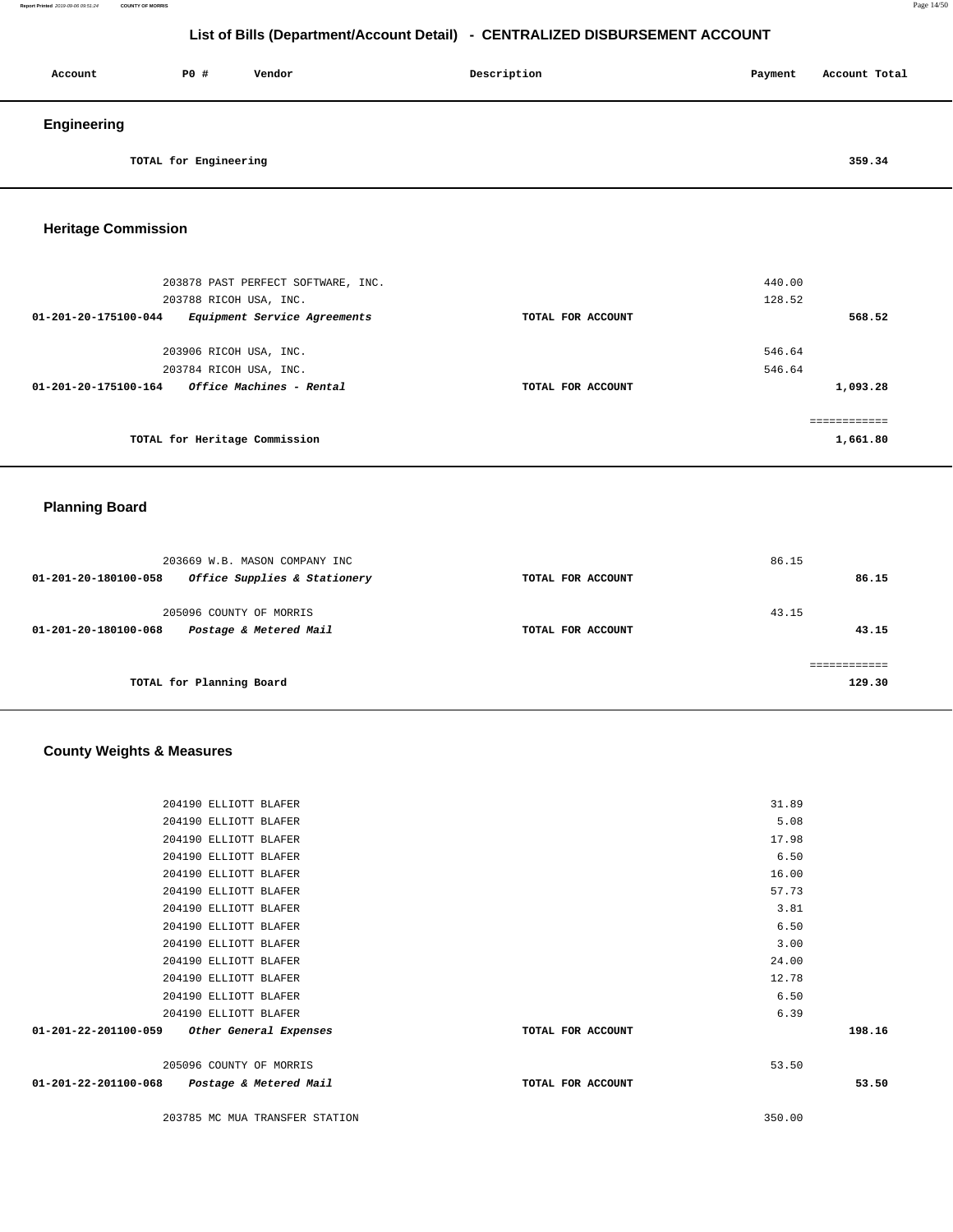**Report Printed** 2019-09-06 09:51:24 **COUNTY OF MORRIS** Page 15/50

# **List of Bills (Department/Account Detail) - CENTRALIZED DISBURSEMENT ACCOUNT**

| Account                              | PO#<br>Vendor                       | Description       | Payment | Account Total |
|--------------------------------------|-------------------------------------|-------------------|---------|---------------|
| <b>County Weights &amp; Measures</b> |                                     |                   |         |               |
| $01 - 201 - 22 - 201100 - 084$       | Other Outside Services              | TOTAL FOR ACCOUNT |         | 403.64        |
|                                      | 203779 U-LINE SHIPPING SUPPLY       |                   | 12.47   |               |
|                                      | 203779 U-LINE SHIPPING SUPPLY       |                   | 52.00   |               |
|                                      | 203812 MORRISTOWN LUMBER &          |                   | 7.99    |               |
|                                      | 203812 MORRISTOWN LUMBER &          |                   | 87.00   |               |
| 01-201-22-201100-258                 | Equipment                           | TOTAL FOR ACCOUNT |         | 159.46        |
|                                      |                                     |                   |         | ============  |
|                                      | TOTAL for County Weights & Measures |                   |         | 814.76        |

#### **Employee Group Insurance**

|                                | 201761 CARMEN N. AYALA                |                   | 804.00   |              |
|--------------------------------|---------------------------------------|-------------------|----------|--------------|
|                                | 202258 NANCY MEEKER                   |                   | 629.40   |              |
|                                | 202585 ANNA VOLPE                     |                   | 629.40   |              |
|                                | 202293 HAROLD NOONAN                  |                   | 629.40   |              |
|                                | 202540 PRINCESS THOMAS                |                   | 1,626.00 |              |
|                                | 202048 FRANK JANKOWSKI                |                   | 813.00   |              |
|                                | 202479 JENNIFER SHELL                 |                   | 629.40   |              |
|                                | 202453 CHRISTINE SAWYER               |                   | 629.40   |              |
|                                | 201854 JUDITH CLIFF                   |                   | 1,153.90 |              |
|                                | 202560 STEPHEN TURKO                  |                   | 1,258.80 |              |
|                                | 202530 JUNE TAYLOR                    |                   | 629.40   |              |
|                                | 201931 MARGARET FAUST                 |                   | 629.40   |              |
| $01 - 201 - 23 - 220100 - 090$ | Employee Group Insurance Expenditures | TOTAL FOR ACCOUNT |          | 10,061.50    |
|                                |                                       |                   |          |              |
|                                |                                       |                   |          | ============ |
|                                | TOTAL for Employee Group Insurance    |                   |          | 10,061.50    |

# **Office of Emergency Management**

|                                | 204508 VERIZON WIRELESS             |                   | 80.04  |          |
|--------------------------------|-------------------------------------|-------------------|--------|----------|
| $01 - 201 - 25 - 252100 - 031$ | Cellular Phones/Pagers              | TOTAL FOR ACCOUNT |        | 80.04    |
|                                |                                     |                   |        |          |
|                                | 204330 W.B. MASON COMPANY INC       |                   | 454.96 |          |
|                                | 204148 W.B. MASON COMPANY INC       |                   | 181.21 |          |
|                                | 204149 W.B. MASON COMPANY INC       |                   | 21.24  |          |
|                                | 204343 COFFEE LOVERS COFFEE SERVICE |                   | 87.71  |          |
| 01-201-25-252100-058           | Office Supplies & Stationery        | TOTAL FOR ACCOUNT |        | 745.12   |
|                                | 204502 JEFFREY PAUL                 |                   | 607.81 |          |
|                                | 204638 SCOTT DIGIRALOMO             |                   | 719.47 |          |
| $01 - 201 - 25 - 252100 - 059$ | Other General Expenses              | TOTAL FOR ACCOUNT |        | 1,327.28 |
|                                | 205096 COUNTY OF MORRIS             |                   | 2.30   |          |
| 01-201-25-252100-068           | Postage & Metered Mail              | TOTAL FOR ACCOUNT |        | 2.30     |
|                                | 203765 SPECTRUM COMMUNICATIONS      |                   | 90.00  |          |
| 01-201-25-252100-072           | <i>Radio Repairs</i>                | TOTAL FOR ACCOUNT |        | 90.00    |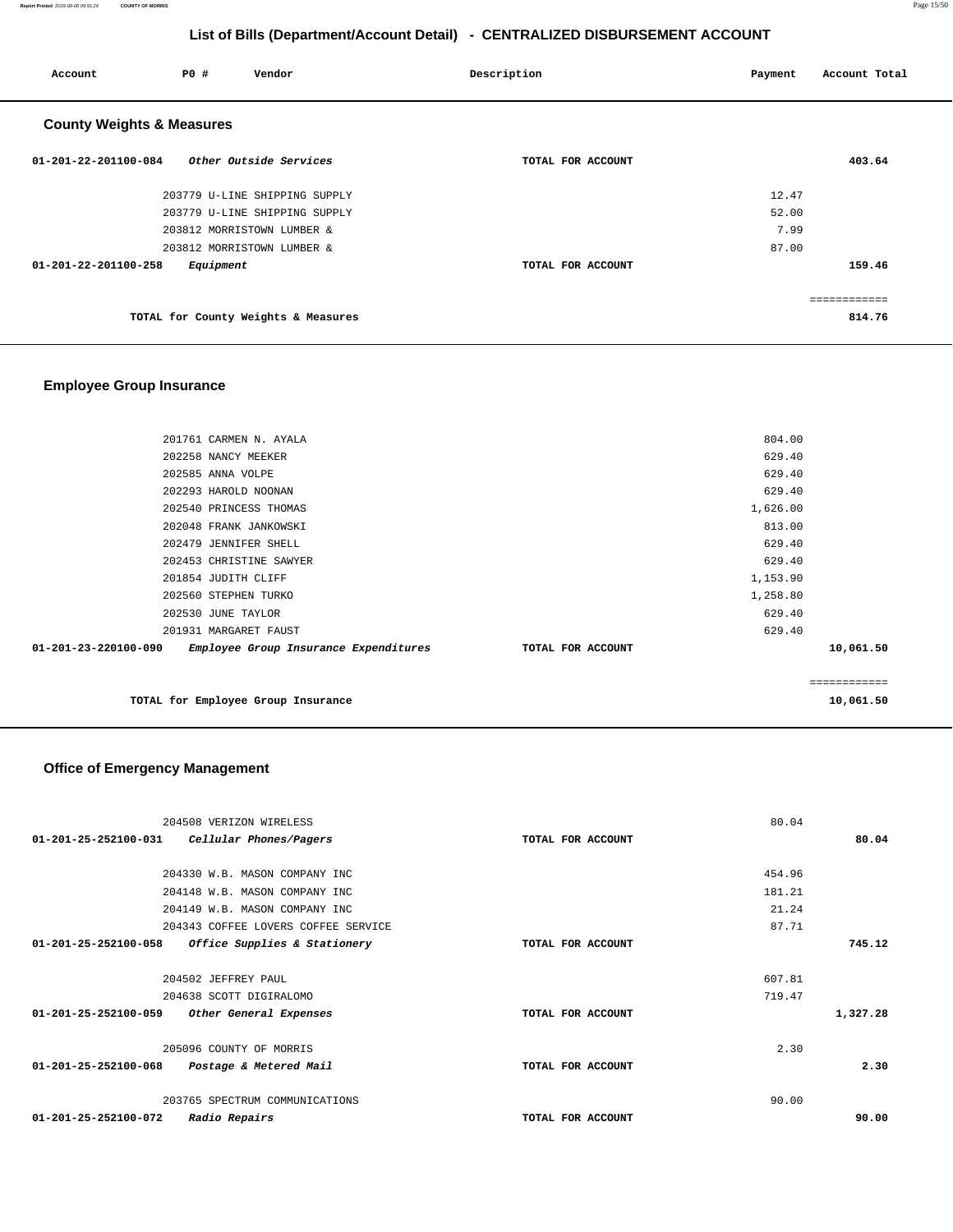**Report Printed** 2019-09-06 09:51:24 **COUNTY OF MORRIS** Page 16/50

# **List of Bills (Department/Account Detail) - CENTRALIZED DISBURSEMENT ACCOUNT**

| Account                               | PO#<br>Vendor                            | Description       | Account Total<br>Payment |
|---------------------------------------|------------------------------------------|-------------------|--------------------------|
| <b>Office of Emergency Management</b> |                                          |                   |                          |
| 01-201-25-252100-090                  | Program Expenditures                     | TOTAL FOR ACCOUNT | 439.88                   |
|                                       | 204151 DM MEDICAL BILLINGS, LLC          |                   | 1,840.41                 |
| $01 - 201 - 25 - 252100 - 091$        | Program Expend-Matching Share            | TOTAL FOR ACCOUNT | 1,840.41                 |
|                                       | 204490 PREMIER GLOBAL SERVICES           |                   | 25.25                    |
| $01 - 201 - 25 - 252100 - 146$        | Telephone                                | TOTAL FOR ACCOUNT | 25.25                    |
|                                       | 200566 OFS                               |                   | 912.60                   |
| $01 - 201 - 25 - 252100 - 258$        | Equipment                                | TOTAL FOR ACCOUNT | 912.60                   |
|                                       |                                          |                   | ============             |
|                                       | TOTAL for Office of Emergency Management |                   | 5,462.88                 |
|                                       |                                          |                   |                          |

#### **Communications Center**

| 204198 W.B. MASON COMPANY INC                            |                   | 841.84      |
|----------------------------------------------------------|-------------------|-------------|
| 01-201-25-252105-058<br>Office Supplies & Stationery     | TOTAL FOR ACCOUNT | 841.84      |
|                                                          |                   |             |
| 204193 FEDEX                                             |                   | 12.23       |
| 205096 COUNTY OF MORRIS                                  |                   | 1.65        |
| $01 - 201 - 25 - 252105 - 068$<br>Postage & Metered Mail | TOTAL FOR ACCOUNT | 13.88       |
|                                                          |                   |             |
| 204195 VOIANCE LANGUAGE SERVICES, LLC                    |                   | 817.48      |
| 01-201-25-252105-117<br>Interpretor Fees                 | TOTAL FOR ACCOUNT | 817.48      |
|                                                          |                   |             |
| 204200 JERSEY CENTRAL POWER & LIGHT                      |                   | 500.36      |
| 01-201-25-252105-137<br>Electricity                      | TOTAL FOR ACCOUNT | 500.36      |
|                                                          |                   |             |
| 204196 SUBURBAN PROPANE -2347                            |                   | 113.55      |
| $01 - 201 - 25 - 252105 - 148$<br>Other Utilities        | TOTAL FOR ACCOUNT | 113.55      |
|                                                          |                   |             |
|                                                          |                   | =========== |
| TOTAL for Communications Center                          |                   | 2,287.11    |
|                                                          |                   |             |

#### **County Medical Examiner Office**

| 480.00   | 480.00   | TOTAL FOR ACCOUNT | 204492 LORA K RAYNER<br>01-201-25-254100-036<br>Contracted Services                   |
|----------|----------|-------------------|---------------------------------------------------------------------------------------|
| 1,890.00 | 1,890.00 | TOTAL FOR ACCOUNT | 204504 MORRISTOWN MEDICAL CENTER<br>01-201-25-254100-055<br>Morgue Fees               |
| 38.46    | 38.46    | TOTAL FOR ACCOUNT | 204330 W.B. MASON COMPANY INC<br>01-201-25-254100-058<br>Office Supplies & Stationery |
| 16.85    | 16.85    | TOTAL FOR ACCOUNT | 205096 COUNTY OF MORRIS<br>01-201-25-254100-068<br>Postage & Metered Mail             |
|          | 311.15   |                   | 204419 GIOVANNA ALVES                                                                 |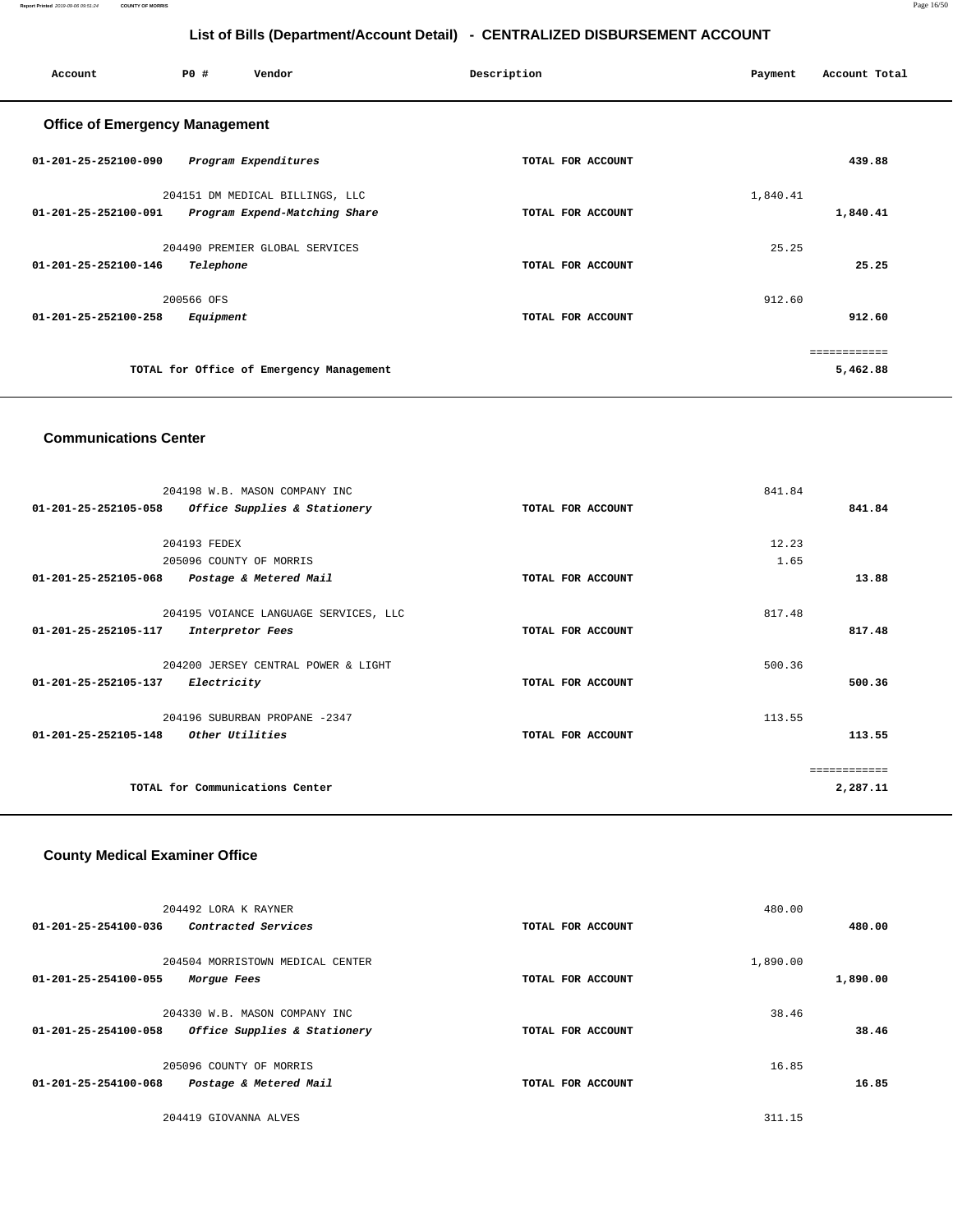| Account                               | PO#                                                                               | Vendor                                   | Description       | Payment                  | Account Total             |
|---------------------------------------|-----------------------------------------------------------------------------------|------------------------------------------|-------------------|--------------------------|---------------------------|
| <b>County Medical Examiner Office</b> |                                                                                   |                                          |                   |                          |                           |
| 01-201-25-254100-082                  | 204396 BRITTNEY FLOYD<br>Travel Expense                                           |                                          | TOTAL FOR ACCOUNT | 155.75                   | 490.70                    |
|                                       | 204346 NMS LABS<br>204346 NMS LABS                                                |                                          |                   | 6,462.00<br>1,778.00     |                           |
| 01-201-25-254100-084                  | 204346 NMS LABS                                                                   | Other Outside Services                   | TOTAL FOR ACCOUNT | 231.00                   | 8,471.00                  |
|                                       | 203899 MERRICK INC.<br>203899 MERRICK INC.                                        |                                          |                   | 600.00<br>350.00         |                           |
|                                       | 203899 MERRICK INC.<br>203536 EXTRA PACKAGING CORP<br>203536 EXTRA PACKAGING CORP |                                          |                   | 45.00<br>13.59<br>140.00 |                           |
| 01-201-25-254100-203                  | 203899 MERRICK INC.                                                               | X-Ray & Medical Supplies                 | TOTAL FOR ACCOUNT | 240.00                   | 1,388.59                  |
|                                       |                                                                                   | TOTAL for County Medical Examiner Office |                   |                          | ============<br>12,775.60 |

# **County Sheriff's Department**

| 01-201-25-270100-039 Education Schools & Training | 203835 SIG SAUER INC.                                                                  | TOTAL FOR ACCOUNT | 260.00               | 260.00                   |
|---------------------------------------------------|----------------------------------------------------------------------------------------|-------------------|----------------------|--------------------------|
| 01-201-25-270100-044                              | 203670 PORTER LEE CORPORATION<br>Equipment Service Agreements                          | TOTAL FOR ACCOUNT | 1,027.00             | 1,027.00                 |
| 01-201-25-270100-059                              | 203310 STATE TOXICOLOGY LABORATORY<br>Other General Expenses                           | TOTAL FOR ACCOUNT | 45.00                | 45.00                    |
| 01-201-25-270100-068                              | 205096 COUNTY OF MORRIS<br>Postage & Metered Mail                                      | TOTAL FOR ACCOUNT | 281.25               | 281.25                   |
| $01 - 201 - 25 - 270100 - 082$                    | 203661 KELLEY ZIENOWICZ<br>Travel Expense                                              | TOTAL FOR ACCOUNT | 1,267.34             | 1,267.34                 |
| 01-201-25-270100-084 Other Outside Services       | 204380 INVESTIGATIVE FORENSICS CONSULTING<br>204380 INVESTIGATIVE FORENSICS CONSULTING | TOTAL FOR ACCOUNT | 1,102.00<br>1,197.00 | 2,299.00                 |
| 01-201-25-270100-095                              | 203963 W.B. MASON COMPANY INC<br>Other Administrative Supplies                         | TOTAL FOR ACCOUNT | 270.82               | 270.82                   |
| 01-201-25-270100-140                              | 204721 RYAN WARNETT<br>Gas Purchases                                                   | TOTAL FOR ACCOUNT | 24.03                | 24.03                    |
| 01-201-25-270100-258<br>Equipment                 | 203856 COMPLETE SECURITY SYSTEMS, INC.                                                 | TOTAL FOR ACCOUNT | 400.00               | 400.00                   |
|                                                   | TOTAL for County Sheriff's Department                                                  |                   |                      | ============<br>5,874.44 |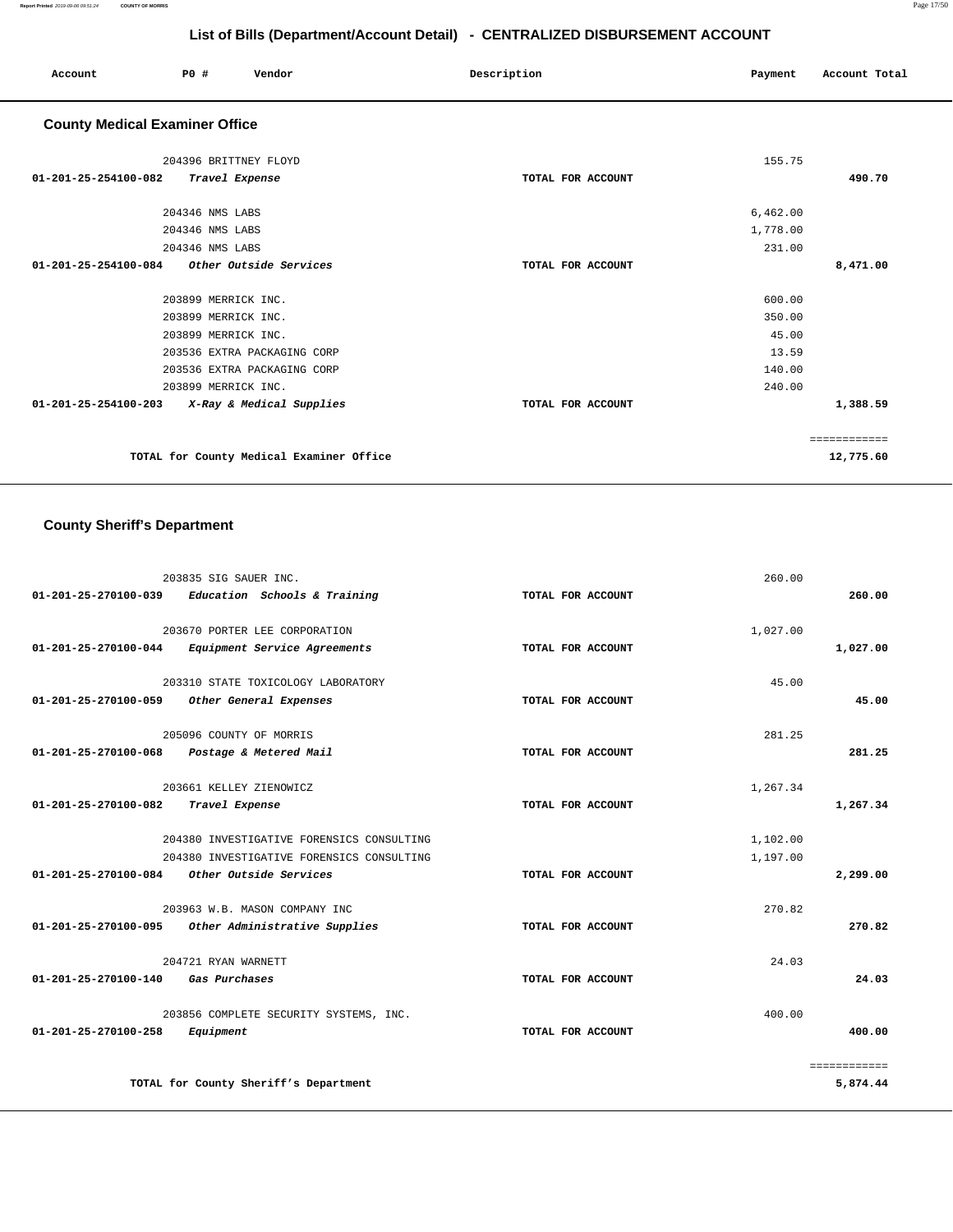|                      | 203890 BETTY ANN DERCO                                         |                   | 7.20     |          |
|----------------------|----------------------------------------------------------------|-------------------|----------|----------|
|                      | 203849 JAIME SHANAPHY                                          |                   | 32.80    |          |
|                      | 203890 BETTY ANN DERCO                                         |                   | 75.00    |          |
|                      | 203849 JAIME SHANAPHY                                          |                   | 24.50    |          |
|                      | 203847 TARA CHOMINSKY                                          |                   | 27.00    |          |
|                      | 203847 TARA CHOMINSKY                                          |                   | 54.40    |          |
|                      | 203717 JUNE WITTY                                              |                   | 126.40   |          |
|                      | 203717 JUNE WITTY                                              |                   | 18.00    |          |
|                      | 203890 BETTY ANN DERCO<br>203890 BETTY ANN DERCO               |                   | 3.50     |          |
| 01-201-25-275100-016 |                                                                | TOTAL FOR ACCOUNT | 73.60    | 442.40   |
|                      | <i>Outside Salaries &amp; Wages</i>                            |                   |          |          |
|                      | 203761 NJ STATE BAR ASSOCIATION                                |                   | 225.00   |          |
|                      | 203839 NATIONAL INTERNAL AFFAIRS                               |                   | 50.00    |          |
| 01-201-25-275100-023 | Associations and Memberships                                   | TOTAL FOR ACCOUNT |          | 275.00   |
|                      |                                                                |                   | 47.74    |          |
|                      | 203993 W.B. MASON COMPANY INC                                  |                   | 336.08   |          |
|                      | 203993 W.B. MASON COMPANY INC<br>203993 W.B. MASON COMPANY INC |                   | $-30.36$ |          |
| 01-201-25-275100-037 | Data Processing Supplies                                       | TOTAL FOR ACCOUNT |          | 353.46   |
|                      |                                                                |                   |          |          |
|                      | 203649 MARIN CONSULTING ASSOCIATES                             |                   | 250.00   |          |
|                      | 195499 ATWM                                                    |                   | 199.00   |          |
|                      | 203845 TREASURER ST OF NJ DIV. FIRE                            |                   | 637.00   |          |
| 01-201-25-275100-039 | Education Schools & Training                                   | TOTAL FOR ACCOUNT |          | 1,086.00 |
|                      |                                                                |                   |          |          |
|                      | 204409 HELRICK'S INC                                           |                   | 20.05    |          |
|                      | 204409 HELRICK'S INC                                           |                   | 165.00   |          |
| 01-201-25-275100-058 | Office Supplies & Stationery                                   | TOTAL FOR ACCOUNT |          | 185.05   |
|                      | 205096 COUNTY OF MORRIS                                        |                   | 976.71   |          |
|                      | 204416 FEDEX                                                   |                   | 279.24   |          |
| 01-201-25-275100-068 | Postage & Metered Mail                                         | TOTAL FOR ACCOUNT |          | 1,255.95 |
|                      |                                                                |                   |          |          |
|                      | 200055 KLJ TRANSCRIPTION SERVICE, LLC                          |                   | 231.84   | 231.84   |
| 01-201-25-275100-081 | Transcripts                                                    | TOTAL FOR ACCOUNT |          |          |
|                      | 204877 TIFFANY RUSSO                                           |                   | 70.59    |          |
| 01-201-25-275100-082 | Travel Expense                                                 | TOTAL FOR ACCOUNT |          | 70.59    |
|                      |                                                                |                   |          |          |
|                      | 203631 NEW JERSEY STATE BAR FOUNDATION                         |                   | 400.00   |          |
| 01-201-25-275100-088 | Meeting Exp Advisory Board Etc                                 | TOTAL FOR ACCOUNT |          | 400.00   |
|                      | 204404 CABLEVISION LIGHTPATH NJ LLC                            |                   | 211.81   |          |
|                      | 204405 CABLEVISION LIGHTPATH NJ LLC                            |                   | 123.14   |          |
|                      | 202677 CDW GOVERNMENT LLC                                      |                   | 594.36   |          |
|                      | 204403 CABLEVISION LIGHTPATH NJ LLC                            |                   | 206.95   |          |
|                      | 204410 GREGORY ROSSI                                           |                   | 53.65    |          |
|                      | 203562 V.E. RALPH & SON INC.                                   |                   | 125.65   |          |
|                      | 203562 V.E. RALPH & SON INC.                                   |                   | 1,545.45 |          |
| 01-201-25-275100-118 | Investigation Expense                                          | TOTAL FOR ACCOUNT |          | 2,861.01 |
|                      | 204422 W.B. MASON COMPANY INC                                  |                   | 6.65     |          |
|                      | 204422 W.B. MASON COMPANY INC                                  |                   | 268.20   |          |
|                      | 204422 W.B. MASON COMPANY INC                                  |                   | 1.90     |          |
|                      | 204422 W.B. MASON COMPANY INC                                  |                   | 245.85   |          |
|                      | 204422 W.B. MASON COMPANY INC                                  |                   | 0.95     |          |
|                      |                                                                |                   |          |          |

 **Account P0 # Vendor Description Payment Account Total**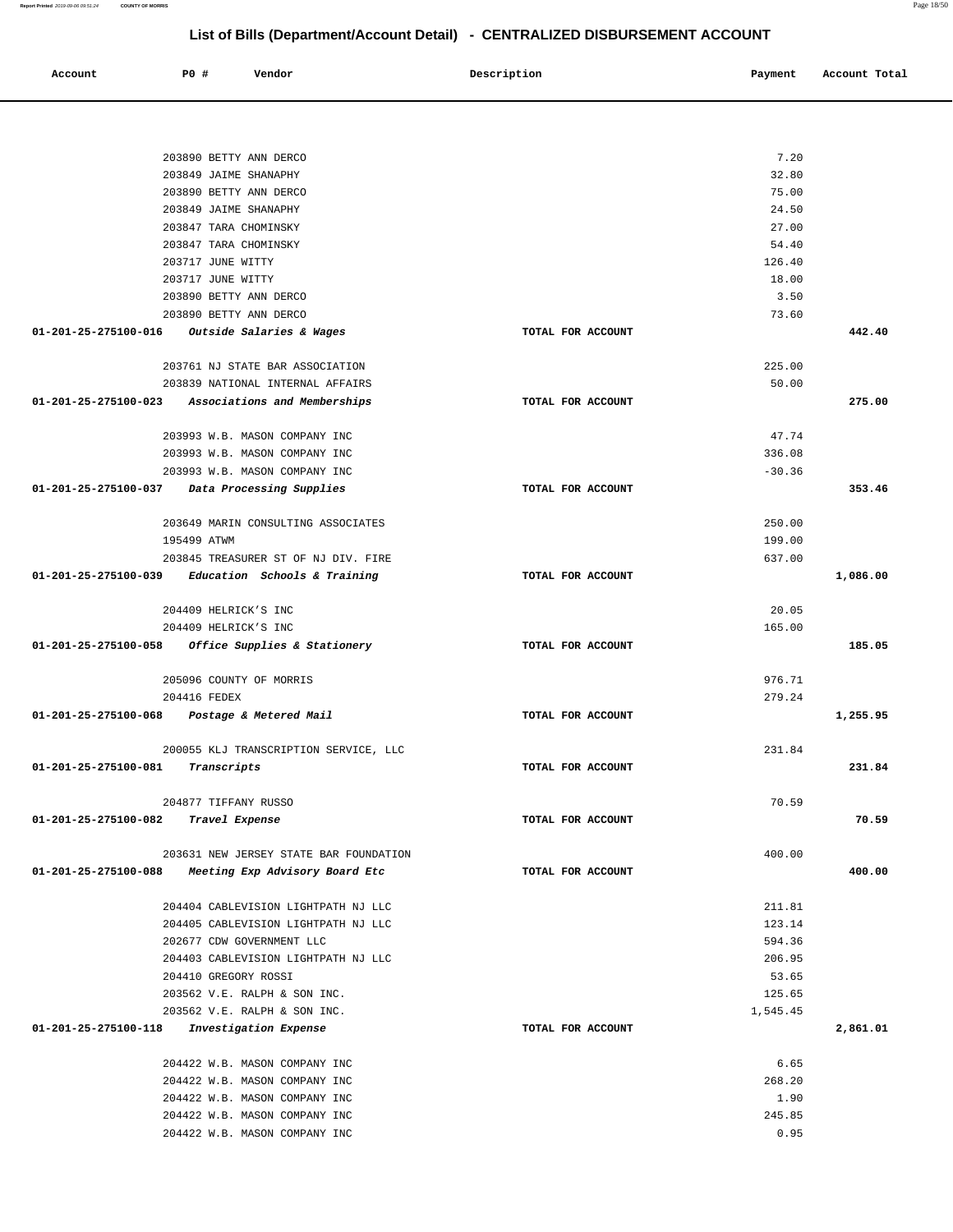| Account                        | PO#              | Vendor                               | Description       | Payment  | Account Total             |
|--------------------------------|------------------|--------------------------------------|-------------------|----------|---------------------------|
| $01 - 201 - 25 - 275100 - 147$ | Water            | 204422 W.B. MASON COMPANY INC        | TOTAL FOR ACCOUNT | 6.65     | 798.40                    |
| 01-201-25-275100-189           | Medical          | 203557 STATE TOXICOLOGY LABORATORY   | TOTAL FOR ACCOUNT | 90.00    | 90.00                     |
| 01-203-25-275100-039           | 203384 FBI/LEEDA | (2018) Education Schools & Training  | TOTAL FOR ACCOUNT | 695.00   | 695.00                    |
| 01-203-25-275100-118           | 204395 T-MOBILE  | (2018) Investigation Expense         | TOTAL FOR ACCOUNT | 2,259.00 | 2,259.00                  |
|                                |                  | TOTAL for County Prosecutor's Office |                   |          | ============<br>11,003.70 |

# **County Jail**

| 203999 VERIZON WIRELESS                              |                   | 450.94 |          |
|------------------------------------------------------|-------------------|--------|----------|
| 01-201-25-280100-031 Cellular Phones/Pagers          | TOTAL FOR ACCOUNT |        | 450.94   |
|                                                      |                   |        |          |
| 204589 MICHAEL LOCKE                                 |                   | 19.19  |          |
| 204589 MICHAEL LOCKE                                 |                   | 9.57   |          |
| 204589 MICHAEL LOCKE                                 |                   | 19.19  |          |
| 204589 MICHAEL LOCKE                                 |                   | 19.19  |          |
| 198871 ATLANTIC TRAINING CENTER                      |                   | 70.00  |          |
| 200277 ATLANTIC TRAINING CENTER                      |                   | 30.00  |          |
| 204589 MICHAEL LOCKE                                 |                   | 13.87  |          |
| 204589 MICHAEL LOCKE                                 |                   | 508.90 |          |
| 204589 MICHAEL LOCKE                                 |                   | 19.19  |          |
| 204589 MICHAEL LOCKE                                 |                   | 18.85  |          |
| 204589 MICHAEL LOCKE                                 |                   | 19.19  |          |
| 198871 ATLANTIC TRAINING CENTER                      |                   | 100.00 |          |
| 204589 MICHAEL LOCKE                                 |                   | 9.53   |          |
| 204589 MICHAEL LOCKE                                 |                   | 20.00  |          |
| 204589 MICHAEL LOCKE                                 |                   | 9.57   |          |
| 204589 MICHAEL LOCKE                                 |                   | 11.12  |          |
| 204589 MICHAEL LOCKE                                 |                   | 19.19  |          |
| 204589 MICHAEL LOCKE                                 |                   | 15.99  |          |
| 204589 MICHAEL LOCKE                                 |                   | 19.19  |          |
| 204589 MICHAEL LOCKE                                 |                   | 17.99  |          |
| 204589 MICHAEL LOCKE                                 |                   | 18.13  |          |
| 204589 MICHAEL LOCKE                                 |                   | 15.99  |          |
| 204589 MICHAEL LOCKE                                 |                   | 9.53   |          |
| 204589 MICHAEL LOCKE                                 |                   | 508.90 |          |
| 204519 ROBERT MCCAFFREY                              |                   | 544.00 |          |
| 204519 ROBERT MCCAFFREY                              |                   | 107.00 |          |
| 204519 ROBERT MCCAFFREY                              |                   | 26.66  |          |
| 198871 ATLANTIC TRAINING CENTER                      |                   | 30.00  |          |
| 204519 ROBERT MCCAFFREY                              |                   | 30.00  |          |
| $01-201-25-280100-039$ Education Schools & Training  | TOTAL FOR ACCOUNT |        | 2,259.93 |
| 203989 RICOH USA, INC.                               |                   | 377.58 |          |
| 203989 RICOH USA, INC.                               |                   | 163.80 |          |
| 203989 RICOH USA, INC.                               |                   | 326.97 |          |
| 01-201-25-280100-058<br>Office Supplies & Stationery | TOTAL FOR ACCOUNT |        | 868.35   |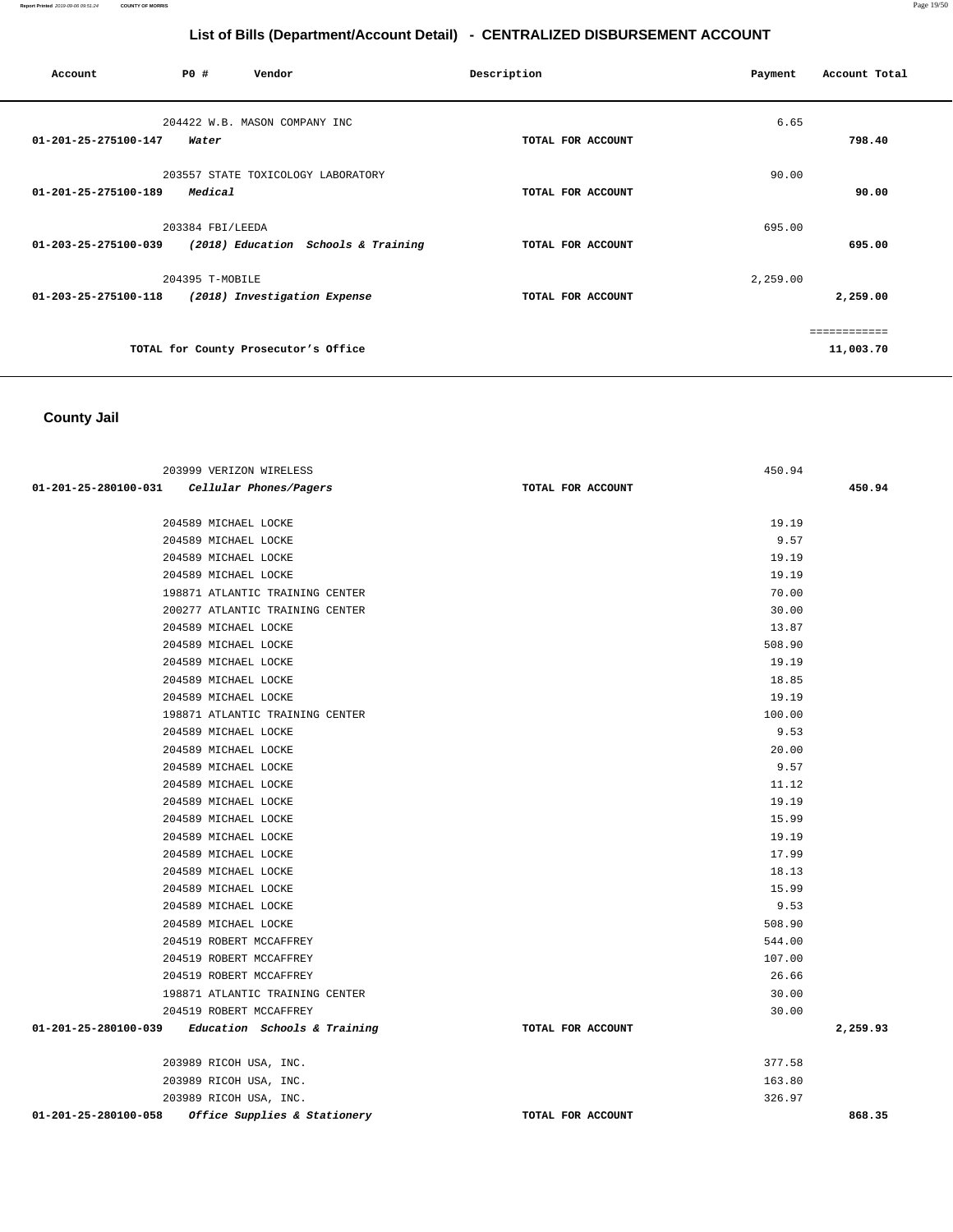#### **Account P0 # Vendor Description Payment Account Total County Jail**  204516 PETE LOHMUS 204524 PEGGY WRIGHT 204516 PETE LOHMUS 204516 PETE LOHMUS 204516 PETE LOHMUS 204516 PETE LOHMUS 204516 PETE LOHMUS 204524 PEGGY WRIGHT 204524 PEGGY WRIGHT 203816 VERIZON WIRELESS 202947 4 IMPRINT INC.  **01-201-25-280100-059 Other General Expenses TOTAL FOR ACCOUNT**  16.37 8.40 15.32 18.96 15.94 13.70 20.17 17.15 8.40 135.53 1,629.27 **1,912.83** 205096 COUNTY OF MORRIS 204516 PETE LOHMUS  **01-201-25-280100-068 Postage & Metered Mail TOTAL FOR ACCOUNT**  51.20 30.90 **82.10** 203542 BINSKY SERVICE LLC  **01-201-25-280100-084 Other Outside Services TOTAL FOR ACCOUNT**  3,642.10 **3,642.10** 203996 ARAMARK DALLAS LOCKBOX 203996 ARAMARK DALLAS LOCKBOX 203996 ARAMARK DALLAS LOCKBOX 203995 ARAMARK DALLAS LOCKBOX 203995 ARAMARK DALLAS LOCKBOX 203995 ARAMARK DALLAS LOCKBOX 203995 ARAMARK DALLAS LOCKBOX 203995 ARAMARK DALLAS LOCKBOX 203995 ARAMARK DALLAS LOCKBOX 203995 ARAMARK DALLAS LOCKBOX  **01-201-25-280100-185 Food TOTAL FOR ACCOUNT**  23.00 93.75 10,672.38 125.00 125.00 300.00 10,888.96 100.00 595.00 404.55 **23,327.64** 201671 TREASURER-STATE OF NEW JERSEY 204480 ELMER S. GILO, MD 194216 MORRISTOWN EMERGENCY MEDICAL 197267 MORRISTOWN EMERGENCY MEDICAL 203545 STERICYCLE INC. 195403 MORRISTOWN EMERGENCY MEDICAL 200497 MORRISTOWN EMERGENCY MEDICAL  **01-201-25-280100-189 Medical TOTAL FOR ACCOUNT**  255.00 553.38 1,109.00 1,411.00 331.68 1,109.00 862.00 **5,631.06** 203143 GRAINGER 203143 GRAINGER 203143 GRAINGER 203143 GRAINGER 203543 SHERWIN WILLIAMS  **01-201-25-280100-249 Bldg Maintenance Supplies TOTAL FOR ACCOUNT**  64.65 59.47 67.86 14.49 33.78 **240.25** 203831 W.B. MASON COMPANY INC 203153 E.A. MORSE & CO. INC. 203153 E.A. MORSE & CO. INC.  **01-201-25-280100-252 Janitorial Supplies TOTAL FOR ACCOUNT**  1,162.05 2,025.16 187.40 **3,374.61** 200628 MORRISTOWN EMERGENCY MEDICAL 200628 MORRISTOWN EMERGENCY MEDICAL 197314 MORRISTOWN EMERGENCY MEDICAL 490.00 985.00 1,109.00

 **01-203-25-280100-189 (2018) Medical TOTAL FOR ACCOUNT** 

**Report Printed** 2019-09-06 09:51:24 **COUNTY OF MORRIS** Page 20/50

**2,584.00** 

# **List of Bills (Department/Account Detail) - CENTRALIZED DISBURSEMENT ACCOUNT**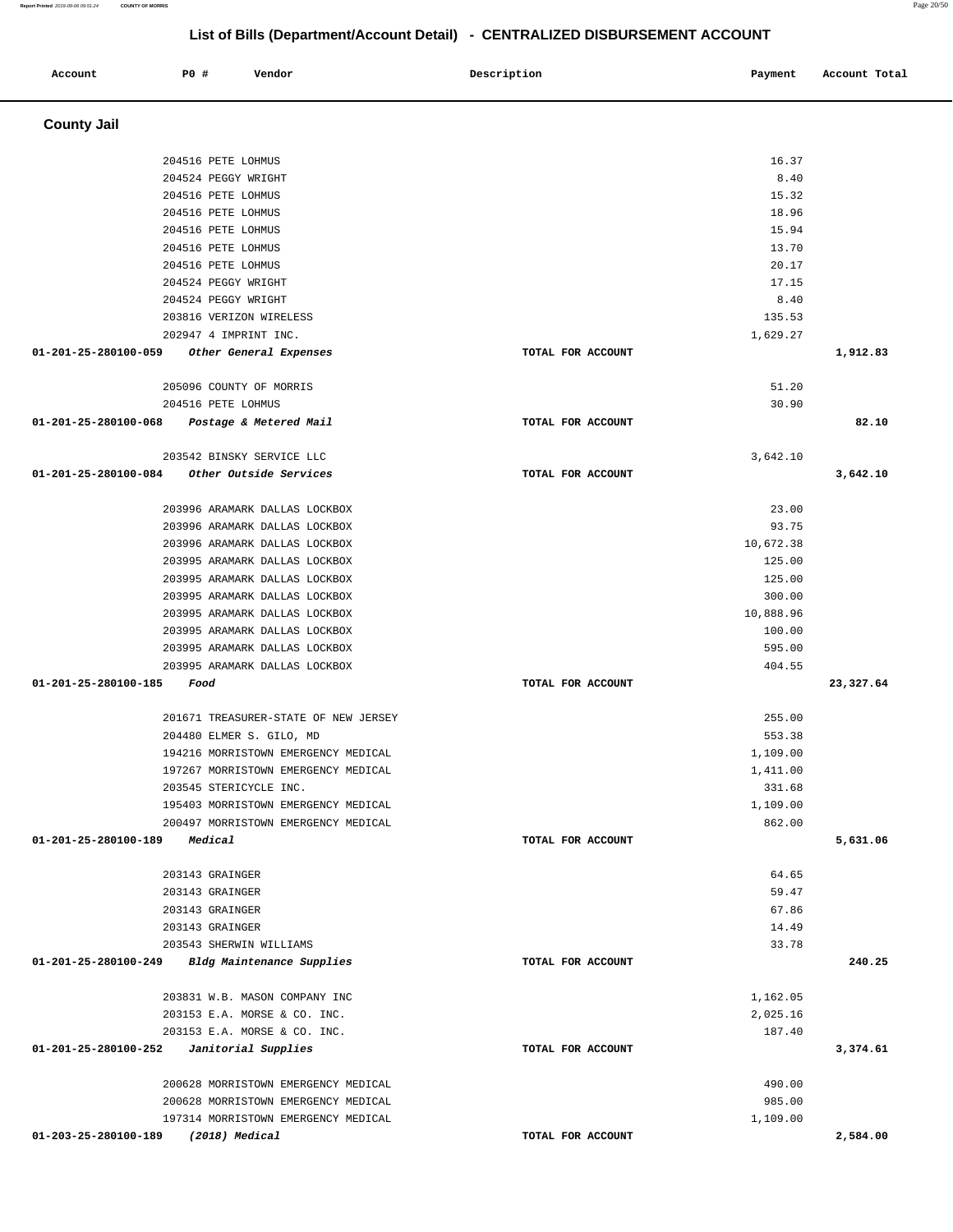**Report Printed** 2019-09-06 09:51:24 **COUNTY OF MORRIS** Page 21/50

# **List of Bills (Department/Account Detail) - CENTRALIZED DISBURSEMENT ACCOUNT**

| Account              | P0 #                  | Vendor                         | Description       | Payment | Account Total             |
|----------------------|-----------------------|--------------------------------|-------------------|---------|---------------------------|
| <b>County Jail</b>   |                       |                                |                   |         |                           |
| 01-203-25-280100-202 |                       | (2018) Uniform And Accessories | TOTAL FOR ACCOUNT |         | 23.00                     |
|                      | TOTAL for County Jail |                                |                   |         | ============<br>44,396.81 |

# **County Youth Detention Facilit**

|                                | 205096 COUNTY OF MORRIS                  |                   | 18.10  |        |
|--------------------------------|------------------------------------------|-------------------|--------|--------|
| $01 - 201 - 25 - 281100 - 068$ | Postage & Metered Mail                   | TOTAL FOR ACCOUNT |        | 18.10  |
|                                |                                          |                   |        |        |
|                                | 201524 ALERE TOXICOLOGY SERVICES INC.    |                   | 31.00  |        |
|                                | 203949 INSTITUTE FOR FORENSIC PSYCHOLOGY |                   | 375.00 |        |
| 01-201-25-281100-189           | Medical                                  | TOTAL FOR ACCOUNT |        | 406.00 |
|                                | 204000 CENTRAL POLY CORP                 |                   | 259.50 |        |
| 01-201-25-281100-252           | Janitorial Supplies                      | TOTAL FOR ACCOUNT |        | 259.50 |
|                                | 203971 BATTERIES PLUS BULBS              |                   | 24.95  |        |
| 01-201-25-281100-262           | Machinery Repairs & Parts                | TOTAL FOR ACCOUNT |        | 24.95  |
|                                |                                          |                   |        |        |
|                                | TOTAL for County Youth Detention Facilit |                   |        | 708.55 |
|                                |                                          |                   |        |        |

#### **Road Repairs**

|                                | 203678 SPACE FARMS INC              | 2,747.00          |          |
|--------------------------------|-------------------------------------|-------------------|----------|
| $01 - 201 - 26 - 290100 - 036$ | Contracted Services                 | TOTAL FOR ACCOUNT | 2,747.00 |
|                                |                                     |                   |          |
|                                | 205096 COUNTY OF MORRIS             |                   | 1.00     |
| 01-201-26-290100-068           | Postage & Metered Mail              | TOTAL FOR ACCOUNT | 1.00     |
|                                | 204318 JOE'S PIZZERIA               |                   | 120.00   |
|                                | 204371 BROOKSIDE DINER & RESTAURANT |                   | 30.00    |
|                                | 204371 BROOKSIDE DINER & RESTAURANT |                   | 4.50     |
|                                |                                     |                   |          |
|                                | 204318 JOE'S PIZZERIA               |                   | 18.00    |
| 01-201-26-290100-188           | <i>Meals</i>                        | TOTAL FOR ACCOUNT | 172.50   |
|                                |                                     |                   | 221.74   |
|                                | 204378 TILCON NEW YORK INC.         |                   |          |
|                                | 204378 TILCON NEW YORK INC.         | 1,767.94          |          |
|                                | 204316 TILCON NEW YORK INC.         |                   | 213.58   |
|                                | 204316 TILCON NEW YORK INC.         |                   | 454.30   |
|                                | 204316 TILCON NEW YORK INC.         | 3, 213.85         |          |
|                                | 204378 TILCON NEW YORK INC.         |                   | 235.15   |
|                                | 204316 TILCON NEW YORK INC.         |                   | 252.72   |
| $01 - 201 - 26 - 290100 - 222$ | <i>Bituminous Concrete</i>          | TOTAL FOR ACCOUNT | 6,359.28 |
|                                |                                     |                   |          |
|                                | 203791 SUSSEX COUNTY MUA            |                   | 317.40   |
|                                | 203791 SUSSEX COUNTY MUA            |                   | 313.50   |
| 01-201-26-290100-260           | Construction Materials              | TOTAL FOR ACCOUNT | 630.90   |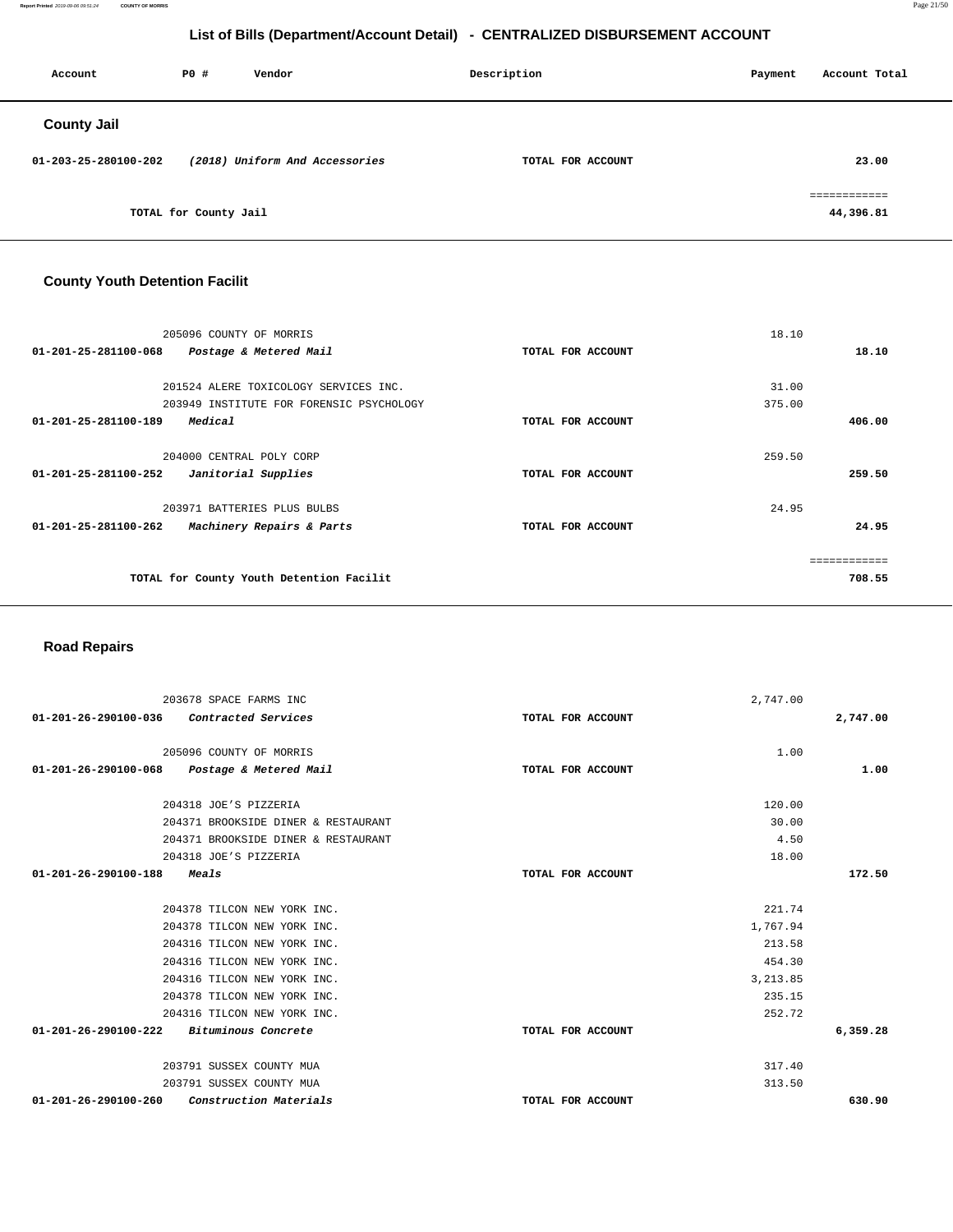| Account              | <b>PO #</b>            | Vendor                              | Description       | Payment | Account Total |
|----------------------|------------------------|-------------------------------------|-------------------|---------|---------------|
| <b>Road Repairs</b>  |                        |                                     |                   |         |               |
|                      | 204372 REDICARE LLC    |                                     |                   | 11.25   |               |
|                      | 204372 REDICARE LLC    |                                     |                   | 13.95   |               |
| 01-201-26-290100-266 | Safety Items           |                                     | TOTAL FOR ACCOUNT |         | 36.70         |
|                      |                        | 204371 BROOKSIDE DINER & RESTAURANT |                   | 30.00   |               |
|                      |                        | 204371 BROOKSIDE DINER & RESTAURANT |                   | 4.50    |               |
|                      |                        | 204318 JOE'S PIZZERIA               |                   | 60.00   |               |
|                      |                        | 204318 JOE'S PIZZERIA               |                   | 9.00    |               |
| 01-203-26-290100-188 | $(2018)$ Meals         |                                     | TOTAL FOR ACCOUNT |         | 103.50        |
|                      |                        |                                     |                   |         |               |
|                      |                        |                                     |                   |         | eessessesses  |
|                      | TOTAL for Road Repairs |                                     |                   |         | 10,050.88     |

#### **Bridges and Culverts**

| 205096 COUNTY OF MORRIS                        |                   | 1.50     |              |
|------------------------------------------------|-------------------|----------|--------------|
| 01-201-26-292100-068<br>Postage & Metered Mail | TOTAL FOR ACCOUNT |          | 1.50         |
|                                                |                   |          |              |
| 197253 HD SUPPLY CONSTRUCTION &                |                   | 1,529.00 |              |
| 202968 COUNTY CONCRETE CORP.                   |                   | 645.00   |              |
| 203090 COUNTY CONCRETE CORP.                   |                   | 225.00   |              |
| 203090 COUNTY CONCRETE CORP.                   |                   | 322.50   |              |
| 202968 COUNTY CONCRETE CORP.                   |                   | 225.00   |              |
| 203079 HD SUPPLY CONSTRUCTION &                |                   | 1,500.00 |              |
| 01-201-26-292100-227<br>Concrete               | TOTAL FOR ACCOUNT |          | 4,446.50     |
|                                                |                   |          |              |
| 203663 PARK UNION LUMBER COMPANY LLC           |                   | 33.47    |              |
| 203663 PARK UNION LUMBER COMPANY LLC           |                   | 22.78    |              |
| 01-201-26-292100-233<br>Lumber                 | TOTAL FOR ACCOUNT |          | 56.25        |
|                                                |                   |          |              |
| 201316 RICCIARDI BROTHERS, INC                 |                   | 97.25    |              |
| 201316 RICCIARDI BROTHERS, INC                 |                   | 99.50    |              |
| $01 - 201 - 26 - 292100 - 234$ Paint           | TOTAL FOR ACCOUNT |          | 196.75       |
|                                                |                   |          |              |
| 203095 GRAINGER                                |                   | 302.23   |              |
| $01 - 201 - 26 - 292100 - 246$ Tools - Others  | TOTAL FOR ACCOUNT |          | 302.23       |
|                                                |                   |          |              |
| 203096 CINTAS CORPORATION                      |                   | 478.06   |              |
| 01-201-26-292100-266<br>Safety Items           | TOTAL FOR ACCOUNT |          | 478.06       |
|                                                |                   |          |              |
|                                                |                   |          | ============ |
| TOTAL for Bridges and Culverts                 |                   |          | 5,481.29     |
|                                                |                   |          |              |

#### **Shade Tree Commission**

| 203756 ONE SOURCE OF NEW JERSEY LLC |  | 138 83 |
|-------------------------------------|--|--------|
| 204319 MORRISTOWN LUMBER &          |  | 999    |
| 203756 ONE SOURCE OF NEW JERSEY LLC |  | 141 28 |
| 203756 ONE SOURCE OF NEW JERSEY LLC |  | 15 67  |
| 203756 ONE SOURCE OF NEW JERSEY LLC |  | 22 89  |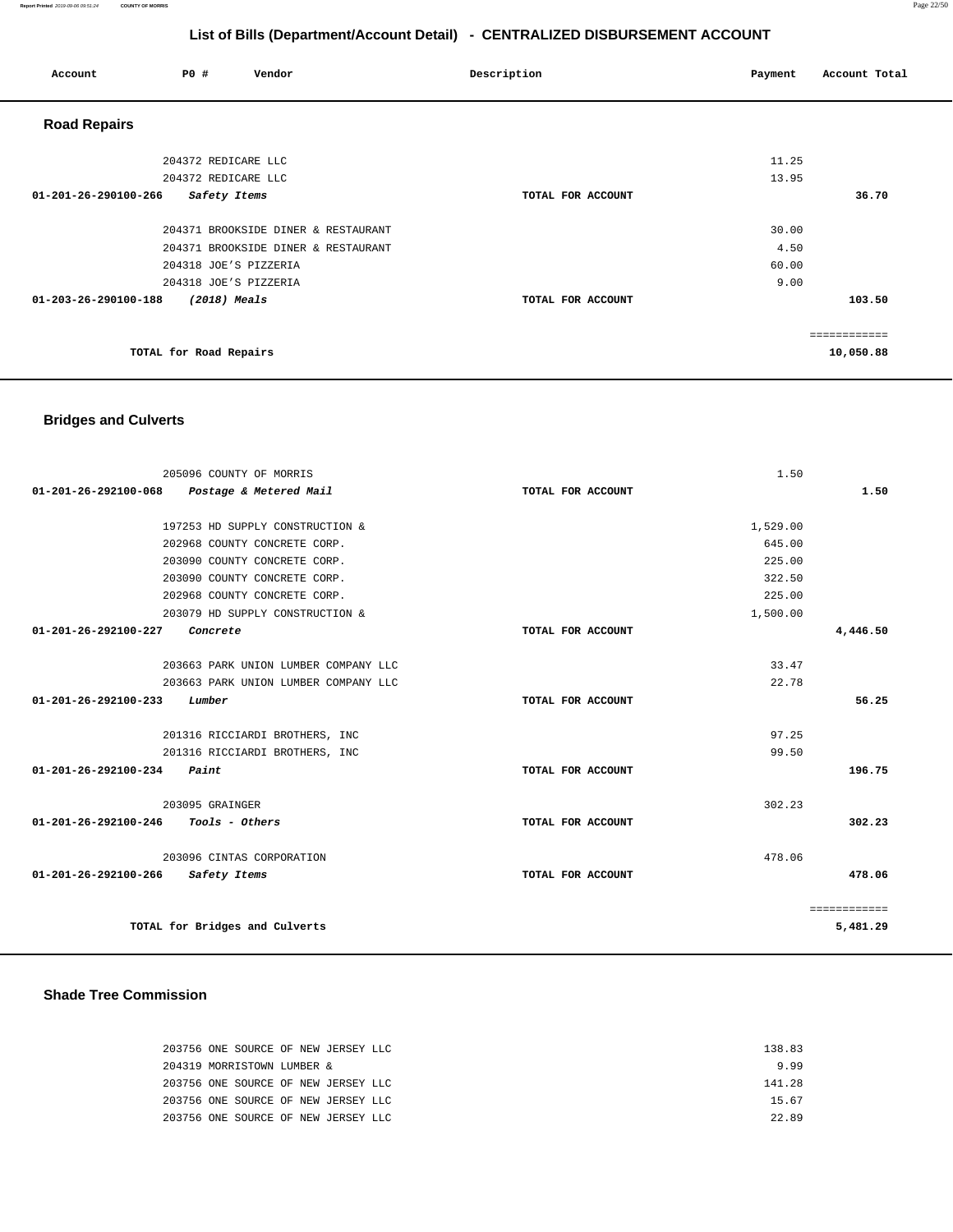#### **Report Printed** 2019-09-06 09:51:24 **COUNTY OF MORRIS** Page 23/50

# **List of Bills (Department/Account Detail) - CENTRALIZED DISBURSEMENT ACCOUNT**

 **Account P0 # Vendor Description Payment Account Total** 

| <b>Shade Tree Commission</b>                                                |                   |                 |              |
|-----------------------------------------------------------------------------|-------------------|-----------------|--------------|
| 203756 ONE SOURCE OF NEW JERSEY LLC                                         |                   | 16.55           |              |
| 01-201-26-300100-262<br>Machinery Repairs & Parts                           | TOTAL FOR ACCOUNT |                 | 361.44       |
|                                                                             |                   |                 |              |
| 202633 ONE SOURCE OF NEW JERSEY LLC<br>01-201-26-300100-266<br>Safety Items | TOTAL FOR ACCOUNT | 556.24          | 556.24       |
|                                                                             |                   |                 |              |
|                                                                             |                   |                 | ============ |
| TOTAL for Shade Tree Commission                                             |                   |                 | 917.68       |
|                                                                             |                   |                 |              |
|                                                                             |                   |                 |              |
| <b>Buildings &amp; Grounds</b>                                              |                   |                 |              |
|                                                                             |                   |                 |              |
| 204117 WEBSTER PLUMBING &                                                   |                   | 4,032.00        |              |
| 204117 WEBSTER PLUMBING &                                                   |                   | 672.00          |              |
| 204117 WEBSTER PLUMBING &                                                   |                   | 1,848.00        |              |
| 203921 CSL WATER OUALITY INC                                                |                   | 1,684.00        |              |
| 204117 WEBSTER PLUMBING &                                                   |                   | 2,016.00        |              |
| 204117 WEBSTER PLUMBING &                                                   |                   | 5,376.00        |              |
| 204117 WEBSTER PLUMBING &                                                   |                   | 5,040.00        |              |
| 204117 WEBSTER PLUMBING &<br>01-201-26-310100-036<br>Contracted Services    | TOTAL FOR ACCOUNT | 4,452.00        | 25,120.00    |
|                                                                             |                   |                 |              |
| 204339 ASSOCIATED WATER CONDITIONERS INC                                    |                   | 370.33          |              |
| 204386 AC & R INC                                                           |                   | 307.72          |              |
| 01-201-26-310100-044<br>Equipment Service Agreements                        | TOTAL FOR ACCOUNT |                 | 678.05       |
| 204432 W.B. MASON COMPANY INC                                               |                   | 546.24          |              |
| 204432 W.B. MASON COMPANY INC                                               |                   | 65.99           |              |
| 204432 W.B. MASON COMPANY INC                                               |                   | 28.77           |              |
| 01-201-26-310100-058<br>Office Supplies & Stationery                        | TOTAL FOR ACCOUNT |                 | 641.00       |
|                                                                             |                   |                 |              |
| 204433 TOWN OF MORRISTOWN                                                   |                   | 504.00          |              |
| 204379 EMERGENCY PEST CONTROL                                               |                   | 85.00<br>185.00 |              |
| 204379 EMERGENCY PEST CONTROL<br>204883 TUNSTEAD LANDSCAPE SERVICES         |                   | 4,608.23        |              |
| 203928 EMPLOYMENT HORIZONS ENTERPRISES INC                                  |                   | 1,950.00        |              |
| 204909 THE GODFATHER OF MORRISTOWN                                          |                   | 261.30          |              |
| 204379 EMERGENCY PEST CONTROL                                               |                   | 85.00           |              |
| 204379 EMERGENCY PEST CONTROL                                               |                   | 85.00           |              |
| 204379 EMERGENCY PEST CONTROL                                               |                   | 85.00           |              |
| 204379 EMERGENCY PEST CONTROL                                               |                   | 85.00           |              |
| 204379 EMERGENCY PEST CONTROL                                               |                   | 85.00           | 8,018.53     |
| 01-201-26-310100-084 Other Outside Services                                 | TOTAL FOR ACCOUNT |                 |              |
| 203691 W.B. MASON COMPANY INC                                               |                   | 0.95            |              |
| 203691 W.B. MASON COMPANY INC                                               |                   | 0.95            |              |
| 204899 HOME DEPOT U.S.A., INC.                                              |                   | 256.48          |              |
| 203691 W.B. MASON COMPANY INC                                               |                   | 0.95            |              |
| 204505 W.B. MASON COMPANY INC                                               |                   | 31.29           |              |
| 204505 W.B. MASON COMPANY INC<br>203691 W.B. MASON COMPANY INC              |                   | 44.70<br>0.95   |              |
| 204680 W.B. MASON COMPANY INC                                               |                   | 22.35           |              |
| 203691 W.B. MASON COMPANY INC                                               |                   | 0.95            |              |
| 204505 W.B. MASON COMPANY INC                                               |                   | 17.88           |              |
|                                                                             |                   |                 |              |
|                                                                             |                   |                 |              |
|                                                                             |                   |                 |              |
|                                                                             |                   |                 |              |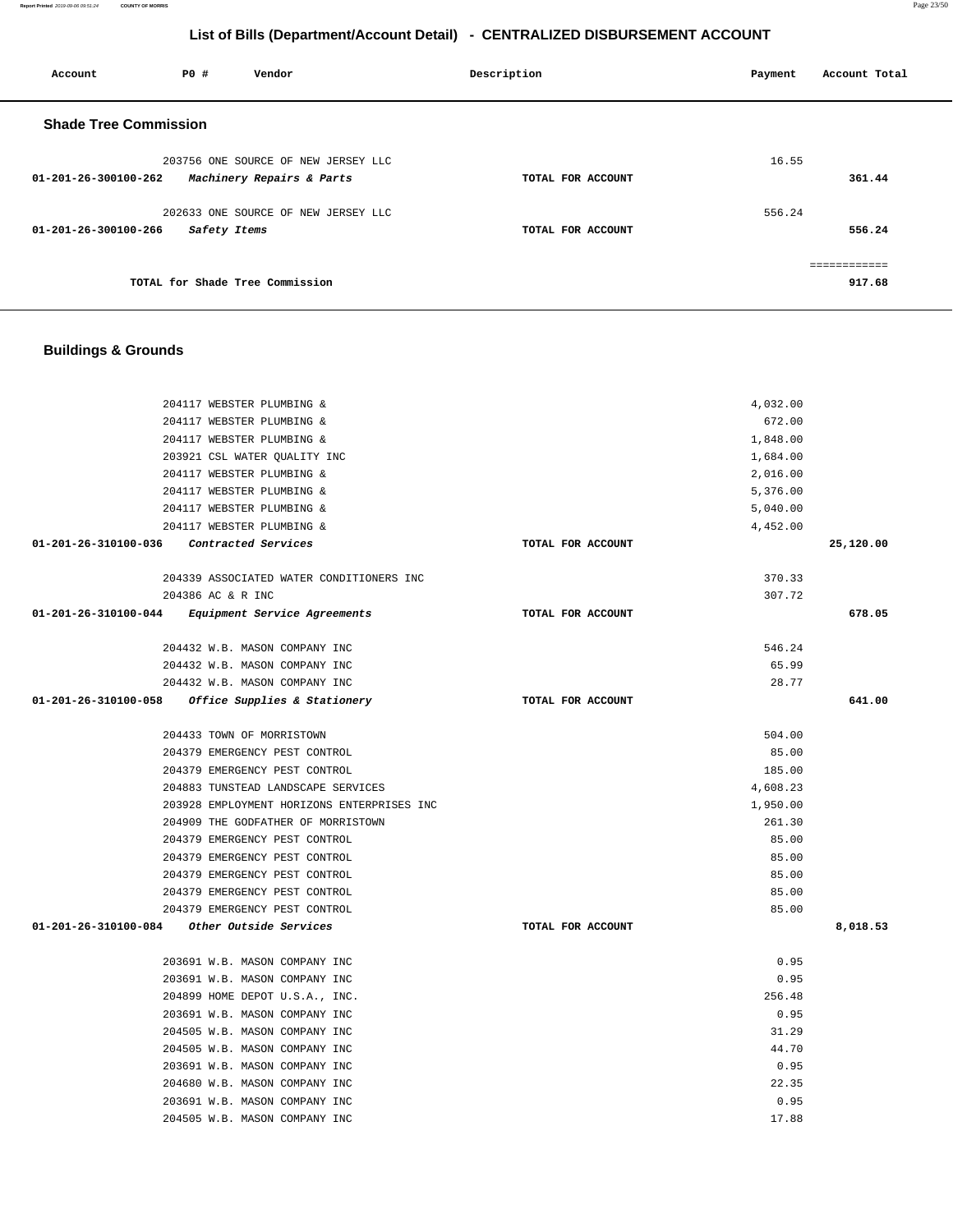| Account                        | PO#<br>Vendor                                             | Description       | Payment           | Account Total |
|--------------------------------|-----------------------------------------------------------|-------------------|-------------------|---------------|
| <b>Buildings &amp; Grounds</b> |                                                           |                   |                   |               |
| 01-201-26-310100-095           | Other Administrative Supplies                             | TOTAL FOR ACCOUNT |                   | 378.40        |
|                                | 204106 SYSTEM ONE ALARM                                   |                   | 134.00            |               |
|                                | 204106 SYSTEM ONE ALARM                                   |                   | 184.00            |               |
|                                | 204106 SYSTEM ONE ALARM                                   |                   | 201.00            |               |
| 01-201-26-310100-128           | Security Equipment                                        | TOTAL FOR ACCOUNT |                   | 519.00        |
|                                | 203688 R & J CONTROL, INC.                                |                   | 155.00            |               |
|                                | 203688 R & J CONTROL, INC.                                |                   | 155.00            |               |
|                                | 203682 PORTASOFT OF MORRIS COUNTY INC                     |                   | 524.88            |               |
| 01-201-26-310100-204           | Plant Operations                                          | TOTAL FOR ACCOUNT |                   | 834.88        |
|                                |                                                           |                   |                   |               |
|                                | 204886 NERY GARCIA-LOPEZ                                  |                   | 90.00             |               |
| 01-201-26-310100-207           | Uniform & Clothing Allowance                              | TOTAL FOR ACCOUNT |                   | 90.00         |
|                                | 204900 HOME DEPOT U.S.A., INC.                            |                   | 35.98             |               |
|                                | 203937 R.P. SMITH & SON, INC.                             |                   | 364.00            |               |
|                                | 204900 HOME DEPOT U.S.A., INC.                            |                   | $-21.75$          |               |
|                                | 204900 HOME DEPOT U.S.A., INC.                            |                   | 61.72             |               |
|                                | 203937 R.P. SMITH & SON, INC.                             |                   | 405.00            |               |
| 01-201-26-310100-223           | Building Repairs                                          | TOTAL FOR ACCOUNT |                   | 844.95        |
|                                | 203932 RICCIARDI BROTHERS, INC                            |                   | 204.95            |               |
|                                | 203681 RICCIARDI BROTHERS, INC                            |                   | 105.44            |               |
| 01-201-26-310100-234           | Paint                                                     | TOTAL FOR ACCOUNT |                   | 310.39        |
|                                |                                                           |                   |                   |               |
|                                | 203931 FASTENAL COMPANY                                   |                   | 55.00             |               |
|                                | 204650 HOME DEPOT U.S.A., INC.<br>202976 FASTENAL COMPANY |                   | 44.98<br>1,817.76 |               |
|                                | 203931 FASTENAL COMPANY                                   |                   | 473.20            |               |
|                                | 204431 HANOVER SUPPLY                                     |                   | 141.54            |               |
| 01-201-26-310100-235           | Pipes - Others                                            | TOTAL FOR ACCOUNT |                   | 2,532.48      |
|                                | 203931 FASTENAL COMPANY                                   |                   | 910.88            |               |
| 01-201-26-310100-239           | Small Tools                                               | TOTAL FOR ACCOUNT |                   | 910.88        |
|                                |                                                           |                   |                   |               |
|                                | 203931 FASTENAL COMPANY                                   |                   | 377.58            |               |
|                                | 196431 BEACON SALES ACOUISITION                           |                   | 419.74            |               |
|                                | 204340 GRAINGER                                           |                   | 15.64             |               |
|                                | 204340 GRAINGER                                           |                   | 241.32            |               |
|                                | 203931 FASTENAL COMPANY<br>203920 MOE DISTRIBUTORS INC.   |                   | 154.79<br>491.00  |               |
|                                | 203931 FASTENAL COMPANY                                   |                   | 812.40            |               |
|                                | 204115 GRAINGER                                           |                   | 153.13            |               |
|                                | 203931 FASTENAL COMPANY                                   |                   | 248.54            |               |
|                                | 196431 BEACON SALES ACQUISITION                           |                   | 166.05            |               |
| 01-201-26-310100-249           | Bldg Maintenance Supplies                                 | TOTAL FOR ACCOUNT |                   | 3,080.19      |
|                                | 204439 POWER PLACE INC                                    |                   | 15.03             |               |
|                                | 204027 EXECUTIVE POOL SERVICES                            |                   | 2,690.00          |               |
|                                | 204439 POWER PLACE INC                                    |                   | 46.89             |               |
|                                | 203948 GRASS ROOTS TURF PRODUCTS INC                      |                   | 770.80            |               |
|                                | 202976 FASTENAL COMPANY                                   |                   | 1,085.00          |               |
|                                | 204439 POWER PLACE INC                                    |                   | 192.26            |               |
| 01-201-26-310100-251           | Ground Maintenance Supplies                               | TOTAL FOR ACCOUNT |                   | 4,799.98      |

**Report Printed** 2019-09-06 09:51:24 **COUNTY OF MORRIS** Page 24/50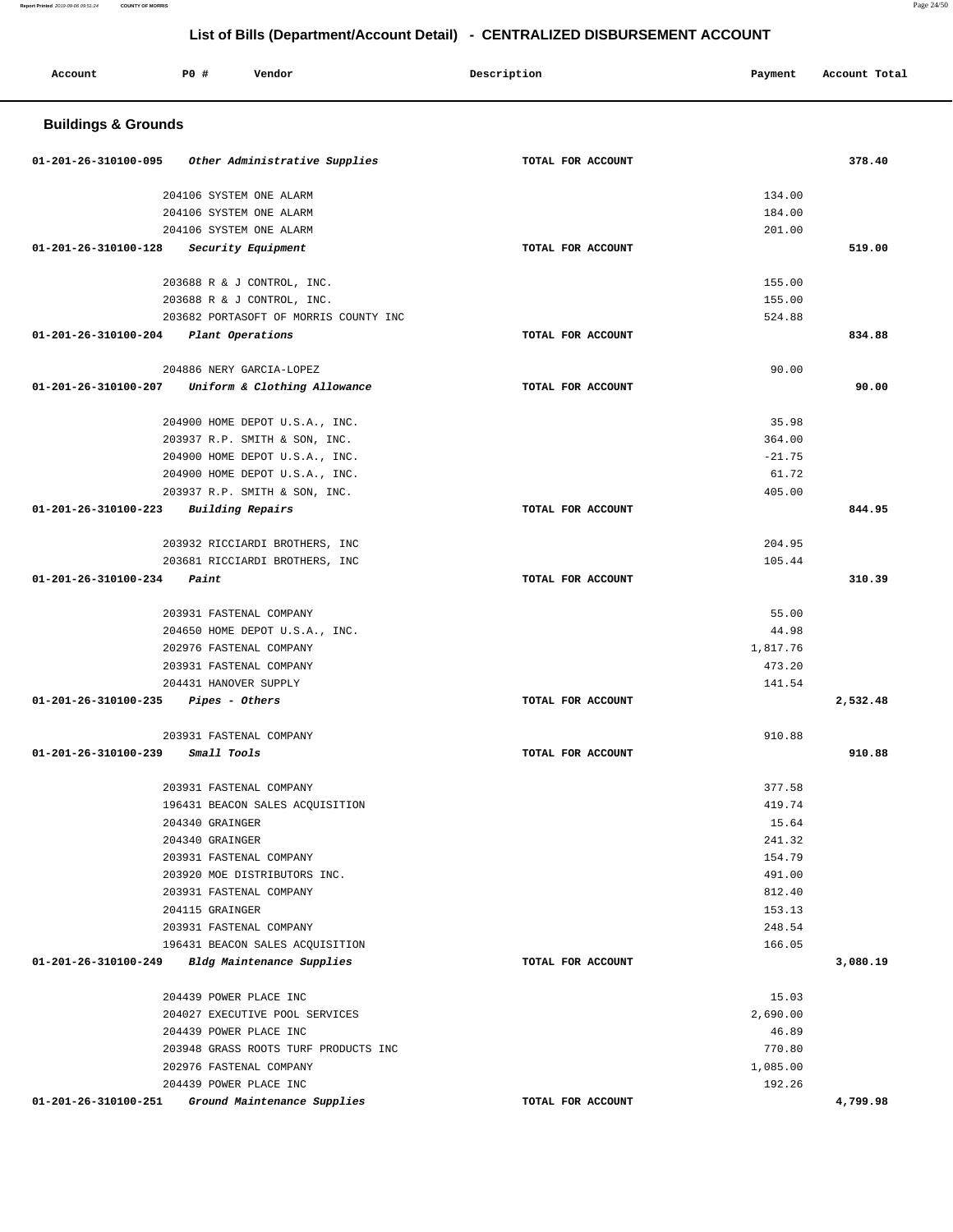204105 SYSTEM ONE ALARM 6,432.00

**Buildings & Grounds** 

| $01-201-26-310100-252$ Janitorial Supplies               | TOTAL FOR ACCOUNT | 1,587.52         |  |
|----------------------------------------------------------|-------------------|------------------|--|
|                                                          |                   |                  |  |
| 203667 R & J CONTROL, INC.                               |                   | 155.00           |  |
| 203667 R & J CONTROL, INC.                               |                   | 155.00           |  |
| 203667 R & J CONTROL, INC.                               |                   | 155.00           |  |
| 203667 R & J CONTROL, INC.                               |                   | 310.00           |  |
| 203667 R & J CONTROL, INC.                               |                   | 155.00           |  |
| 204383 R & J CONTROL, INC.                               |                   | 378.50           |  |
| 204383 R & J CONTROL, INC.                               |                   | 430.02           |  |
| 203667 R & J CONTROL, INC.                               |                   | 155.00           |  |
| 204383 R & J CONTROL, INC.                               |                   | 857.00           |  |
| 204383 R & J CONTROL, INC.                               |                   | 707.00           |  |
| 204383 R & J CONTROL, INC.                               |                   | 745.00           |  |
| 203667 R & J CONTROL, INC.                               |                   | 155.00           |  |
| 204383 R & J CONTROL, INC.                               |                   | 430.02           |  |
| 204383 R & J CONTROL, INC.                               |                   | 440.00           |  |
| 203953 R & J CONTROL, INC.                               |                   | 423.70           |  |
| 203667 R & J CONTROL, INC.                               |                   | 155.00           |  |
| 203667 R & J CONTROL, INC.                               |                   | 155.00           |  |
| 203667 R & J CONTROL, INC.                               |                   | 155.00           |  |
| 203667 R & J CONTROL, INC.                               |                   | 155.00           |  |
| 203667 R & J CONTROL, INC.                               |                   | 155.00           |  |
| 203667 R & J CONTROL, INC.                               |                   | 155.00<br>155.00 |  |
| 203667 R & J CONTROL, INC.<br>203667 R & J CONTROL, INC. |                   |                  |  |
| 203667 R & J CONTROL, INC.                               |                   | 155.00<br>155.00 |  |
| 203667 R & J CONTROL, INC.                               |                   | 155.00           |  |
| 203667 R & J CONTROL, INC.                               |                   | 155.00           |  |
| 203667 R & J CONTROL, INC.                               |                   | 155.00           |  |
| 203667 R & J CONTROL, INC.                               |                   | 155.00           |  |
| 203667 R & J CONTROL, INC.                               |                   | 155.00           |  |
| 203667 R & J CONTROL, INC.                               |                   | 155.00           |  |
| 01-201-26-310100-262<br>Machinery Repairs & Parts        | TOTAL FOR ACCOUNT | 7,976.24         |  |
|                                                          |                   |                  |  |
| 204687 JOHNSTONE SUPPLY                                  |                   | 1,340.64         |  |
| 204687 JOHNSTONE SUPPLY                                  |                   | 1,575.24         |  |
| 204688 JOHNSTONE SUPPLY                                  |                   | $-203.24$        |  |
| 204688 JOHNSTONE SUPPLY                                  |                   | 236.73           |  |
| 204688 JOHNSTONE SUPPLY                                  |                   | 205.38           |  |
| 204688 JOHNSTONE SUPPLY                                  |                   | 525.00           |  |
| 204688 JOHNSTONE SUPPLY                                  |                   | 4,052.54         |  |
| 204687 JOHNSTONE SUPPLY                                  |                   | 41.28            |  |
| 01-201-26-310100-264<br><i>Heat &amp; A/C</i>            | TOTAL FOR ACCOUNT | 7,773.57         |  |
| 203515 COOPER ELECTRIC SUPPLY CO.                        |                   | 145.72           |  |
| 203328 COOPER ELECTRIC SUPPLY CO.                        |                   | 126.10           |  |
| 203515 COOPER ELECTRIC SUPPLY CO.                        |                   | 240.68           |  |
| 203515 COOPER ELECTRIC SUPPLY CO.                        |                   | 371.96           |  |
| 203328 COOPER ELECTRIC SUPPLY CO.                        |                   | 84.42            |  |
| 203328 COOPER ELECTRIC SUPPLY CO.                        |                   | 5.68             |  |
| 203269 COOPER ELECTRIC SUPPLY CO.                        |                   | 1,318.26         |  |
| 203444 COOPER ELECTRIC SUPPLY CO.                        |                   | 133.50           |  |
| 01-201-26-310100-265<br>Electrical                       | TOTAL FOR ACCOUNT | 2,426.32         |  |
|                                                          |                   |                  |  |

# **List of Bills (Department/Account Detail) - CENTRALIZED DISBURSEMENT ACCOUNT**

 **Account P0 # Vendor Description Payment Account Total** 

203919 GRAINGER 300.52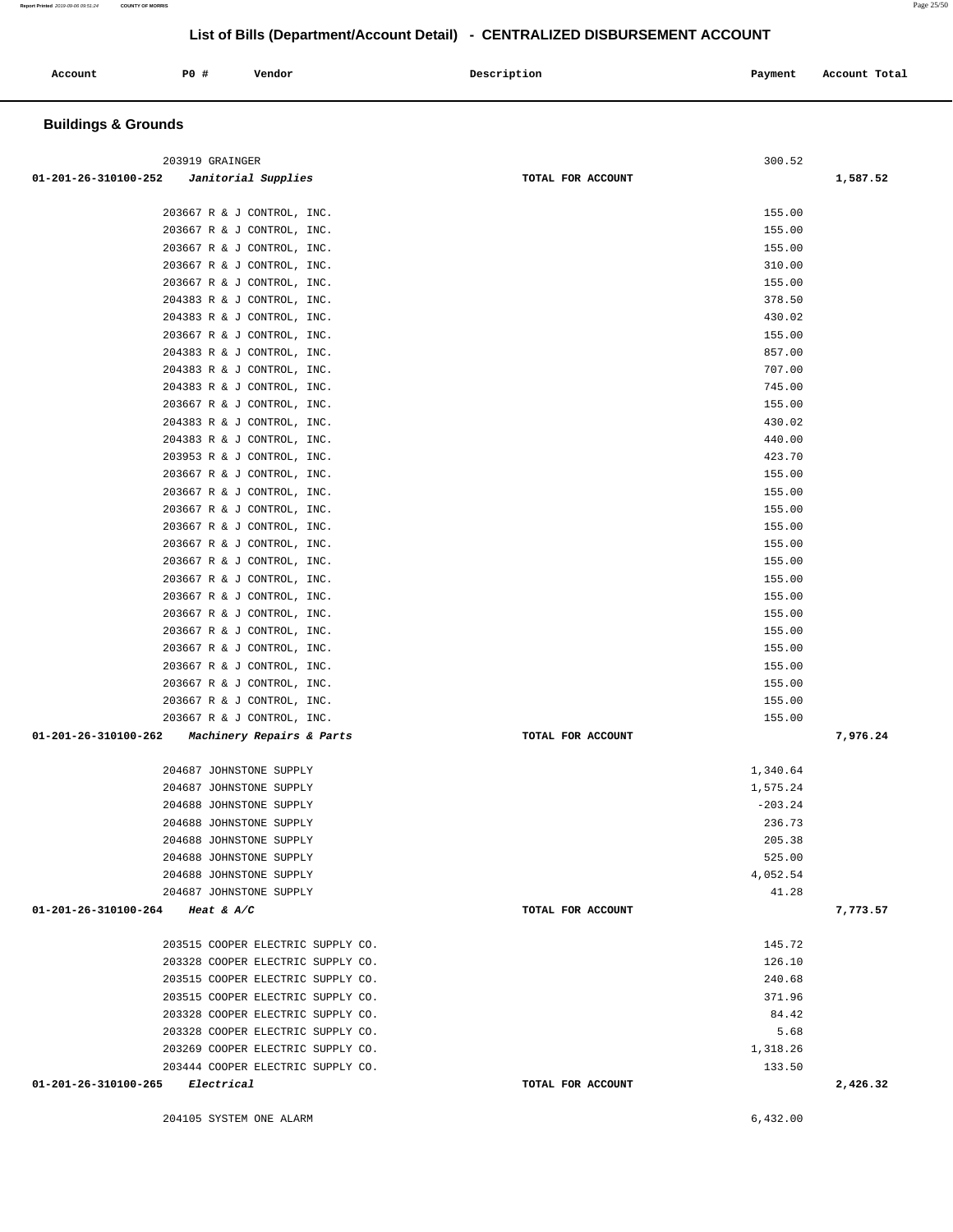**Report Printed** 2019-09-06 09:51:24 **COUNTY OF MORRIS** Page 26/50

# **List of Bills (Department/Account Detail) - CENTRALIZED DISBURSEMENT ACCOUNT**

| Account                        | PO#                           | Vendor                    | Description       | Payment   | Account Total |
|--------------------------------|-------------------------------|---------------------------|-------------------|-----------|---------------|
| <b>Buildings &amp; Grounds</b> |                               |                           |                   |           |               |
|                                |                               | 204105 SYSTEM ONE ALARM   |                   | 1,684.00  |               |
|                                |                               | 204105 SYSTEM ONE ALARM   |                   | 3,160.00  |               |
|                                |                               | 204105 SYSTEM ONE ALARM   |                   | 11,719.20 |               |
| $01 - 203 - 26 - 310100 - 128$ |                               | (2018) Security Equipment | TOTAL FOR ACCOUNT |           | 24,265.20     |
|                                |                               |                           |                   |           |               |
|                                | TOTAL for Buildings & Grounds |                           |                   |           | 92,787.58     |
|                                |                               |                           |                   |           |               |

#### **Motor Services Center**

|                                      | 204263 REDICARE LLC                                |                   | 61.15    |          |
|--------------------------------------|----------------------------------------------------|-------------------|----------|----------|
|                                      | 204236 WHITEMARSH CORPORATION                      |                   | 330.00   |          |
|                                      | 204213 GRAINGER                                    |                   | 10.78    |          |
|                                      | 204236 WHITEMARSH CORPORATION                      |                   | 484.08   |          |
|                                      | 204210 GRAINGER                                    |                   | 145.44   |          |
|                                      | 204214 GRAINGER                                    |                   | 56.22    |          |
|                                      | 204213 GRAINGER                                    |                   | 198.04   |          |
|                                      | 204214 GRAINGER                                    |                   | 47.70    |          |
|                                      | 204211 GRAINGER                                    |                   | 86.22    |          |
|                                      | 204296 SHEAFFER SUPPLY, INC.                       |                   | 136.87   |          |
|                                      | 204290 MORRISTOWN LUMBER &                         |                   | 7.58     |          |
|                                      | 204212 GRAINGER                                    |                   | 204.62   |          |
|                                      | 204236 WHITEMARSH CORPORATION                      |                   | 14.00    |          |
|                                      | 204218 ATS ENVIRONMENTAL SERVICES, LLC.            |                   | 522.37   |          |
|                                      | 204218 ATS ENVIRONMENTAL SERVICES, LLC.            |                   | 500.00   |          |
|                                      | 204212 GRAINGER                                    |                   | 653.71   |          |
|                                      | 204289 MORRISTOWN LUMBER &                         |                   | 15.16    |          |
|                                      | 01-201-26-315100-098 Other Operating&Repair Supply | TOTAL FOR ACCOUNT |          | 3,473.94 |
|                                      | 204292 PETROCHOICE                                 |                   | 2,331.85 |          |
|                                      | 204293 PETROCHOICE                                 |                   | 1,769.22 |          |
|                                      | 01-201-26-315100-232 Lubricants & Anti Freeze      | TOTAL FOR ACCOUNT |          | 4,101.07 |
|                                      |                                                    |                   |          |          |
|                                      |                                                    |                   | 278.58   |          |
| $01 - 201 - 26 - 315100 - 245$ Tires | 204280 INTER CITY TIRE                             | TOTAL FOR ACCOUNT |          | 278.58   |
|                                      |                                                    |                   |          |          |
|                                      | 204230 PRAXAIR DISTRIBUTION                        |                   | 291.60   |          |
| 01-201-26-315100-248                 | Welding-Oxygen-Acetylene Etc                       | TOTAL FOR ACCOUNT |          | 291.60   |
|                                      | 204244 NAPA OF ROCKAWAY                            |                   | 18.90    |          |
|                                      | 204272 NAPA OF ROCKAWAY                            |                   | 103.26   |          |
|                                      | 204265 SMITH MOTOR CO., INC.                       |                   | 15.90    |          |
|                                      | 204265 SMITH MOTOR CO., INC.                       |                   | 32.97    |          |
|                                      | 204272 NAPA OF ROCKAWAY                            |                   | 252.44   |          |
|                                      | 204252 BROWN HUNTERDON MACK                        |                   | 20.76    |          |
|                                      | 204272 NAPA OF ROCKAWAY                            |                   | 60.92    |          |
|                                      | 204265 SMITH MOTOR CO., INC.                       |                   | 173.95   |          |
|                                      | 204252 BROWN HUNTERDON MACK                        |                   | 79.34    |          |
|                                      | 204265 SMITH MOTOR CO., INC.                       |                   | 40.27    |          |
|                                      | 204252 BROWN HUNTERDON MACK                        |                   | 754.26   |          |
|                                      | 204269 BROWN HUNTERDON INTERNATIONAL               |                   | 50.16    |          |
|                                      | 204252 BROWN HUNTERDON MACK                        |                   | 12.28    |          |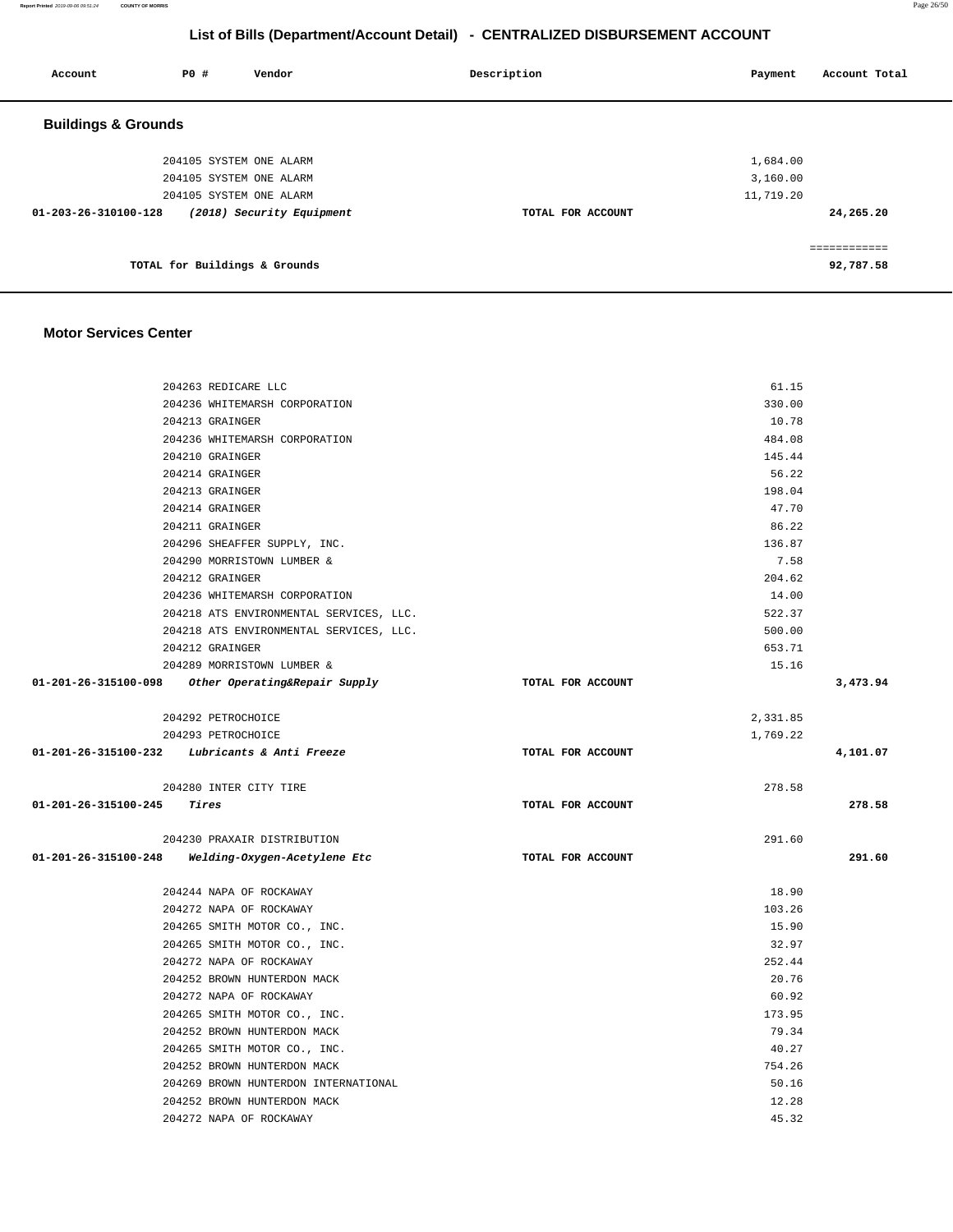| Account | <b>PO #</b> | Vendor | Description | Payment | Account Total |
|---------|-------------|--------|-------------|---------|---------------|
|         |             |        |             |         |               |

#### **Motor Services Center**

| 204244 NAPA OF ROCKAWAY                                                | 29.91     |           |
|------------------------------------------------------------------------|-----------|-----------|
|                                                                        |           |           |
| 204244 NAPA OF ROCKAWAY                                                | 18.18     |           |
| 204244 NAPA OF ROCKAWAY                                                | 37.36     |           |
| 204244 NAPA OF ROCKAWAY                                                | 83.00     |           |
| 204286 MONTAGE ENTERPRISES INC.                                        | 323.17    |           |
| 204270 BROWN HUNTERDON INTERNATIONAL                                   | 77.42     |           |
| 204244 NAPA OF ROCKAWAY                                                | $-86.42$  |           |
| 204287 MONTAGE ENTERPRISES INC.                                        | 275.60    |           |
| 204244 NAPA OF ROCKAWAY                                                | $-67.70$  |           |
| 204294 RAW INC                                                         | 50.00     |           |
| 204252 BROWN HUNTERDON MACK                                            | 2.76      |           |
| 204265 SMITH MOTOR CO., INC.                                           | 5.66      |           |
| 204265 SMITH MOTOR CO., INC.                                           | 17.19     |           |
| 204272 NAPA OF ROCKAWAY                                                | 21.96     |           |
| 204251 BROWN HUNTERDON MACK                                            | 79.95     |           |
| 204251 BROWN HUNTERDON MACK                                            | 80.92     |           |
| 204277 BROWN HUNTERDON INTERNATIONAL                                   | 19,861.81 |           |
| 204277 BROWN HUNTERDON INTERNATIONAL                                   | 8,572.50  |           |
| 204270 BROWN HUNTERDON INTERNATIONAL                                   | 2,771.55  |           |
| 204270 BROWN HUNTERDON INTERNATIONAL                                   | 687.98    |           |
| 204277 BROWN HUNTERDON INTERNATIONAL                                   | 150.00    |           |
| 204219 BUNKY'S HEAVY TOWING, LLC                                       | 350.00    |           |
| 204259 MONTAGE ENTERPRISES INC.                                        | 410.28    |           |
| 204225 KENVIL POWER EQUIPMENT, INC.                                    | 23.48     |           |
| 204226 KENVIL POWER EQUIPMENT, INC.                                    | 110.86    |           |
| 204282 KENVIL POWER EQUIPMENT, INC.                                    | 7.66      |           |
| 204282 KENVIL POWER EQUIPMENT, INC.                                    | 9.43      |           |
| 204222 GRAY SUPPLY CORP                                                | 56.25     |           |
| 204282 KENVIL POWER EQUIPMENT, INC.                                    | 6.48      |           |
| 204270 BROWN HUNTERDON INTERNATIONAL                                   | 89.95     |           |
| 204235 TRIUS, INC.                                                     | 59.00     |           |
| 204265 SMITH MOTOR CO., INC.                                           | 51.92     |           |
| 204269 BROWN HUNTERDON INTERNATIONAL                                   | 194.92    |           |
| 204269 BROWN HUNTERDON INTERNATIONAL                                   | 259.09    |           |
| 204252 BROWN HUNTERDON MACK                                            | 2.76      |           |
| 204297 TRIUS, INC.                                                     | 35.00     |           |
| 204266 SMITH TRACTOR & EQUIPMENT INC.                                  | 1.10      |           |
| 204266 SMITH TRACTOR & EQUIPMENT INC.                                  | 10.09     |           |
| 204266 SMITH TRACTOR & EQUIPMENT INC.                                  | 1.05      |           |
| 204234 SMITH TRACTOR & EQUIPMENT INC.                                  | 72.00     |           |
| 204251 BROWN HUNTERDON MACK                                            | 24.66     |           |
| 204297 TRIUS, INC.                                                     | 522.67    |           |
| 204256 GARICK ENTERPRISES, INC.                                        | 777.00    |           |
| 204256 GARICK ENTERPRISES, INC.                                        | 17.38     |           |
| 204235 TRIUS, INC.                                                     | 258.00    |           |
| 204235 TRIUS, INC.                                                     | 30.00     |           |
| 204235 TRIUS, INC.                                                     | 294.00    |           |
| 204282 KENVIL POWER EQUIPMENT, INC.                                    | 37.16     |           |
| 01-201-26-315100-261<br>Spare Parts for Equipment<br>TOTAL FOR ACCOUNT |           | 38,378.71 |
| 204271 D&B AUTO SUPPLY                                                 | 497.31    |           |
| 204243 D&B AUTO SUPPLY                                                 | 391.57    |           |
| 204243 D&B AUTO SUPPLY                                                 | 290.51    |           |

 204273 D&B AUTO SUPPLY 952.48 204243 D&B AUTO SUPPLY 1,793.54 204242 D&B AUTO SUPPLY 1,123.65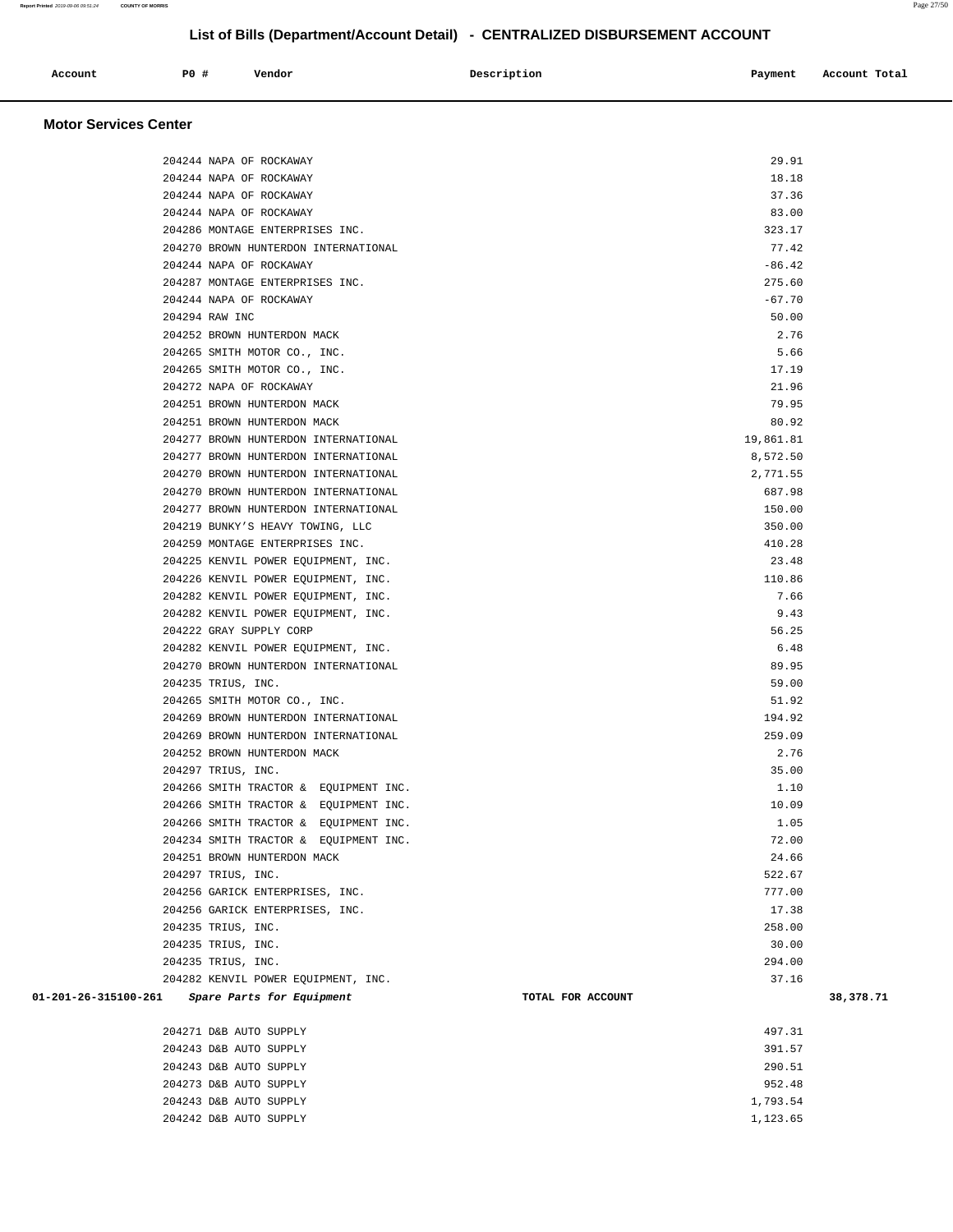| Account | P0 # | Vendor | Description | Payment | Account Total |
|---------|------|--------|-------------|---------|---------------|
|         |      |        |             |         |               |

#### **Motor Services Center**

| 01-201-26-315100-291    Vehicle Repairs |                                                  | TOTAL FOR ACCOUNT   | 14,988.91 |
|-----------------------------------------|--------------------------------------------------|---------------------|-----------|
|                                         | 204241 ROUTE 23 AUTOMALL LLC                     | 317.08              |           |
|                                         | 204241 ROUTE 23 AUTOMALL LLC                     | 163.78              |           |
|                                         | 204223 NIELSEN DODGE - C-J-R                     | 107.25              |           |
|                                         | 204238 FLEMINGTON BUICK CHEVROLET                | 673.56              |           |
|                                         | 204241 ROUTE 23 AUTOMALL LLC                     | 47.78               |           |
|                                         | 204229 NIELSEN DODGE - C-J-R                     | 90.75               |           |
|                                         | 204233 RE-TRON TECHNOLOGIES INC.                 | 169.38              |           |
|                                         | 203136 FLEMINGTON BUICK CHEVROLET                | 98.49               |           |
|                                         | 204264 RE-TRON TECHNOLOGIES INC.                 | 269.55              |           |
|                                         | 204271 D&B AUTO SUPPLY                           | $-143.96$           |           |
|                                         | 204233 RE-TRON TECHNOLOGIES INC.                 | 89.85               |           |
|                                         | 204223 NIELSEN DODGE - C-J-R                     | 208.50              |           |
|                                         | 204238 FLEMINGTON BUICK CHEVROLET                | 49.01               |           |
|                                         | 204223 NIELSEN DODGE - C-J-R                     | 61.84               |           |
|                                         | 203136 FLEMINGTON BUICK CHEVROLET                | 46.71               |           |
|                                         | 204260 NIELSEN DODGE - C-J-R                     | 119.02              |           |
|                                         | 204288 MORRISTOWN AUTO BODY INC                  | 225.00              |           |
|                                         | 204242 D&B AUTO SUPPLY                           | $-89.07$            |           |
|                                         | 204271 D&B AUTO SUPPLY                           | 967.15              |           |
|                                         | 204242 D&B AUTO SUPPLY                           | $-44.10$            |           |
|                                         | 204242 D&B AUTO SUPPLY                           | $-9.61$             |           |
|                                         | 204295 ROUTE 23 AUTOMALL LLC                     | 51.26               |           |
|                                         | 204291 NIELSEN DODGE - C-J-R                     | 143.78              |           |
|                                         | 204223 NIELSEN DODGE - C-J-R                     | 168.00              |           |
|                                         | 204233 RE-TRON TECHNOLOGIES INC.                 | 614.55              |           |
|                                         | 204271 D&B AUTO SUPPLY                           | $-126.90$           |           |
|                                         | 204271 D&B AUTO SUPPLY                           | $-18.00$            |           |
|                                         | 204271 D&B AUTO SUPPLY<br>204271 D&B AUTO SUPPLY | $-89.98$<br>$-5.00$ |           |
|                                         | 204271 D&B AUTO SUPPLY                           | 2,006.37            |           |
|                                         | 204241 ROUTE 23 AUTOMALL LLC                     | $-75.00$            |           |
|                                         | 204273 D&B AUTO SUPPLY                           | 200.28              |           |
|                                         | 204273 D&B AUTO SUPPLY                           | 1,062.92            |           |
|                                         | 203136 FLEMINGTON BUICK CHEVROLET                | 69.12               |           |
|                                         | 204238 FLEMINGTON BUICK CHEVROLET                | 56.10               |           |
|                                         | 204241 ROUTE 23 AUTOMALL LLC                     | 63.96               |           |
|                                         | 204221 FLEMINGTON CHRYSLER                       | 52.26               |           |
|                                         | 204221 FLEMINGTON CHRYSLER                       | 42.85               |           |
|                                         | 204242 D&B AUTO SUPPLY                           | 820.11              |           |
|                                         | 204242 D&B AUTO SUPPLY                           | 743.15              |           |
|                                         |                                                  |                     |           |

TOTAL for Motor Services Center 61,5

|  |  | _ | -------<br>- |  |  |
|--|--|---|--------------|--|--|
|  |  |   |              |  |  |

#### **Mosquito Extermination**

| 01-201-26-320100-058 |  |                               | Office Supplies & Stationery | TOTAL FOR ACCOUNT |        | 237.07 |
|----------------------|--|-------------------------------|------------------------------|-------------------|--------|--------|
|                      |  | 204560 W.B. MASON COMPANY INC |                              |                   | 40.99  |        |
|                      |  | 204559 W.B. MASON COMPANY INC |                              |                   | 134.10 |        |
|                      |  | 204560 W.B. MASON COMPANY INC |                              |                   | 61.98  |        |
|                      |  |                               |                              |                   |        |        |

203168 CENTRAL POLY CORP 72.30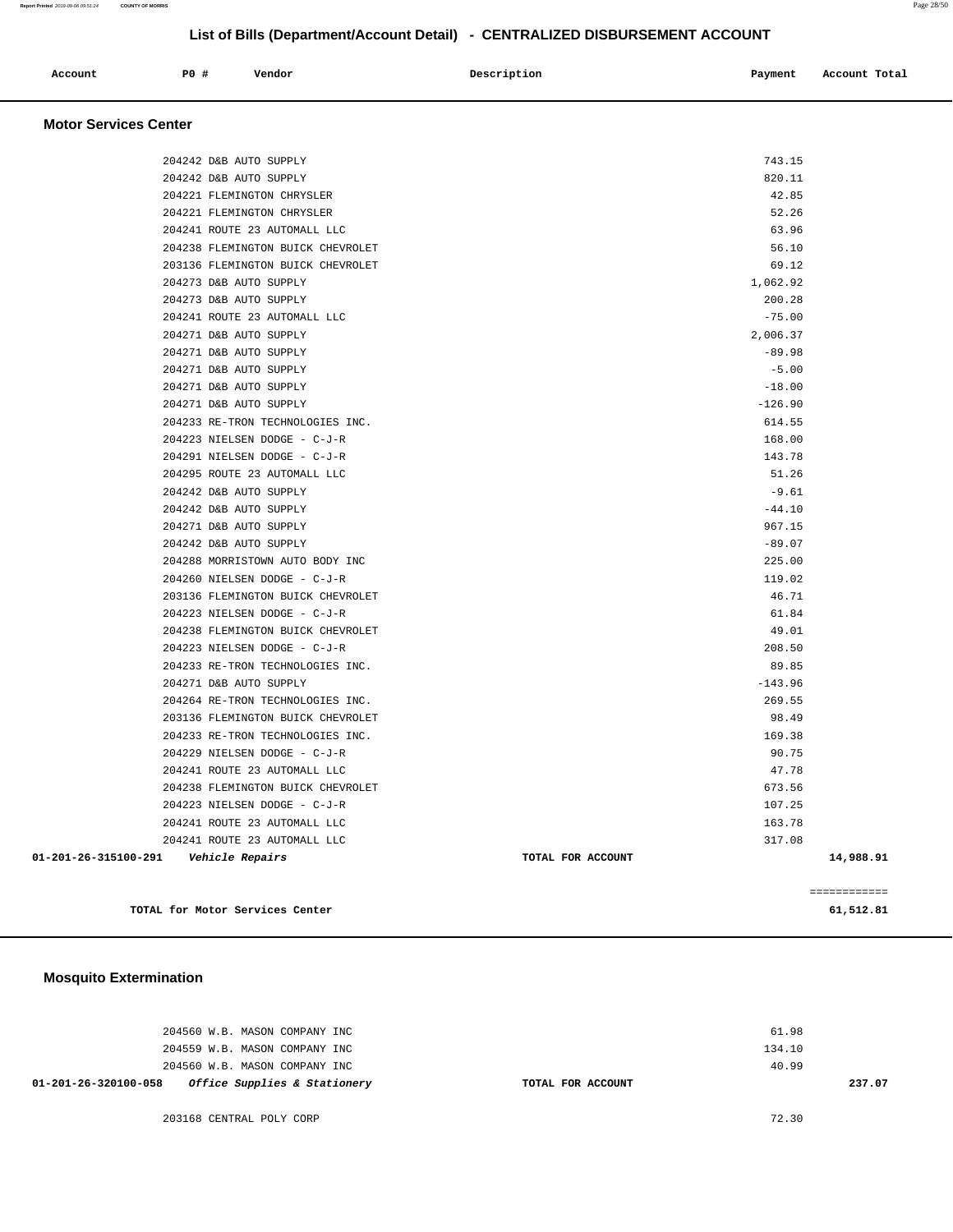| Account                        | P0#<br>Vendor                      |                                 | Description       | Payment | Account Total |
|--------------------------------|------------------------------------|---------------------------------|-------------------|---------|---------------|
| <b>Mosquito Extermination</b>  |                                    |                                 |                   |         |               |
|                                | 203168 CENTRAL POLY CORP           |                                 |                   | 66.00   |               |
| $01 - 201 - 26 - 320100 - 098$ |                                    | Other Operating & Repair Supply | TOTAL FOR ACCOUNT |         | 281.85        |
|                                | 204557 RICOH AMERICAS CORPORATION  |                                 |                   | 897.53  |               |
| 01-201-26-320100-163           | Office Machines                    |                                 | TOTAL FOR ACCOUNT |         | 897.53        |
|                                | 204562 MELISSA MARTIN              |                                 |                   | 99.99   |               |
| 01-201-26-320100-251           | Ground Maintenance Supplies        |                                 | TOTAL FOR ACCOUNT |         | 99.99         |
|                                | 203855 GRAINGER                    |                                 |                   | 188.35  |               |
|                                | 204208 ALL COUNTY RENTAL CENTER    |                                 |                   | 379.90  |               |
|                                | 203837 SAFETY- KLEEN SYSTEMS, INC. |                                 |                   | 315.29  |               |
| 01-201-26-320100-258           | Equipment                          |                                 | TOTAL FOR ACCOUNT |         | 883.54        |
|                                |                                    |                                 |                   |         | ============  |
|                                | TOTAL for Mosquito Extermination   |                                 |                   |         | 2,399.98      |
|                                |                                    |                                 |                   |         |               |

#### **Health Management**

| 205088 COUNTY OF MORRIS                                                     |                   | 94.15          |
|-----------------------------------------------------------------------------|-------------------|----------------|
| Postage & Metered Mail<br>01-201-27-330100-068                              | TOTAL FOR ACCOUNT | 94.15          |
| 205096 COUNTY OF MORRIS<br>Environmental Compliance<br>01-201-27-330100-210 | TOTAL FOR ACCOUNT | 37.00<br>37.00 |
|                                                                             |                   | ----------     |
| TOTAL for Health Management                                                 |                   | 131.15         |

#### **Human Services**

| 205096 COUNTY OF MORRIS                        |                   | 210.20 |
|------------------------------------------------|-------------------|--------|
| Postage & Metered Mail<br>01-201-27-331100-068 | TOTAL FOR ACCOUNT | 210.20 |
|                                                |                   |        |
| TOTAL for Human Services                       |                   | 210.20 |

#### **Youth Shelter**

|                      | 205096 COUNTY OF MORRIS            |                   | 0.50     |
|----------------------|------------------------------------|-------------------|----------|
| 01-201-27-331110-068 | Postage and Metered Mail           | TOTAL FOR ACCOUNT | 0.50     |
|                      | 203676 NU-WAY CONCESSIONAIRES INC  |                   | 425.99   |
|                      | 203676 NU-WAY CONCESSIONAIRES INC  |                   | 335.38   |
|                      | 203676 NU-WAY CONCESSIONAIRES INC  |                   | 365.28   |
|                      | 203676 NU-WAY CONCESSIONAIRES INC  |                   | 977.50   |
|                      | 203676 NU-WAY CONCESSIONAIRES INC  |                   | 539.00   |
|                      | 203676 NU-WAY CONCESSIONAIRES INC. |                   | 223.71   |
| 01-201-27-331110-185 | Food                               | TOTAL FOR ACCOUNT | 2,866.86 |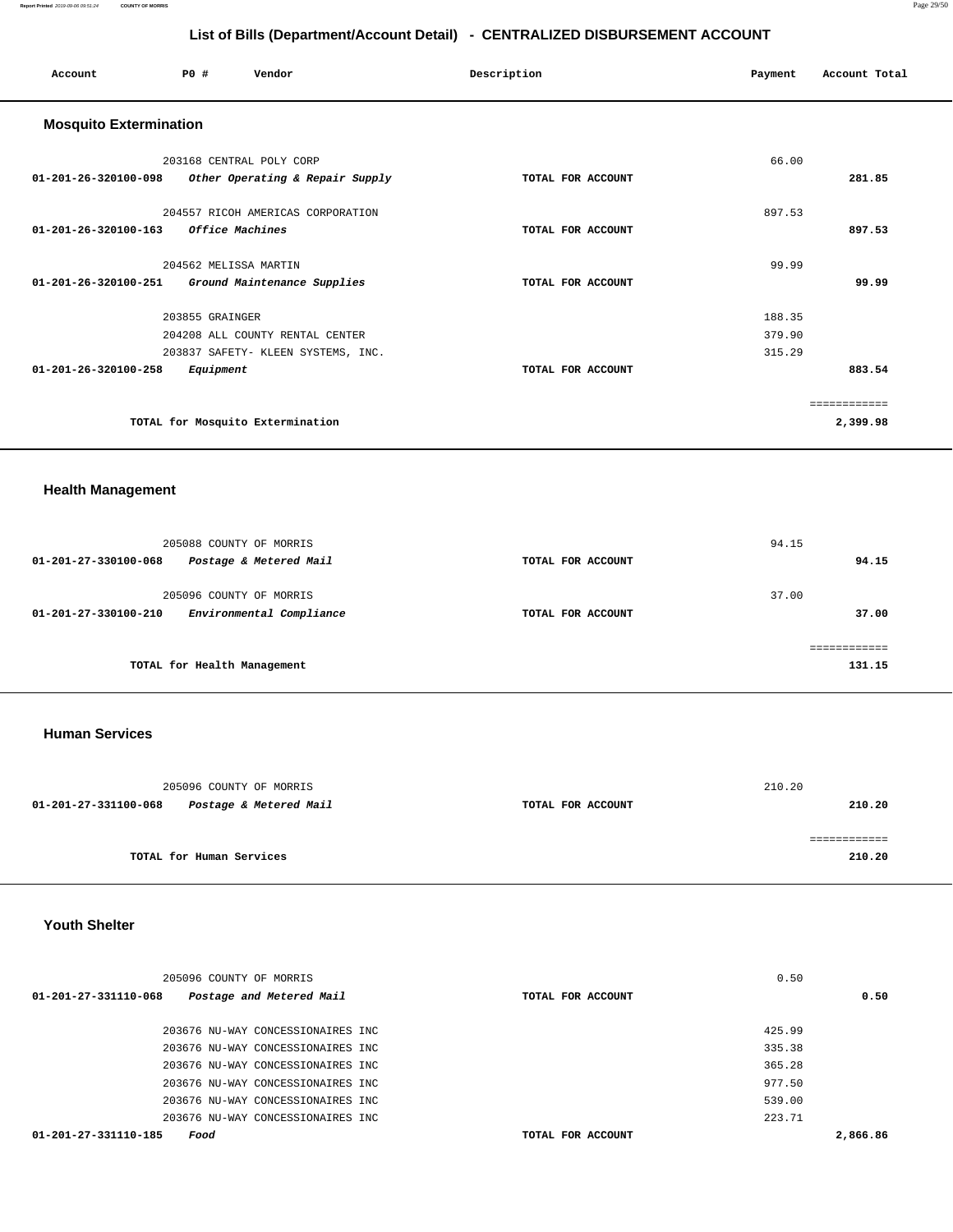| Account              | <b>PO #</b>             | Vendor                                   | Description       | Payment | Account Total |
|----------------------|-------------------------|------------------------------------------|-------------------|---------|---------------|
| <b>Youth Shelter</b> |                         |                                          |                   |         |               |
|                      |                         | 203833 INSTITUTE FOR FORENSIC PSYCHOLOGY |                   | 375.00  |               |
| 01-201-27-331110-189 | Medical                 |                                          | TOTAL FOR ACCOUNT |         | 9,079.17      |
|                      |                         |                                          |                   |         | ===========   |
|                      | TOTAL for Youth Shelter |                                          |                   |         | 11,946.53     |

# **Office on Aging**

|                      | 204479 RUTGERS-THE STATE UNIVERSITY         |                   | 1,237.00 |              |
|----------------------|---------------------------------------------|-------------------|----------|--------------|
| 01-201-27-333100-039 | Education Schools & Training                | TOTAL FOR ACCOUNT |          | 1,237.00     |
|                      | 204515 JENNIFER VANNATTA                    |                   | 12.00    |              |
| 01-201-27-333100-048 | Insurance                                   | TOTAL FOR ACCOUNT |          | 12.00        |
|                      | 204515 JENNIFER VANNATTA                    |                   | 34.26    |              |
|                      | 204021 W.B. MASON COMPANY INC               |                   | 87.52    |              |
|                      | 204020 W.B. MASON COMPANY INC               |                   | 6.00     |              |
|                      | 203374 W.B. MASON COMPANY INC               |                   | 17.88    |              |
|                      | 204020 W.B. MASON COMPANY INC               |                   | 8.39     |              |
|                      | 204020 W.B. MASON COMPANY INC               |                   | 8.39     |              |
| 01-201-27-333100-058 | Office Supplies & Stationery                | TOTAL FOR ACCOUNT |          | 162.44       |
|                      | 204425 RICOH USA, INC.                      |                   | 10.50    |              |
| 01-201-27-333100-059 | Other General Expenses                      | TOTAL FOR ACCOUNT |          | 10.50        |
|                      | 205096 COUNTY OF MORRIS                     |                   | 51.70    |              |
|                      | 01-201-27-333100-068 Postage & Metered Mail | TOTAL FOR ACCOUNT |          | 51.70        |
|                      | 204515 JENNIFER VANNATTA                    |                   | 45.50    |              |
| 01-201-27-333100-082 | Travel Expense                              | TOTAL FOR ACCOUNT |          | 45.50        |
|                      | 204493 JUST JIM CLEANING SERVICE            |                   | 1,350.00 |              |
|                      | 204494 JUST JIM CLEANING SERVICE            |                   | 550.00   |              |
|                      | 204517 TELESEARCH INC                       |                   | 109.72   |              |
|                      | 01-201-27-333100-084 Other Outside Services | TOTAL FOR ACCOUNT |          | 2,009.72     |
|                      | 204611 RICOH AMERICAS CORPORATION           |                   | 970.21   |              |
| 01-201-27-333100-164 | Office Machines - Rental                    | TOTAL FOR ACCOUNT |          | 970.21       |
|                      |                                             |                   |          | ============ |
|                      | TOTAL for Office on Aging                   |                   |          | 4,499.07     |

# **NJEASE Phase II**

| 204929 NEWBRIDGE SERVICES INC |                              |                   | 2,890.00 |
|-------------------------------|------------------------------|-------------------|----------|
| 01-201-27-333105-090          | NJEASE Phase II Expenditures | TOTAL FOR ACCOUNT | 2,890.00 |
|                               |                              |                   |          |
|                               |                              |                   |          |
| TOTAL for NJEASE Phase II     |                              |                   | 2,890.00 |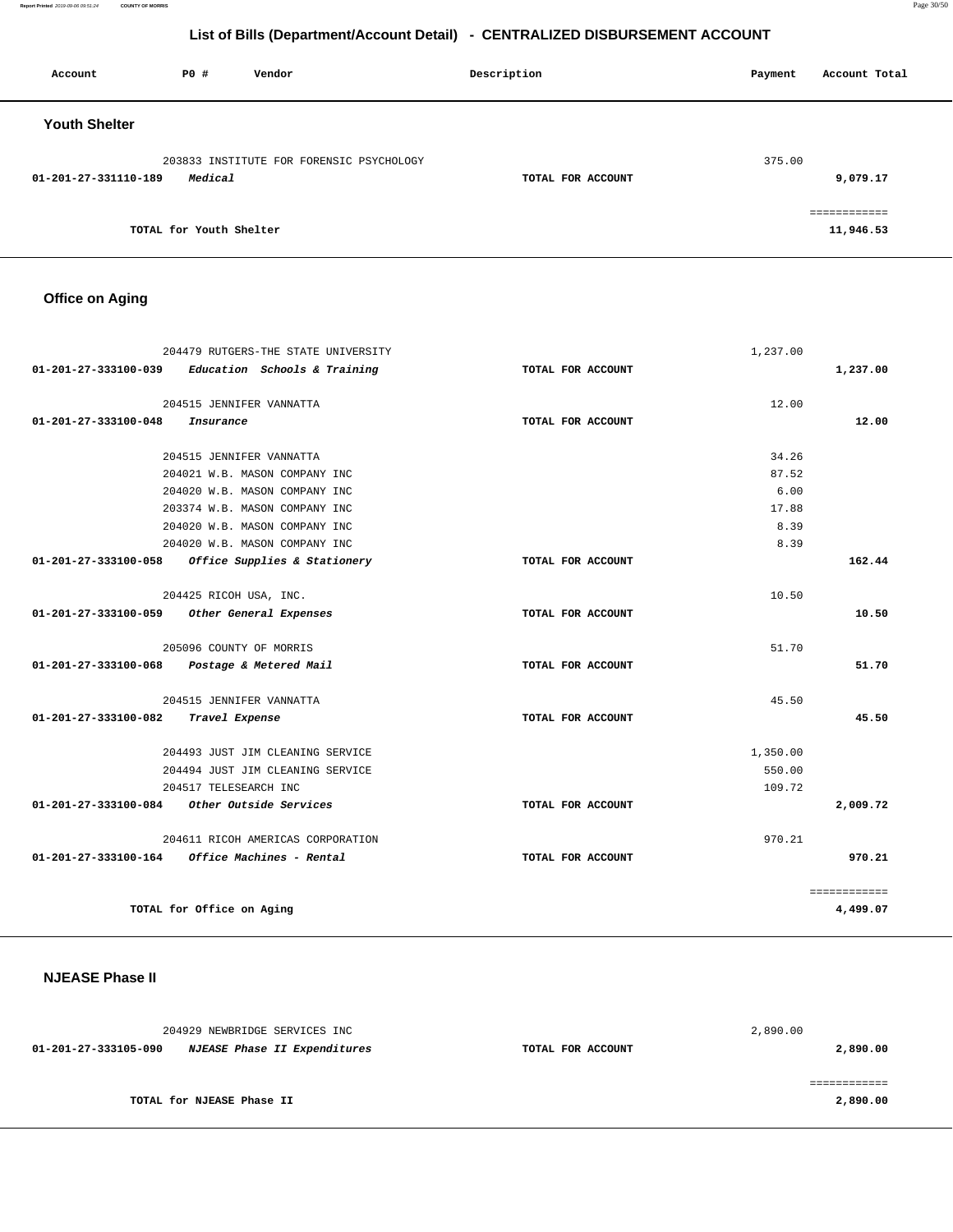| Account                        | P0# | Vendor                                 | Description       | Payment | Account Total |
|--------------------------------|-----|----------------------------------------|-------------------|---------|---------------|
|                                |     |                                        |                   |         |               |
|                                |     | 202827 W.B. MASON COMPANY INC          |                   | 96.52   |               |
| 01-201-27-343100-058           |     | Office Supplies & Stationery           | TOTAL FOR ACCOUNT |         | 96.52         |
|                                |     | 204518 OFFICE CONCEPTS GROUP, INC.     |                   | 57.38   |               |
|                                |     | 204518 OFFICE CONCEPTS GROUP, INC.     |                   | 76.20   |               |
|                                |     | 204518 OFFICE CONCEPTS GROUP, INC.     |                   | 46.98   |               |
|                                |     | 204518 OFFICE CONCEPTS GROUP, INC.     |                   | 27.80   |               |
|                                |     | 204518 OFFICE CONCEPTS GROUP, INC.     |                   | 6.30    |               |
| $01 - 201 - 27 - 343100 - 059$ |     | Other General Expenses                 | TOTAL FOR ACCOUNT |         | 214.66        |
|                                |     |                                        |                   |         |               |
|                                |     |                                        |                   |         | ============  |
|                                |     | TOTAL for Seniors, Disabled & Veterans |                   |         | 311.18        |
|                                |     |                                        |                   |         |               |

**MV:Administration** 

| 205096 COUNTY OF MORRIS                        |                   | 14.15 |
|------------------------------------------------|-------------------|-------|
| Postage & Metered Mail<br>01-201-27-350100-068 | TOTAL FOR ACCOUNT | 14.15 |
|                                                |                   |       |
|                                                |                   |       |
| TOTAL for MV:Administration                    |                   | 14.15 |
|                                                |                   |       |

**County Adjuster** 

| 205096 COUNTY OF MORRIS                        |                   | 277.25 |
|------------------------------------------------|-------------------|--------|
| Postage & Metered Mail<br>01-201-27-357100-068 | TOTAL FOR ACCOUNT | 277.25 |
|                                                |                   |        |
|                                                |                   |        |
| TOTAL for County Adjuster                      |                   | 277.25 |
|                                                |                   |        |

# **Morris Cty Park Commission**

| 204637 MORRIS COUNTY PARK COMMISSION |                                         |                   | 2,279,166.66 |
|--------------------------------------|-----------------------------------------|-------------------|--------------|
| 01-201-28-370100-090                 | Morris Cty Park Commission Expenditures | TOTAL FOR ACCOUNT | 2,279,166.66 |
|                                      |                                         |                   |              |
|                                      |                                         |                   |              |
|                                      | TOTAL for Morris Cty Park Commission    |                   | 2,279,166.66 |
|                                      |                                         |                   |              |

**County Library** 

| 203634 INGRAM LIBRARY SERVICES | 21.44    |
|--------------------------------|----------|
| 203713 BAKER & TAYLOR BOOKS    | 82.81    |
| 203634 INGRAM LIBRARY SERVICES | 14.99    |
| 203634 INGRAM LIBRARY SERVICES | 19.84    |
| 203317 MAROUIS WHO'S WHO LLC   | 1,295.00 |
| 203646 BAKER & TAYLOR BOOKS    | 282 17   |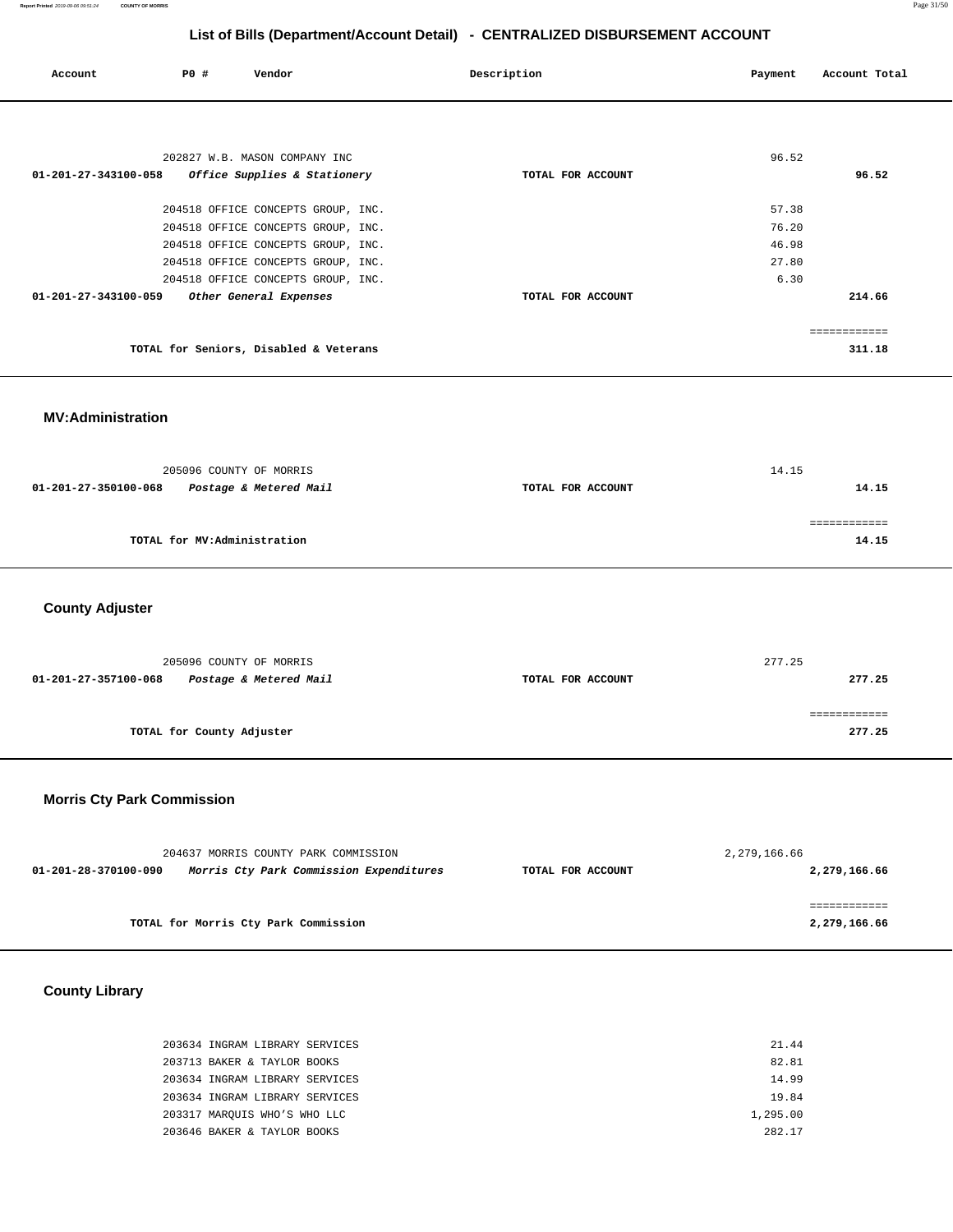#### **Account P0 # Vendor Description Payment Account Total County Library**  203646 BAKER & TAYLOR BOOKS 10.35 203646 BAKER & TAYLOR BOOKS 80.48 203713 BAKER & TAYLOR BOOKS 458.07 203713 BAKER & TAYLOR BOOKS 31.77 203713 BAKER & TAYLOR BOOKS 12.11 203713 BAKER & TAYLOR BOOKS 8.53 203713 BAKER & TAYLOR BOOKS 57.53 203713 BAKER & TAYLOR BOOKS 8.51 203713 BAKER & TAYLOR BOOKS 51.65 203713 BAKER & TAYLOR BOOKS 483.40 203646 BAKER & TAYLOR BOOKS 15.21 203646 BAKER & TAYLOR BOOKS 24.43 203646 BAKER & TAYLOR BOOKS 30.98 197128 FITZERALD'S 91.00 203642 BAKER & TAYLOR BOOKS 239.45 203642 BAKER & TAYLOR BOOKS 45.06 203642 BAKER & TAYLOR BOOKS 47.79 203642 BAKER & TAYLOR BOOKS 145.37 203642 BAKER & TAYLOR BOOKS 21.14 203642 BAKER & TAYLOR BOOKS 97.61 203642 BAKER & TAYLOR BOOKS 817.34 203642 BAKER & TAYLOR BOOKS 63.00 203642 BAKER & TAYLOR BOOKS 9.26 203646 BAKER & TAYLOR BOOKS 127.96 203646 BAKER & TAYLOR BOOKS 87.94 203713 BAKER & TAYLOR BOOKS 61.29 203636 GREY HOUSE PUBLISHING 487.05 203714 BAKER & TAYLOR BOOKS 430.46 203211 GANN LAW BOOKS 157.00 203714 BAKER & TAYLOR BOOKS 33.57 203715 BAKER & TAYLOR BOOKS 30.96 203715 BAKER & TAYLOR BOOKS 29.73 203715 BAKER & TAYLOR BOOKS 861.04 203715 BAKER & TAYLOR BOOKS 13.10 203221 THOMSON REUTERS-WEST 1,838.55 203219 THOMSON REUTERS-WEST 1,838.55 203714 BAKER & TAYLOR BOOKS 12.67 203715 BAKER & TAYLOR BOOKS 1,030.49 203715 BAKER & TAYLOR BOOKS 436.53 202857 LEXIS NEXIS 174.00 203714 BAKER & TAYLOR BOOKS 78.93 203715 BAKER & TAYLOR BOOKS 30.68 203714 BAKER & TAYLOR BOOKS 33.58 203213 INGRAM LIBRARY SERVICES 137.09 203213 INGRAM LIBRARY SERVICES 23.85 203714 BAKER & TAYLOR BOOKS 458.45 203714 BAKER & TAYLOR BOOKS 88.74 203715 BAKER & TAYLOR BOOKS 58.45 203714 BAKER & TAYLOR BOOKS 558.90  **01-201-29-390100-028 Books & Periodicals TOTAL FOR ACCOUNT 13,703.87** 203213 INGRAM LIBRARY SERVICES 7.60 203634 INGRAM LIBRARY SERVICES 110.20  **01-201-29-390100-058 Office Supplies & Stationery TOTAL FOR ACCOUNT 117.80** 205096 COUNTY OF MORRIS 591.96  **01-201-29-390100-068 Postage & Metered Mail TOTAL FOR ACCOUNT 591.96**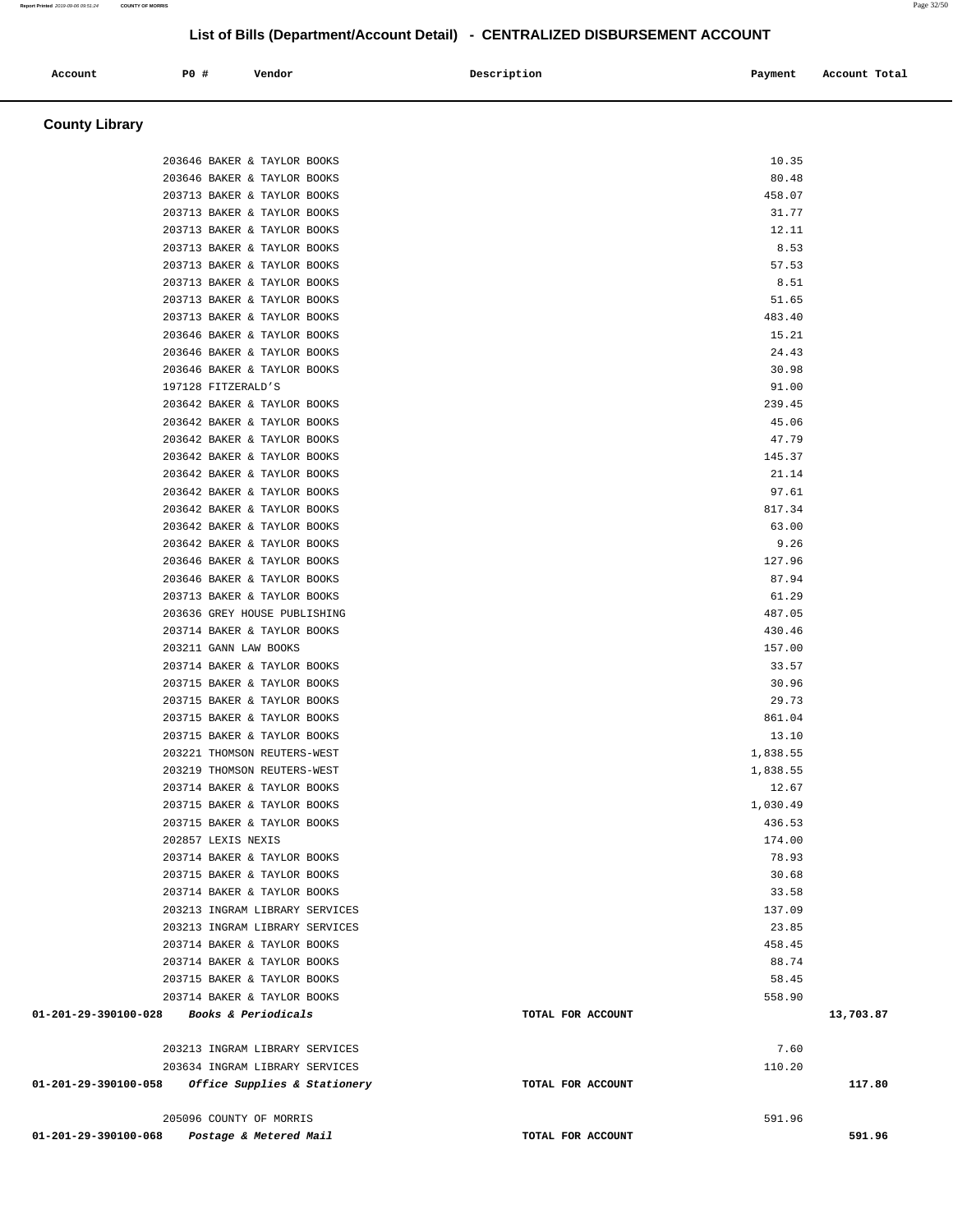| Account               | PO#                   | Vendor                               | Description       | Payment  | Account Total |
|-----------------------|-----------------------|--------------------------------------|-------------------|----------|---------------|
| <b>County Library</b> |                       |                                      |                   |          |               |
|                       |                       | 203637 RICOH USA, INC.               |                   | 10.50    |               |
|                       |                       | 203637 RICOH USA, INC.               |                   | 14.00    |               |
|                       |                       | 203637 RICOH USA, INC.               |                   | 44.59    |               |
|                       |                       | 203637 RICOH USA, INC.               |                   | 12.25    |               |
| 01-201-29-390100-069  | Printing              |                                      | TOTAL FOR ACCOUNT |          | 96.67         |
|                       |                       | 203216 MIDWEST TAPE LLC              |                   | 448.93   |               |
|                       |                       | 203634 INGRAM LIBRARY SERVICES       |                   | 636.22   |               |
|                       |                       | 203213 INGRAM LIBRARY SERVICES       |                   | 27.48    |               |
|                       |                       | 203633 MIDWEST TAPE LLC              |                   | 653.34   |               |
|                       |                       | 203633 MIDWEST TAPE LLC              |                   | 248.71   |               |
|                       |                       | 203216 MIDWEST TAPE LLC              |                   | 475.19   |               |
| 01-201-29-390100-083  |                       | Video & Film Materials               | TOTAL FOR ACCOUNT |          | 2,489.87      |
|                       |                       | 199468 OCLC ONLINE COMPUTER          |                   | 1,054.58 |               |
|                       |                       | 199468 OCLC ONLINE COMPUTER          |                   | 1,358.99 |               |
| 01-201-29-390100-084  |                       | Other Outside Services               | TOTAL FOR ACCOUNT |          | 2,413.57      |
|                       |                       | 203712 JOSEPH P. FISCHER             |                   | 350.00   |               |
|                       |                       | 203218 ORIENTAL TRADING COMPANY INC. |                   | 60.83    |               |
| 01-201-29-390100-090  |                       | Program Expenditures                 | TOTAL FOR ACCOUNT |          | 410.83        |
|                       | 200817 CDW GOVERNMENT |                                      |                   | 54.08    |               |
|                       | 200815 DEMCO          |                                      |                   | 70.50    |               |
| 01-201-29-390100-095  |                       | Other Administrative Supplies        | TOTAL FOR ACCOUNT |          | 124.58        |
|                       |                       | 186699 SHEET MUSIC PLUS              |                   | 549.47   |               |
| 01-203-29-390100-028  |                       | (2018) Books & Periodicals           | TOTAL FOR ACCOUNT |          | 549.47        |

# **County Superintendent of Schoo**

| 205096 COUNTY OF MORRIS<br>Postage & Metered Mail<br>01-201-29-392100-068 | TOTAL FOR ACCOUNT | 71.65<br>71.65 |
|---------------------------------------------------------------------------|-------------------|----------------|
| 204668 ANGELICA ALLEN-MCMILLAN<br>01-201-29-392100-082<br>Travel Expense  | TOTAL FOR ACCOUNT | 21.00<br>21.00 |
| TOTAL for County Superintendent of Schoo                                  |                   | 92.65          |

# **Contribution to County College**

| 204980 COUNTY COLLEGE OF MORRIS             |                   | 417,576.59 |
|---------------------------------------------|-------------------|------------|
| <i>Expenditures</i><br>01-201-29-395100-090 | TOTAL FOR ACCOUNT | 417,576.59 |
|                                             |                   |            |
|                                             |                   |            |
| TOTAL for Contribution to County College    |                   | 417,576.59 |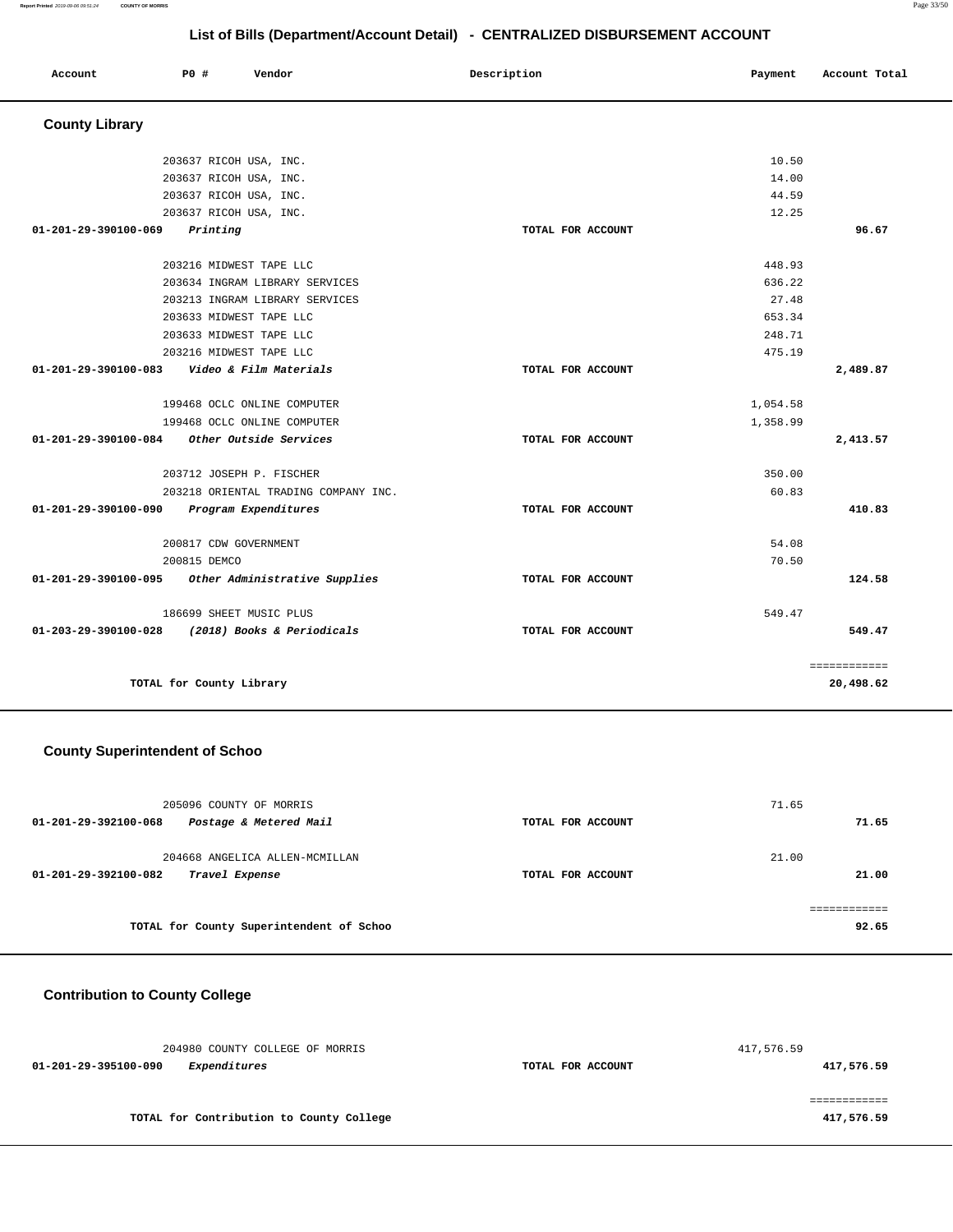**Report Printed** 2019-09-06 09:51:24 **COUNTY OF MORRIS** Page 34/50

# **List of Bills (Department/Account Detail) - CENTRALIZED DISBURSEMENT ACCOUNT**

| Account                          | <b>PO #</b> | Vendor                                            | Description       | Account Total<br>Payment          |
|----------------------------------|-------------|---------------------------------------------------|-------------------|-----------------------------------|
| <b>Rutgers Extension Service</b> |             |                                                   |                   |                                   |
| 01-201-29-396100-068             |             | 205096 COUNTY OF MORRIS<br>Postage & Metered Mail | TOTAL FOR ACCOUNT | 12.55<br>12.55                    |
|                                  |             | TOTAL for Rutgers Extension Service               |                   | ------------<br>--------<br>12.55 |

#### **Rmb Out of Cty Two Yr Coll**

|                                      | 204983 BERGEN COMMUNITY COLLEGE<br>204983 BERGEN COMMUNITY COLLEGE |                   | 267.87<br>3.00 |        |
|--------------------------------------|--------------------------------------------------------------------|-------------------|----------------|--------|
| 01-201-29-397100-090                 | Rmb Out of Cty Two Yr Coll Expenditures                            | TOTAL FOR ACCOUNT |                | 270.87 |
| TOTAL for Rmb Out of Cty Two Yr Coll |                                                                    |                   |                | 270.87 |

#### **Cont M.C. School of Tech**

| 204981 MC VOCATIONAL SCHOOL DISTRICT                          | 236,030.00        |            |
|---------------------------------------------------------------|-------------------|------------|
| Cont M.C. School of Tech Expenditures<br>01-201-29-400100-090 | TOTAL FOR ACCOUNT | 236,030.00 |
|                                                               |                   |            |
|                                                               |                   |            |
| TOTAL for Cont M.C. School of Tech                            |                   | 236,030.00 |

#### **Fire and Police Academy**

| 204503 COACHING SYSTEMS, LLC                             |                   | 850.00 |        |
|----------------------------------------------------------|-------------------|--------|--------|
| 204503 COACHING SYSTEMS, LLC                             |                   | 24.31  |        |
| <i>Books &amp; Periodicals</i><br>01-201-29-407100-028   | TOTAL FOR ACCOUNT |        | 874.31 |
|                                                          |                   |        |        |
| 203889 W.B. MASON COMPANY INC                            |                   | 14.20  |        |
| 203889 W.B. MASON COMPANY INC                            |                   | 21.27  |        |
| 203944 PAPER MART INC                                    |                   | 337.00 |        |
| 203889 W.B. MASON COMPANY INC                            |                   | 13.98  |        |
| 203889 W.B. MASON COMPANY INC                            |                   | 67.50  |        |
| 203889 W.B. MASON COMPANY INC                            |                   | 3.74   |        |
| Office Supplies & Stationery<br>01-201-29-407100-058     | TOTAL FOR ACCOUNT |        | 457.69 |
|                                                          |                   |        |        |
| 203943 TRI-DIM FILTER CORPORATION                        |                   | 271.46 |        |
| 196926 MORRIS COUNTY ENGRAVING LLC                       |                   | 118.80 |        |
| 196926 MORRIS COUNTY ENGRAVING LLC                       |                   | 70.20  |        |
| 196926 MORRIS COUNTY ENGRAVING LLC                       |                   | 40.50  |        |
| 01-201-29-407100-059<br>Other General Expenses           | TOTAL FOR ACCOUNT |        | 500.96 |
| 203945 FEDEX                                             |                   | 48.71  |        |
| 205096 COUNTY OF MORRIS                                  |                   | 55.50  |        |
| $01 - 201 - 29 - 407100 - 068$<br>Postage & Metered Mail | TOTAL FOR ACCOUNT |        | 104.21 |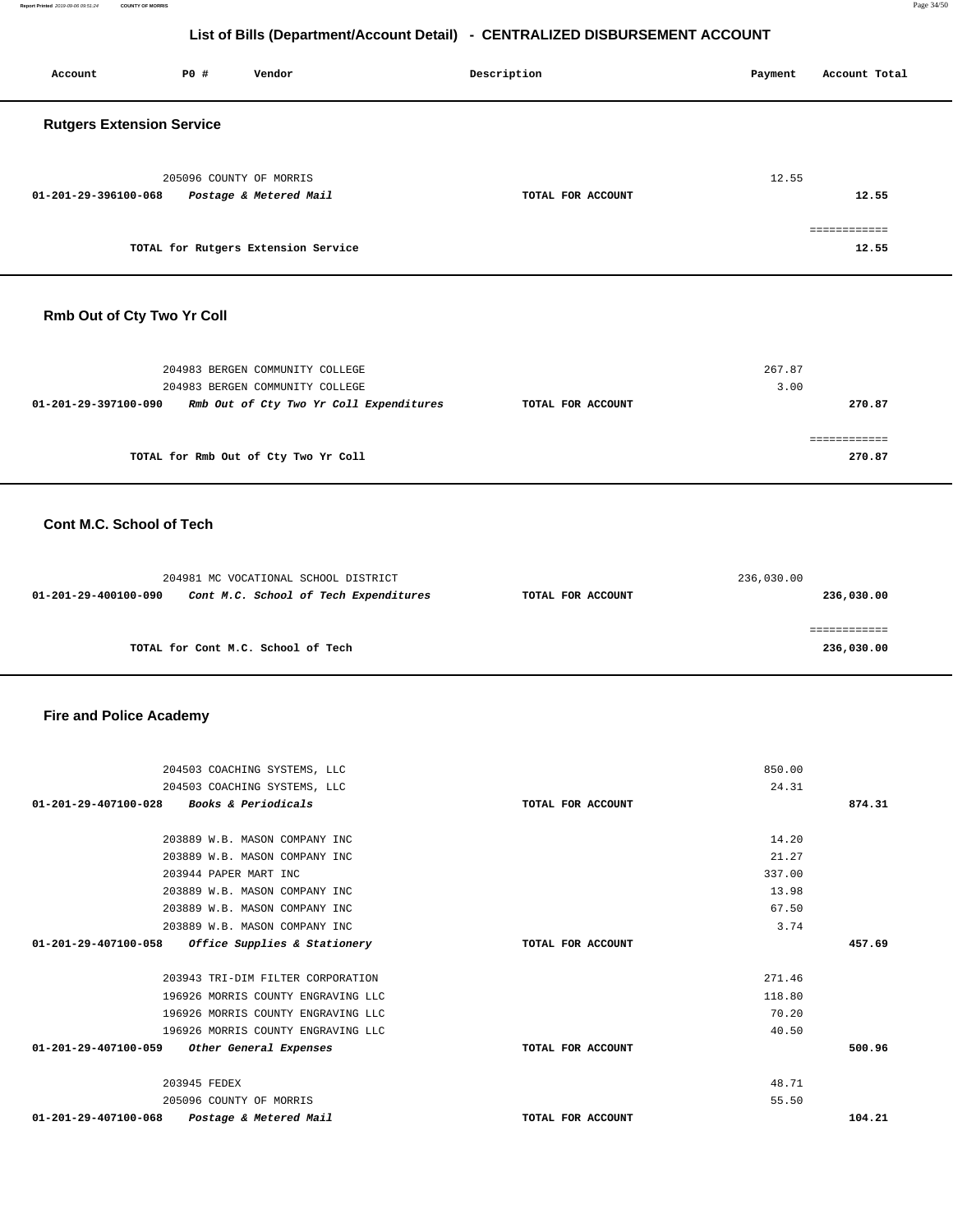|                                            | 204276 NATIONAL FUEL OIL INC.           |                   | 8,699.75   |            |
|--------------------------------------------|-----------------------------------------|-------------------|------------|------------|
|                                            | 204276 NATIONAL FUEL OIL INC.           |                   | 8,904.15   |            |
| 01-201-31-430100-136 Diesel Fuel           |                                         | TOTAL FOR ACCOUNT |            | 27,606.02  |
|                                            | 204880 JERSEY CENTRAL POWER & LIGHT     |                   | 12,110.69  |            |
|                                            | 204377 JERSEY CENTRAL POWER & LIGHT     |                   | 51.78      |            |
|                                            | 204881 JERSEY CENTRAL POWER & LIGHT     |                   | 15,250.86  |            |
| 01-201-31-430100-137 Electricity           |                                         | TOTAL FOR ACCOUNT |            | 27, 413.33 |
|                                            | 204879 WOODRUFF ENERGY                  |                   | 2,696.43   |            |
|                                            | 204191 SUBURBAN PROPANE -2347           |                   | 156.04     |            |
|                                            | 204878 PSE&G CO                         |                   | 439.67     |            |
|                                            | 204882 DIRECT ENERGY BUSINESS MARKETING |                   | 37.57      |            |
|                                            | 204882 DIRECT ENERGY BUSINESS MARKETING |                   | 732.82     |            |
|                                            | 204882 DIRECT ENERGY BUSINESS MARKETING |                   | 134.53     |            |
|                                            | 204514 N.J. NATURAL GAS COMPANY         |                   | 207.04     |            |
|                                            | 204434 DIRECT ENERGY BUSINESS MARKETING |                   | 1.93       |            |
|                                            | 203887 SUBURBAN PROPANE -2347           |                   | 4.48       |            |
|                                            | 203887 SUBURBAN PROPANE -2347           |                   | 9.92       |            |
|                                            | 204434 DIRECT ENERGY BUSINESS MARKETING |                   | 1.43       |            |
|                                            | 204434 DIRECT ENERGY BUSINESS MARKETING |                   | 9.01       |            |
|                                            | 203887 SUBURBAN PROPANE -2347           |                   | 399.18     |            |
|                                            | 204191 SUBURBAN PROPANE -2347           |                   | 9.92       |            |
|                                            | 204191 SUBURBAN PROPANE -2347           |                   | 4.48       |            |
| $01 - 201 - 31 - 430100 - 141$ Natural Gas |                                         | TOTAL FOR ACCOUNT |            | 4,844.45   |
|                                            | 204885 HANOVER SEWERAGE AUTHORITY       |                   | 696.18     |            |
|                                            | 204885 HANOVER SEWERAGE AUTHORITY       |                   | 172.66     |            |
|                                            | 204887 TOWNSHIP OF MORRIS               |                   | 282.50     |            |
|                                            | 204887 TOWNSHIP OF MORRIS               |                   | 80, 394.64 |            |
|                                            | 204885 HANOVER SEWERAGE AUTHORITY       |                   | 73.19      |            |
|                                            | 204885 HANOVER SEWERAGE AUTHORITY       |                   | 854.40     |            |
| 01-201-31-430100-144 Sewer                 |                                         | TOTAL FOR ACCOUNT |            | 82,473.57  |
|                                            | 203901 CENTURYLINK                      |                   | 118.93     |            |
|                                            | 204640 VERIZON                          |                   | 386.45     |            |

**Utilities** 

 204276 NATIONAL FUEL OIL INC. 204276 NATIONAL FUEL OIL INC.

| <b>Fire and Police Academy</b> |                                   |                   |          |  |  |  |
|--------------------------------|-----------------------------------|-------------------|----------|--|--|--|
| 01-201-29-407100-143           | Rubbish & Trash Removal           | TOTAL FOR ACCOUNT | 375.75   |  |  |  |
|                                | 203946 MORRISTOWN LUMBER &        |                   | 9.48     |  |  |  |
|                                | 203889 W.B. MASON COMPANY INC     |                   | 12.76    |  |  |  |
|                                | 203889 W.B. MASON COMPANY INC     |                   | 10.81    |  |  |  |
| 01-201-29-407100-258           | Equipment                         | TOTAL FOR ACCOUNT | 33.05    |  |  |  |
|                                | 195816 ATLANTIC TRAINING CENTER   |                   | 135.00   |  |  |  |
| 01-203-29-407100-059           | (2018) Other General Expenses     | TOTAL FOR ACCOUNT | 135.00   |  |  |  |
|                                |                                   |                   |          |  |  |  |
|                                | TOTAL for Fire and Police Academy |                   | 2,480.97 |  |  |  |

 **Account P0 # Vendor Description Payment Account Total** 

1,459.01 8,543.11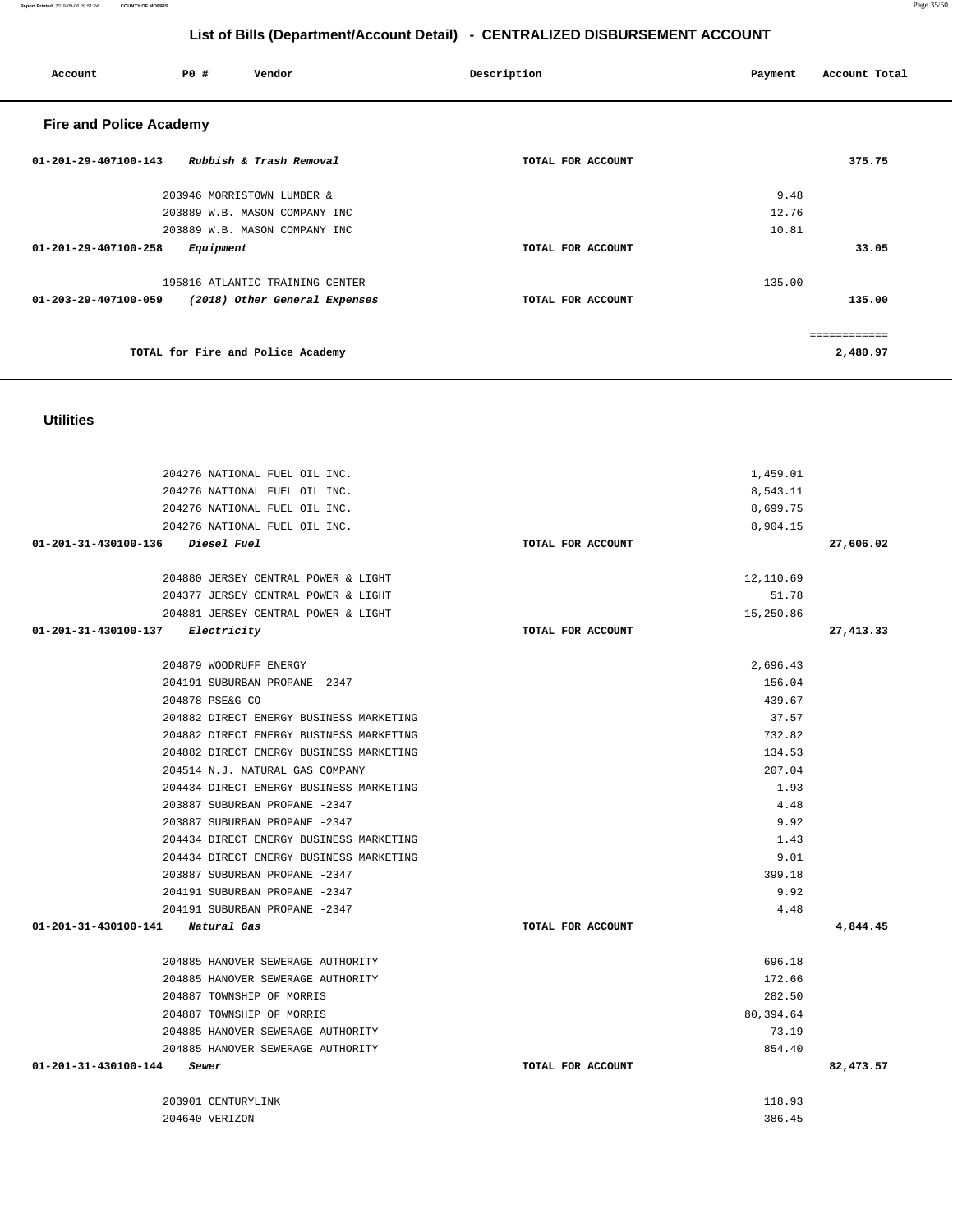| 01-201-31-430100-146<br>Telephone                            | TOTAL FOR ACCOUNT |                  | 7,439.37                   |
|--------------------------------------------------------------|-------------------|------------------|----------------------------|
| TOTAL for Utilities                                          |                   |                  | ============<br>149,776.74 |
| <b>Nutrition</b>                                             |                   |                  |                            |
| 204022 W.B. MASON COMPANY INC                                |                   | 262.00           |                            |
| 01-201-41-716100-058<br>Office Supplies & Stationery         | TOTAL FOR ACCOUNT |                  | 262.00                     |
|                                                              |                   |                  |                            |
| 204725 PETER LIMONE JR                                       |                   | 100.00           |                            |
| 204725 PETER LIMONE JR<br>204611 RICOH AMERICAS CORPORATION  |                   | 100.00<br>221.66 |                            |
| 204725 PETER LIMONE JR                                       |                   | 100.00           |                            |
| 01-201-41-716100-059<br>Other General Expenses               | TOTAL FOR ACCOUNT |                  | 521.66                     |
| 204738 PATRICIA W. GIBBONS                                   |                   | 84.77            |                            |
| 204738 PATRICIA W. GIBBONS                                   |                   | 420.28           |                            |
| 01-201-41-716100-084<br><i><b>Other Outside Services</b></i> | TOTAL FOR ACCOUNT |                  | 505.05                     |
| 204696 OFFICE CONCEPTS GROUP, INC.                           |                   | 729.20           |                            |
| 204696 OFFICE CONCEPTS GROUP, INC.                           |                   | 608.00           |                            |
| 204696 OFFICE CONCEPTS GROUP, INC.                           |                   | 608.00           |                            |
| 204696 OFFICE CONCEPTS GROUP, INC.                           |                   | 364.60           |                            |
| 204696 OFFICE CONCEPTS GROUP, INC.                           |                   | 608.00           |                            |
| 01-201-41-716100-098<br>Other Operating&Repair Supply        | TOTAL FOR ACCOUNT |                  | 2,917.80                   |
| 204741 MCI COM                                               |                   | 36.85            |                            |
| 204697 MCI COM                                               |                   | 36.85            |                            |
| 204723 MCI COM                                               |                   | 34.33            |                            |
| 204724 MCI COM                                               |                   | 34.64            |                            |
| 204740 MCI COM                                               |                   | 34.64            |                            |
| 01-201-41-716100-146<br>Telephone                            | TOTAL FOR ACCOUNT |                  | 177.31                     |
| 204593 NU-WAY CONCESSIONAIRES INC                            |                   | 7,011.55         |                            |
| 204592 NU-WAY CONCESSIONAIRES INC                            |                   | 422.10           |                            |
| 204600 NU-WAY CONCESSIONAIRES INC                            |                   | 9,290.40         |                            |
| 204592 NU-WAY CONCESSIONAIRES INC                            |                   | 281.40           |                            |
| 204600 NU-WAY CONCESSIONAIRES INC                            |                   | 127,033.34       |                            |
| 01-201-41-716100-185<br>Food                                 | TOTAL FOR ACCOUNT |                  | 144,038.79                 |
|                                                              |                   |                  | ============               |
| TOTAL for Nutrition                                          |                   |                  | 148,422.61                 |

| <b>Utilities</b>                  |                   |                |
|-----------------------------------|-------------------|----------------|
|                                   |                   |                |
| 204194 VERIZON<br>204194 VERIZON  |                   | 45.89<br>42.54 |
| 204194 VERIZON                    |                   | 36.72          |
| 204199 VERIZON CABS               |                   | 1,671.94       |
| 204194 VERIZON                    |                   | 123.83         |
| Telephone<br>01-201-31-430100-146 | TOTAL FOR ACCOUNT | 7,439.37       |
|                                   |                   | .              |
| TOTAL for Utilities               |                   | 149,776.74     |

**Report Printed** 2019-09-06 09:51:24 **COUNTY OF MORRIS** Page 36/50

# **List of Bills (Department/Account Detail) - CENTRALIZED DISBURSEMENT ACCOUNT**

 **Account P0 # Vendor Description Payment Account Total**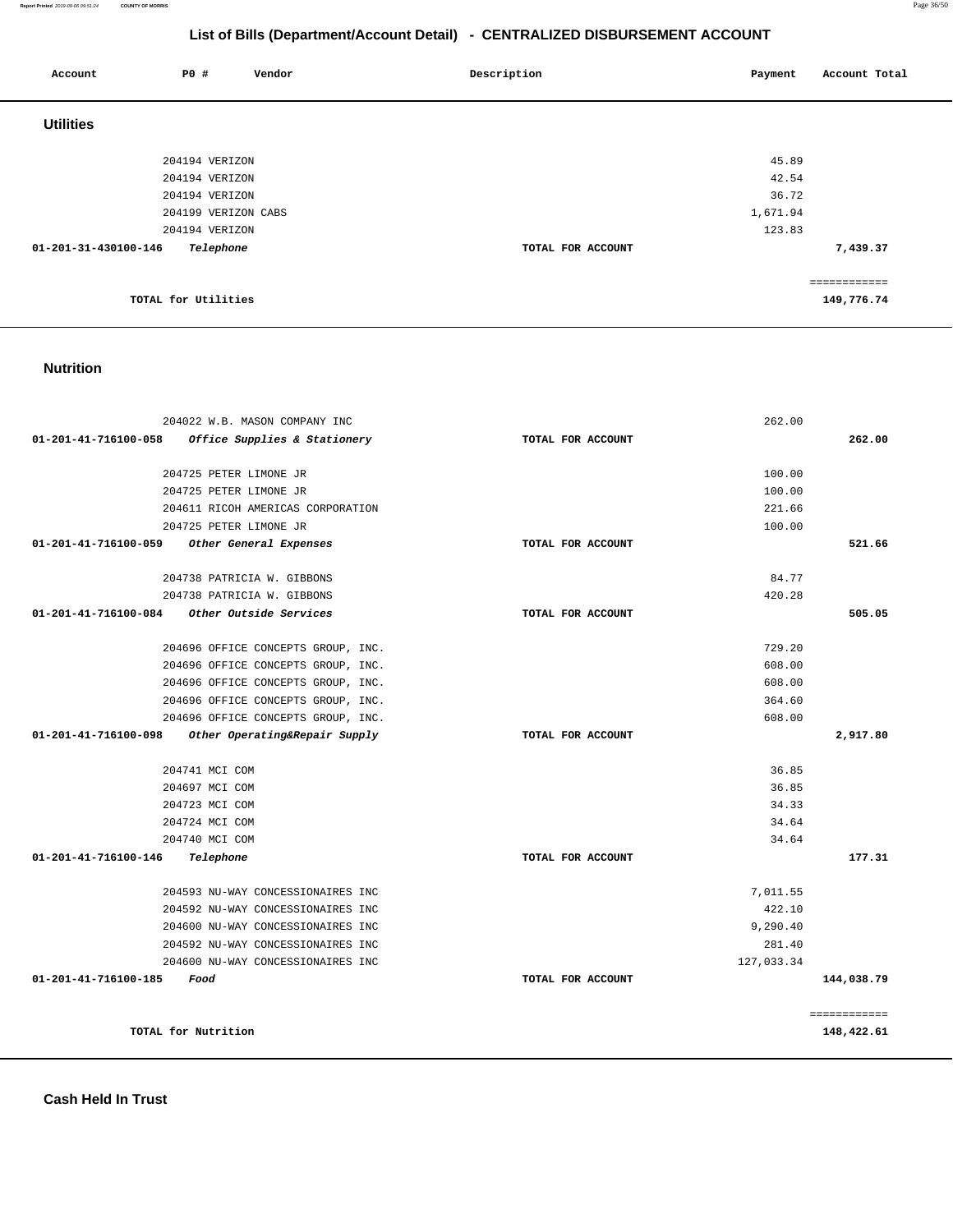| Account                   | P0 #            | Vendor                       | Description       | Account Total<br>Payment |
|---------------------------|-----------------|------------------------------|-------------------|--------------------------|
| <b>Cash Held In Trust</b> |                 |                              |                   |                          |
|                           | 204395 T-MOBILE |                              |                   | 3,130.00                 |
|                           | 204395 T-MOBILE |                              |                   | 9,682.00                 |
|                           | 204395 T-MOBILE |                              |                   | 1,600.00                 |
| 01-204-55-999999-520      |                 | Other Expenses CP            | TOTAL FOR ACCOUNT | 14,514.00                |
|                           |                 |                              |                   | ============             |
|                           |                 | TOTAL for Cash Held In Trust |                   | 14,514.00                |
|                           |                 |                              |                   |                          |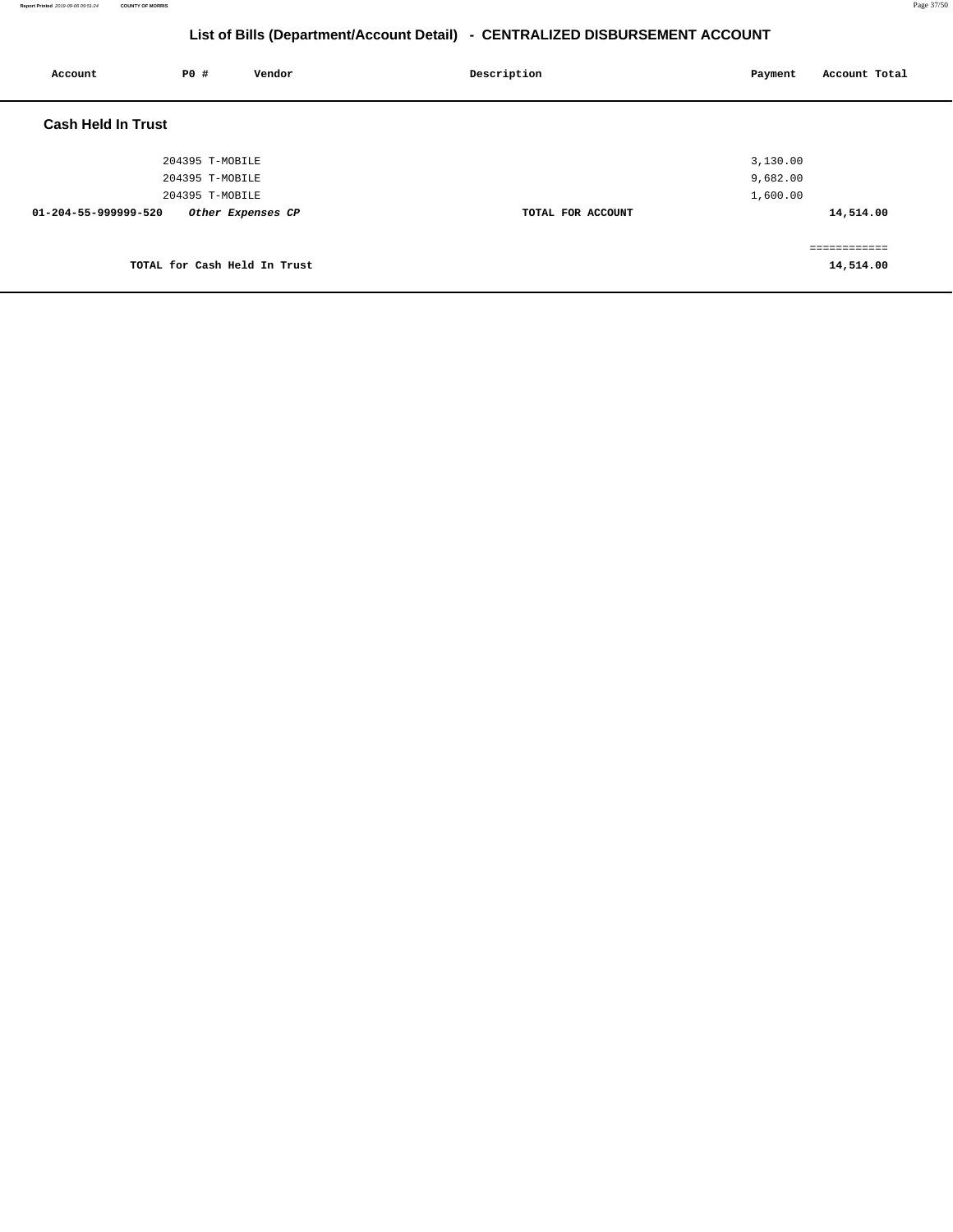#### **Report Printed** 2019-09-06 09:51:24 **COUNTY OF MORRIS** Page 38/50

# **List of Bills (Department/Account Detail) - CENTRALIZED DISBURSEMENT ACCOUNT**

| Account                   | <b>PO #</b>        | Vendor                                               | Description       | Payment        | Account Total          |
|---------------------------|--------------------|------------------------------------------------------|-------------------|----------------|------------------------|
| <b>TANF</b>               |                    |                                                      | <b>Grant Fund</b> |                |                        |
|                           |                    | 204629 RICOH USA, INC.<br>203966 MII PUBLICATIONS    |                   | 41.92<br>49.85 |                        |
|                           | 203645 CENTURYLINK | 204375 TELESEARCH INC                                |                   | 319.24<br>7.21 |                        |
| 02-213-41-741015-392      |                    | 204375 TELESEARCH INC<br>WFNJ-TANF (7/1/19-12/31/20) | TOTAL FOR ACCOUNT | 12.48          | 430.70                 |
|                           | TOTAL for TANF     |                                                      |                   |                | ============<br>430.70 |
|                           |                    |                                                      |                   |                |                        |
| <b>General Assistance</b> |                    |                                                      |                   |                |                        |

|  | --------------------- |  |
|--|-----------------------|--|
|  |                       |  |
|  |                       |  |
|  |                       |  |
|  |                       |  |

| 204375 TELESEARCH INC<br>204375 TELESEARCH INC                   |                   | 592.86<br>22.47 |
|------------------------------------------------------------------|-------------------|-----------------|
| 203645 CENTURYLINK                                               |                   | 12.98           |
| 204629 RICOH USA, INC.                                           |                   | 75.46           |
| 203966 MII PUBLICATIONS                                          |                   | 89.73           |
| WFNJ-General Assistance(7/1/19-12/31/20)<br>02-213-41-741020-392 | TOTAL FOR ACCOUNT | 793.50          |
| TOTAL for General Assistance                                     |                   | 793.50          |

#### **DEPARTMENT 741915**

| 204769 COUNTY OF MORRIS<br>202316 AT&T              |                   | 7,664.34<br>1.65         |
|-----------------------------------------------------|-------------------|--------------------------|
| 02-213-41-741915-392<br>WFNJ-TANF (7/1/18-12/31/19) | TOTAL FOR ACCOUNT | 7,665.99                 |
| TOTAL for DEPARTMENT 741915                         |                   | ------------<br>7,665.99 |

#### **DEPARTMENT 741920**

|                      | 204769 COUNTY OF MORRIS<br>202316 AT&T   |                   | 19,827.29<br>2.97 |
|----------------------|------------------------------------------|-------------------|-------------------|
| 02-213-41-741920-392 | WFNJ-General Assistance(7/1/18-12/31/19) | TOTAL FOR ACCOUNT | 19,830.26         |
|                      | TOTAL for DEPARTMENT 741920              |                   | 19,830.26         |

**DEPARTMENT 741930**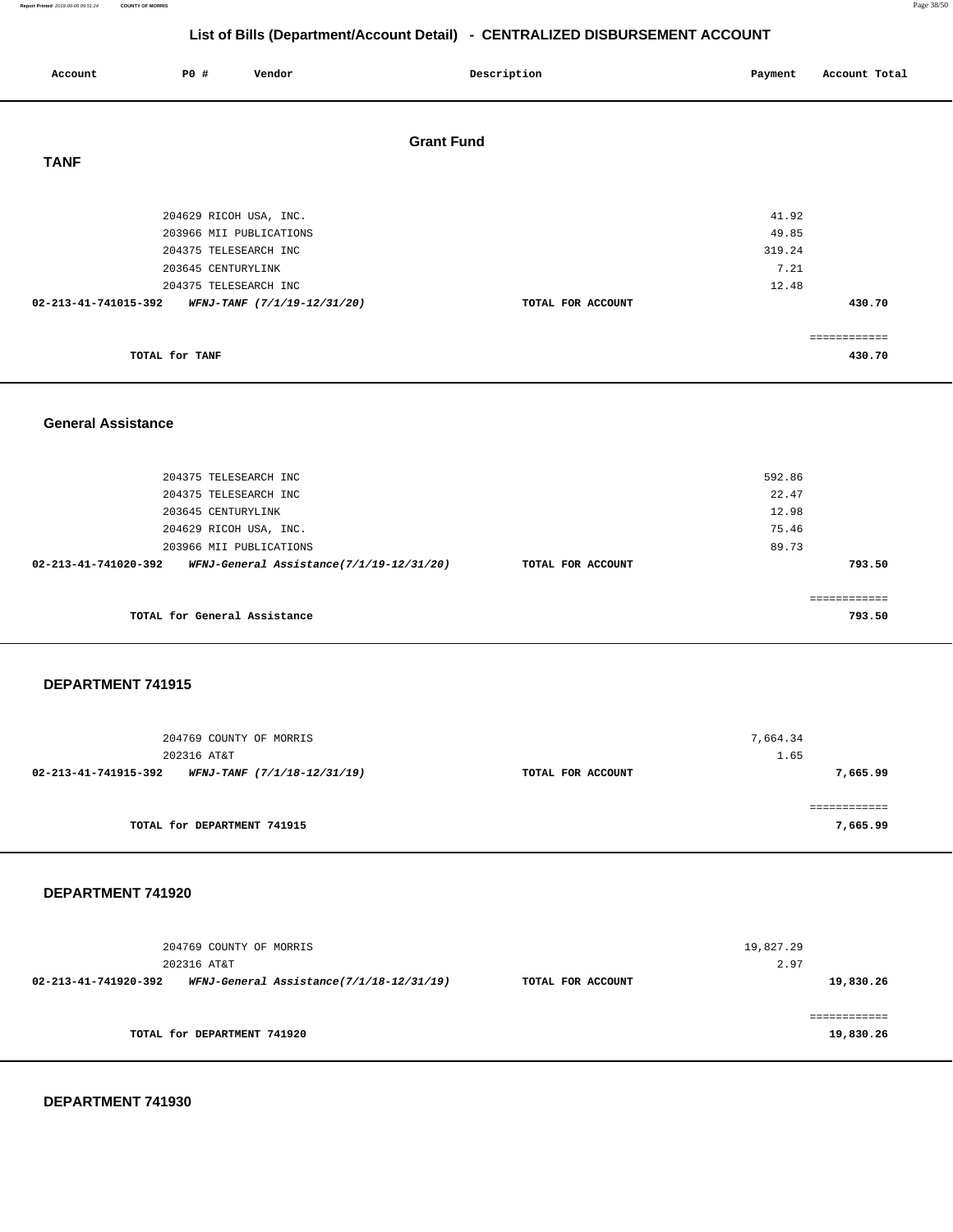**Report Printed** 2019-09-06 09:51:24 **COUNTY OF MORRIS** Page 39/50

# **List of Bills (Department/Account Detail) - CENTRALIZED DISBURSEMENT ACCOUNT**

| Account              | PO#                         | Vendor                      | Description       | Payment | Account Total            |
|----------------------|-----------------------------|-----------------------------|-------------------|---------|--------------------------|
| DEPARTMENT 741930    |                             |                             |                   |         |                          |
| 02-213-41-741930-392 |                             | WFNJ-WLLP (7/1/18-12/31/19) | TOTAL FOR ACCOUNT |         | 8,651.21                 |
|                      | TOTAL for DEPARTMENT 741930 |                             |                   |         | ------------<br>8,651.21 |

# **WIA: New Bridge Project**

| 202316 AT&T                                         | 10.88             |              |
|-----------------------------------------------------|-------------------|--------------|
| 204616 WILLIAM PATERSON UNIVERSITY                  | 670.40            |              |
| 204375 TELESEARCH INC                               | 82.37             |              |
| 204635 WINSOR'S TRACTOR TRAILER                     | 800.00            |              |
| 203966 MII PUBLICATIONS                             | 329.01            |              |
| 204675 WARREN COUNTY TECHNICAL SCHOOL               | 372.75            |              |
| 204675 WARREN COUNTY TECHNICAL SCHOOL               | 298.20            |              |
| 204675 WARREN COUNTY TECHNICAL SCHOOL               | 218.00            |              |
| 204629 RICOH USA, INC.                              | 276.70            |              |
| 204769 COUNTY OF MORRIS                             | 14,521.21         |              |
| 204749 SPRING STREET COMMUNITY                      | 427.50            |              |
| 204772 SPRING STREET COMMUNITY                      | 598.50            |              |
| 203645 CENTURYLINK                                  | 47.59             |              |
| 204773 SPRING STREET COMMUNITY                      | 315.00            |              |
| 02-213-41-742025-391<br>WIOA Adult (7/1/18-6/30/20) | TOTAL FOR ACCOUNT | 18,968.11    |
|                                                     |                   |              |
|                                                     |                   | ============ |

**TOTAL for WIA: New Bridge Project** 18,968.11 **18,968.11** 

#### **WIA: Incentive Grant**

|  | 204634 RUTGERS SCHOOL OF BUSINESS    | 3,200.00 |
|--|--------------------------------------|----------|
|  | 204636 WILLIAM PATERSON UNIVERSITY   | 1,208.00 |
|  | 204615 BTII INSTITUTE, LLC           | 1,072.00 |
|  | 204624 BLOOMFIELD COLLEGE            | 3,200.00 |
|  | 204622 AMERICAN INSTITUTE OF MEDICAL | 2,700.00 |
|  | 204625 ACE HEALTHCARE TRAINING       | 800.00   |
|  | 204629 RICOH USA, INC.               | 226.40   |
|  | 204766 RUTGERS CENTER FOR CONTINUING | 2,395.00 |
|  | 204746 SPRING STREET COMMUNITY       | 490.50   |
|  | 204606 RAMAPO COLLEGE OF NJ          | 3,200.00 |
|  | 204608 RUTGERS CENTER FOR CONTINUING | 800.00   |
|  | 204609 RUTGERS CENTER FOR CONTINUING | 2,796.00 |
|  | 204633 RUTGERS SCHOOL OF BUSINESS    | 3,060.00 |
|  | 204623 WILLIAM PATERSON UNIVERSITY   | 1,033.20 |
|  | 204617 WILLIAM PATERSON UNIVERSITY   | 1,061.16 |
|  | 204774 SPRING STREET COMMUNITY       | 472.50   |
|  | 204610 COUNTY COLLEGE OF MORRIS      | 3,028.00 |
|  | 205088 COUNTY OF MORRIS              | 197.85   |
|  | 204754 AVTECH INSTITUTE              | 1,546.66 |
|  | 204753 AVTECH INSTITUTE              | 1,176.00 |
|  | 204752 AVTECH INSTITUTE              | 1,232.00 |
|  | 204751 AVTECH INSTITUTE              | 1,176.00 |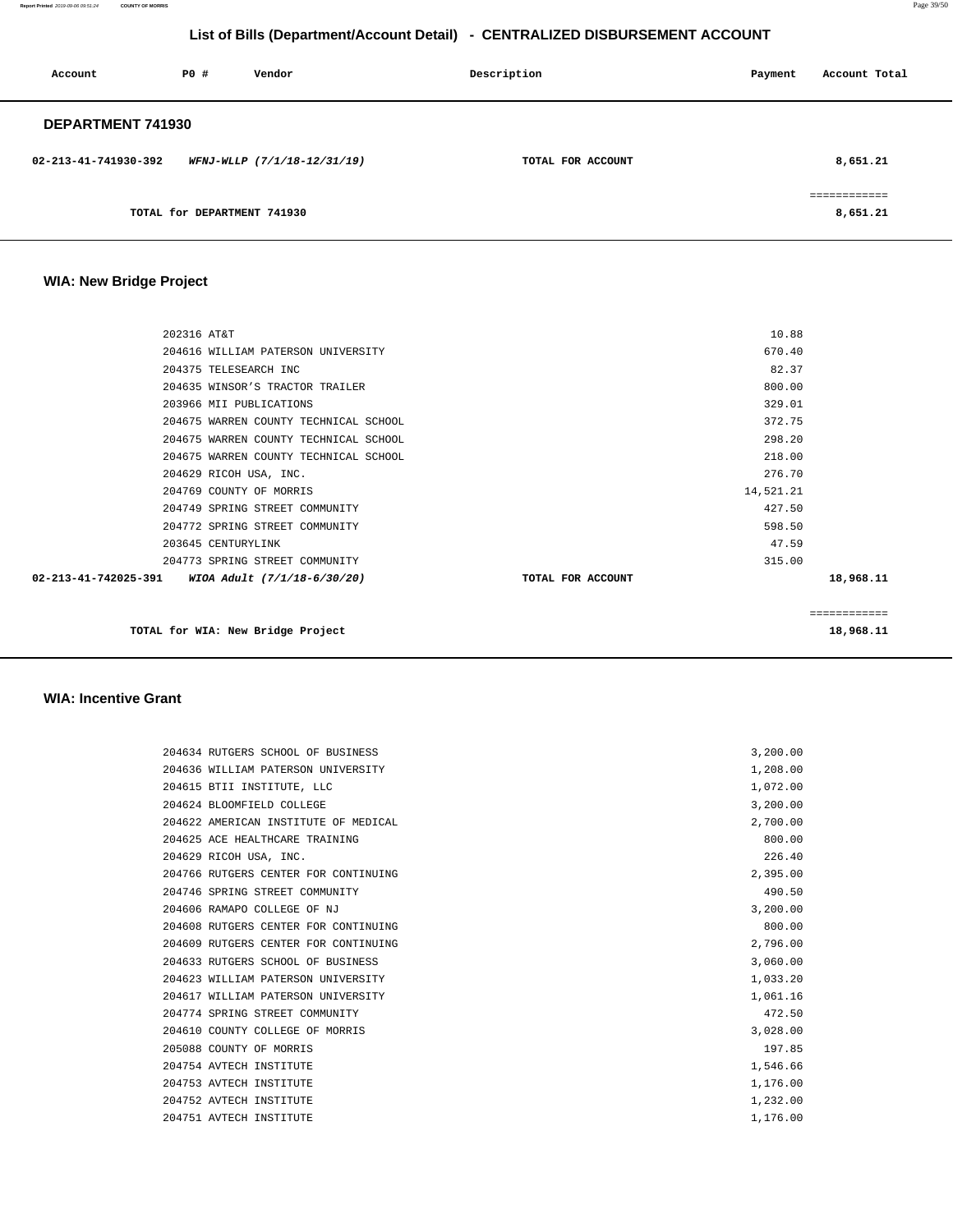| Account                     | P0 # | Vendor | Description | Account Total<br>Payment |
|-----------------------------|------|--------|-------------|--------------------------|
| <b>WIA: Incentive Grant</b> |      |        |             |                          |

| 202316 AT&T          |                                         |                   | 8.90      |              |
|----------------------|-----------------------------------------|-------------------|-----------|--------------|
|                      | 204748 AVTECH INSTITUTE                 |                   | 1,528.00  |              |
|                      | 204747 AVTECH INSTITUTE                 |                   | 784.00    |              |
|                      | 204375 TELESEARCH INC                   |                   | 67.40     |              |
|                      | 203645 CENTURYLINK                      |                   | 38.93     |              |
|                      | 204756 BERGEN BLENDED ACADEMY           |                   | 680.00    |              |
|                      | 204755 BERGEN BLENDED ACADEMY           |                   | 680.00    |              |
|                      | 204764 EZ WHEELS DRIVING SCHOOL         |                   | 1,652.92  |              |
|                      | 204767 EZ WHEELS DRIVING SCHOOL         |                   | 799.80    |              |
|                      | 203966 MII PUBLICATIONS                 |                   | 269.19    |              |
|                      | 204765 WILLIAM PATERSON UNIVERSITY      |                   | 519.60    |              |
|                      | 204769 COUNTY OF MORRIS                 |                   | 48,318.61 |              |
| 02-213-41-742030-391 | WIOA Dislocated Worker (7/1/18-6/30/20) | TOTAL FOR ACCOUNT |           | 91,978.62    |
|                      |                                         |                   |           |              |
|                      |                                         |                   |           | ============ |
|                      | TOTAL for WIA: Incentive Grant          |                   |           | 91,978.62    |
|                      |                                         |                   |           |              |

#### **DEPARTMENT 742040**

| TOTAL for DEPARTMENT 742040                         |                   |             | 36,733.79    |
|-----------------------------------------------------|-------------------|-------------|--------------|
|                                                     |                   |             | ============ |
| 02-213-41-742040-391<br>WIOA Youth (7/1/18-6/30/20) | TOTAL FOR ACCOUNT |             | 36,733.79    |
| 204769 COUNTY OF MORRIS                             |                   | 29, 183. 42 |              |
| 204375 TELESEARCH INC                               |                   | 64.90       |              |
| 204618 NEWBRIDGE SERVICES INC                       |                   | 2,276.00    |              |
| 204618 NEWBRIDGE SERVICES INC                       |                   | 3,758.00    |              |
| 203645 CENTURYLINK                                  |                   | 37.49       |              |
| 204629 RICOH USA, INC.                              |                   | 218.00      |              |
| 204618 NEWBRIDGE SERVICES INC                       |                   | 391.00      |              |
| 202316 AT&T                                         |                   | 8.58        |              |
| 204763 NEWBRIDGE SERVICES INC                       |                   | 380.00      |              |
| 203966 MII PUBLICATIONS                             |                   | 259.22      |              |
| 204762 NEWBRIDGE SERVICES INC                       |                   | 157.18      |              |
|                                                     |                   |             |              |

#### **DEPARTMENT 742105**

| 204757 SPRING STREET COMMUNITY<br>204776 SPRING STREET COMMUNITY<br>WIOA Adult (7/1/19-6/30/21)<br>02-213-41-742105-391 | TOTAL FOR ACCOUNT | 585.00<br>180.00<br>1,323.00 |
|-------------------------------------------------------------------------------------------------------------------------|-------------------|------------------------------|
| TOTAL for DEPARTMENT 742105                                                                                             |                   | 1,323.00                     |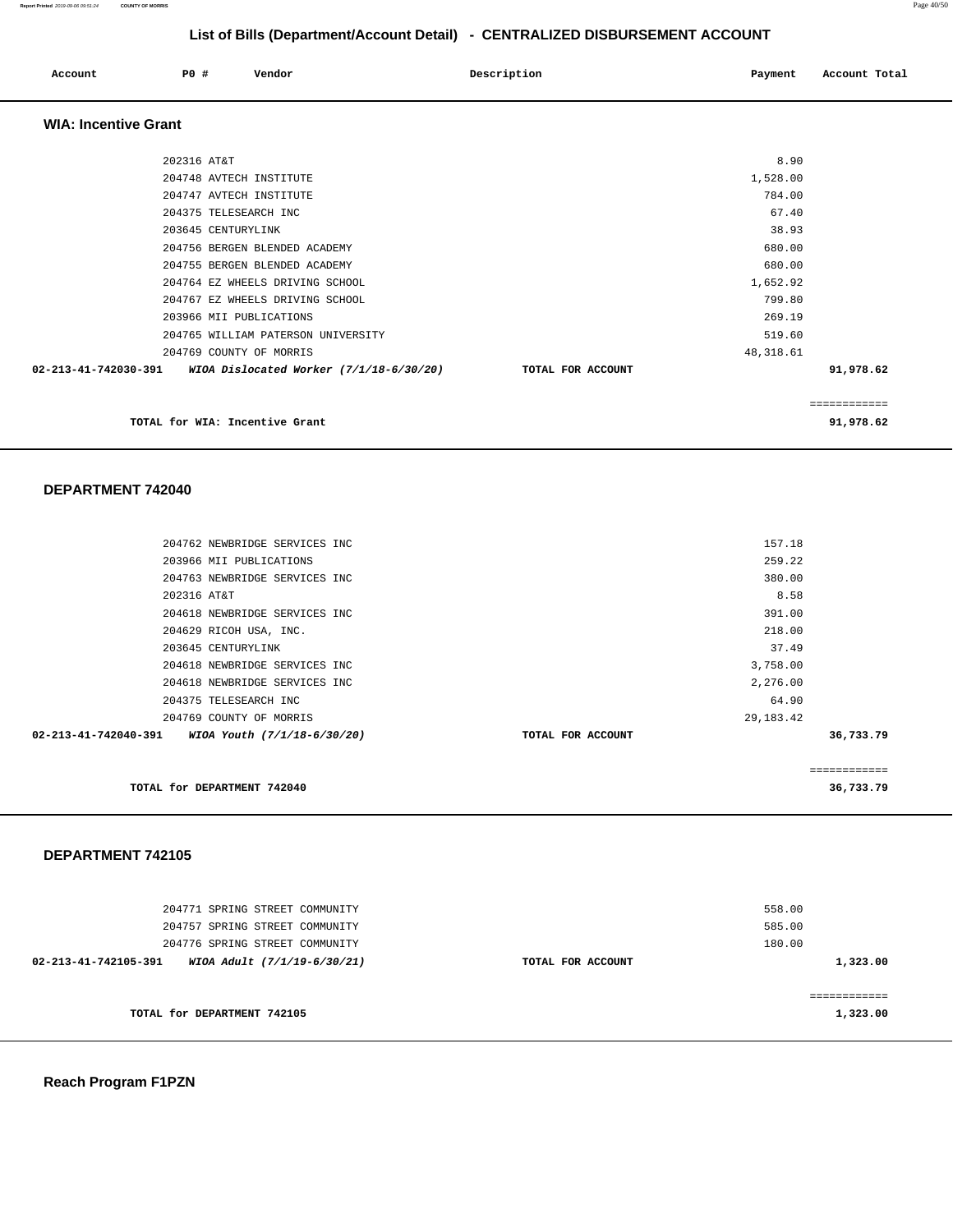**Report Printed** 2019-09-06 09:51:24 **COUNTY OF MORRIS** Page 41/50

# **List of Bills (Department/Account Detail) - CENTRALIZED DISBURSEMENT ACCOUNT**

| Account                    | PO# | Vendor                          | Description |                   | Payment   | Account Total |
|----------------------------|-----|---------------------------------|-------------|-------------------|-----------|---------------|
| <b>Reach Program F1PZN</b> |     |                                 |             |                   |           |               |
| 02-213-41-751905-391       |     | REACH Program (1/1/19-12/31/19) |             | TOTAL FOR ACCOUNT |           | 16,393.65     |
|                            |     | 204769 COUNTY OF MORRIS         |             |                   | 11,020.24 |               |
| 02-213-41-751905-392       |     | REACH Program (1/1/19-12/31/19) |             | TOTAL FOR ACCOUNT |           | 11,020.24     |
|                            |     |                                 |             |                   |           | essessessess  |
|                            |     | TOTAL for Reach Program F1PZN   |             |                   |           | 27,413.89     |
|                            |     |                                 |             |                   |           |               |

#### **DEPARTMENT 784020**

| 203253 V.E. RALPH & SON INC.<br>203253 V.E. RALPH & SON INC. | 705.56<br>3.80                |
|--------------------------------------------------------------|-------------------------------|
| 203253 V.E. RALPH & SON INC.                                 | 528.18                        |
| 203253 V.E. RALPH & SON INC.                                 | 2,268.97                      |
| 02-213-41-784020-391<br>FY17 UASI (10/10/17-8/31/20)         | 3,506.51<br>TOTAL FOR ACCOUNT |
|                                                              |                               |
| TOTAL for DEPARTMENT 784020                                  | 3,506.51                      |

#### **DEPARTMENT 786925**

| 204495 TAYLOR & FRIEDBERG, LLC                 |                   | 221.75 |
|------------------------------------------------|-------------------|--------|
| 02-213-41-786925-394<br>MAPS (1/1/19-12/31/19) | TOTAL FOR ACCOUNT | 221.75 |
|                                                |                   |        |
|                                                |                   |        |
| TOTAL for DEPARTMENT 786925                    |                   | 221.75 |

#### **DEPARTMENT 790215**

|                      | 204537 WATERS, MCPHERSON, MCNEILL, P.C. |                                          |  |                   | 165.00   |          |
|----------------------|-----------------------------------------|------------------------------------------|--|-------------------|----------|----------|
|                      | 204537 WATERS, MCPHERSON, MCNEILL, P.C. |                                          |  |                   | 630.00   |          |
|                      | 204537 WATERS, MCPHERSON, MCNEILL, P.C. |                                          |  |                   | 660.00   |          |
|                      | 204537 WATERS, MCPHERSON, MCNEILL, P.C. |                                          |  |                   | 1,629.35 |          |
|                      | 204537 WATERS, MCPHERSON, MCNEILL, P.C. |                                          |  |                   | 375.00   |          |
|                      | 204537 WATERS, MCPHERSON, MCNEILL, P.C. |                                          |  |                   | 600.00   |          |
|                      | 204537 WATERS, MCPHERSON, MCNEILL, P.C. |                                          |  |                   | 90.00    |          |
|                      | 204537 WATERS, MCPHERSON, MCNEILL, P.C. |                                          |  |                   | 1,440.00 |          |
|                      | 204537 WATERS, MCPHERSON, MCNEILL, P.C. |                                          |  |                   | 1,965.00 |          |
| 02-213-41-790215-391 |                                         | NYS&W Bicycle/Ped Path (6/29/18-6/29/22) |  | TOTAL FOR ACCOUNT |          | 7,554.35 |
|                      |                                         |                                          |  |                   |          |          |
|                      |                                         |                                          |  |                   |          |          |
|                      | TOTAL for DEPARTMENT 790215             |                                          |  |                   |          | 7,554.35 |
|                      |                                         |                                          |  |                   |          |          |

**POLICE & FIRE TRAINING GRANT**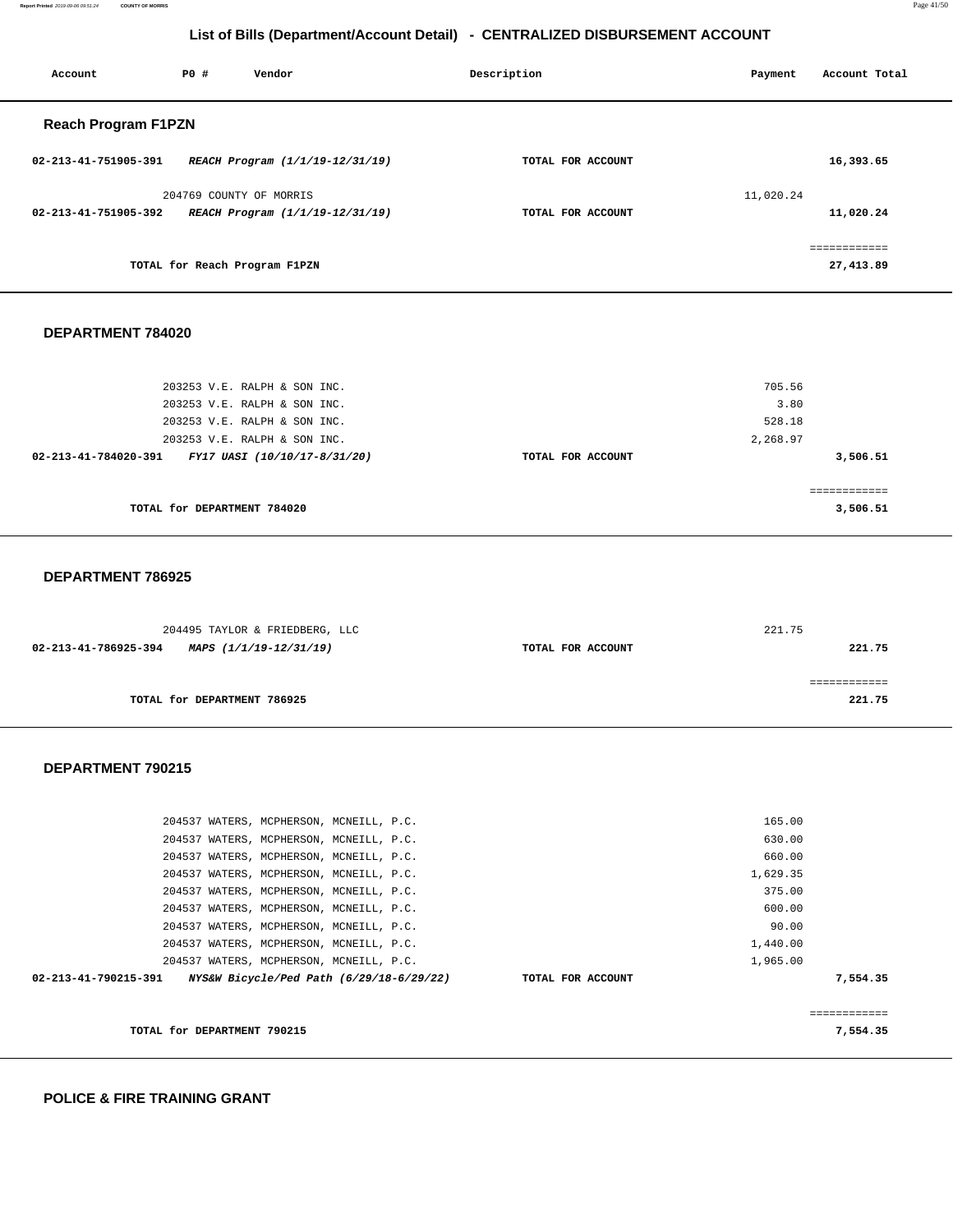| Account                                                               | PO# | Vendor                                 | Description       | Payment   | Account Total |
|-----------------------------------------------------------------------|-----|----------------------------------------|-------------------|-----------|---------------|
| <b>POLICE &amp; FIRE TRAINING GRANT</b>                               |     |                                        |                   |           |               |
|                                                                       |     | 204499 COMBAT BRANDS, LLC              |                   | 170.00    |               |
|                                                                       |     | 204499 COMBAT BRANDS, LLC              |                   | 60.00     |               |
|                                                                       |     | 203138 STATE TOXICOLOGY LABORATORY     |                   | 585.00    |               |
|                                                                       |     | 204499 COMBAT BRANDS, LLC              |                   | 60.00     |               |
|                                                                       |     | 204499 COMBAT BRANDS, LLC              |                   | $-495.00$ |               |
|                                                                       |     | 204499 COMBAT BRANDS, LLC              |                   | 73.75     |               |
|                                                                       |     | 204499 COMBAT BRANDS, LLC              |                   | 340.00    |               |
|                                                                       |     | 204499 COMBAT BRANDS, LLC              |                   | 500.00    |               |
|                                                                       |     | 204499 COMBAT BRANDS, LLC              |                   | 340.00    |               |
| $02 - 213 - 41 - 803105 - 392$ Police & Fire Training (7/1/10-Indef.) |     |                                        | TOTAL FOR ACCOUNT |           | 1,813.75      |
|                                                                       |     |                                        |                   |           | ============  |
|                                                                       |     | TOTAL for POLICE & FIRE TRAINING GRANT |                   |           | 1,813.75      |

**DEPARTMENT 864005** 

|                      | 204897 COLONNELLI BROTHERS INC           |                   | 83,128.00 |  |
|----------------------|------------------------------------------|-------------------|-----------|--|
| 02-213-41-864005-392 | ML Crane Rd Brg 1400166(2/13/18-2/14/20) | TOTAL FOR ACCOUNT | 83,128.00 |  |
|                      |                                          |                   |           |  |
|                      |                                          |                   |           |  |
|                      | TOTAL for DEPARTMENT 864005              |                   | 83,128.00 |  |
|                      |                                          |                   |           |  |

**DEPARTMENT 864895** 

| 204964 SCHIFANO CONSTRUCTION CORP. |                                         |                   | 192,034.76 |  |
|------------------------------------|-----------------------------------------|-------------------|------------|--|
| 02-213-41-864895-391               | 2018 ATP - County Aid (3/13/18-3/13/21) | TOTAL FOR ACCOUNT | 192,034.76 |  |
|                                    |                                         |                   |            |  |
|                                    |                                         |                   |            |  |
| TOTAL for DEPARTMENT 864895        |                                         |                   | 192,034.76 |  |
|                                    |                                         |                   |            |  |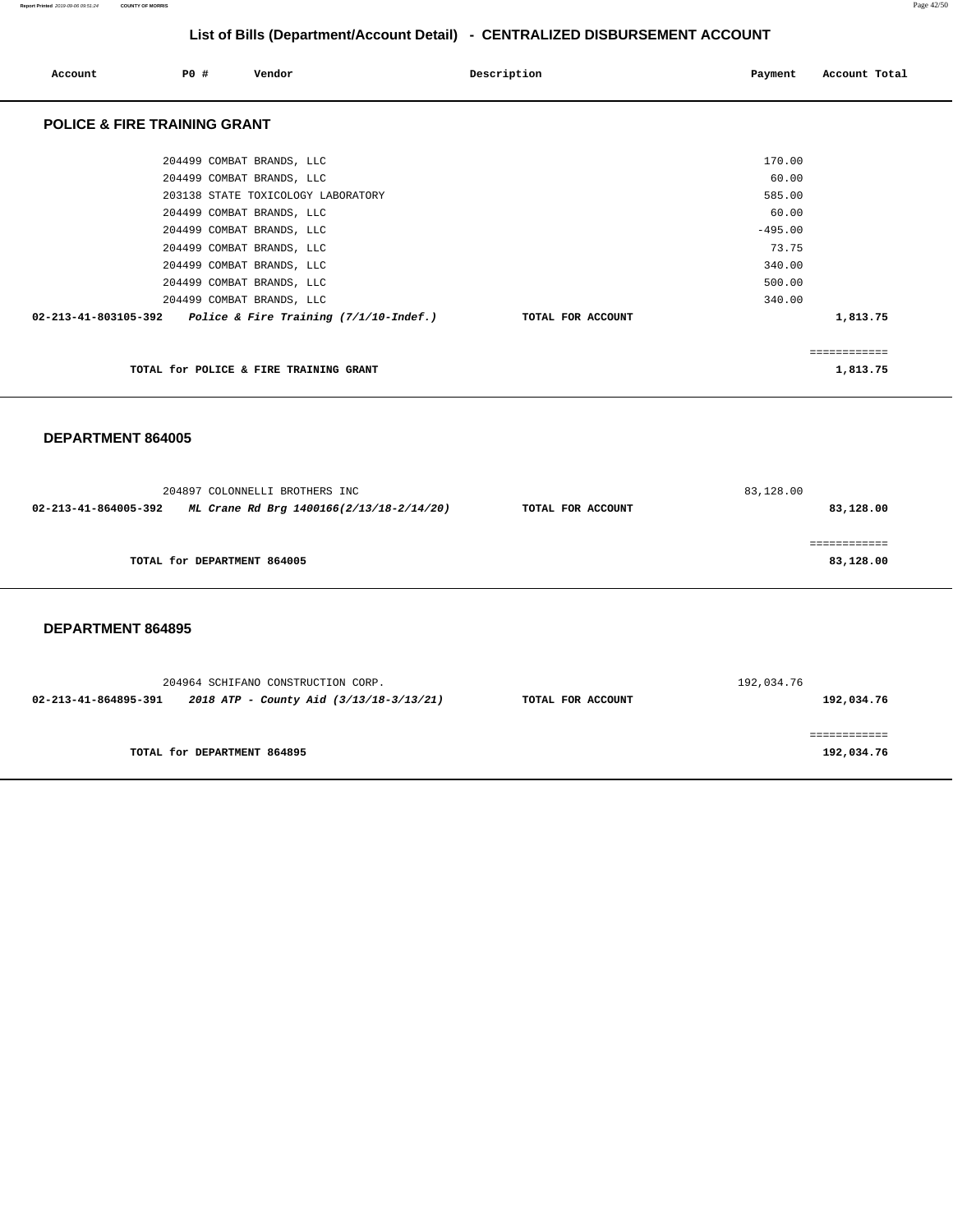| Report Printed 2019-09-06 09:51:24 COUNTY OF MORRIS | Page 43/50 |
|-----------------------------------------------------|------------|
|                                                     |            |

| Account                               | P0 # | Vendor                                                                        |                       | Description       | Payment         | Account Total            |
|---------------------------------------|------|-------------------------------------------------------------------------------|-----------------------|-------------------|-----------------|--------------------------|
|                                       |      |                                                                               |                       |                   |                 |                          |
|                                       |      |                                                                               | <b>County Capital</b> |                   |                 |                          |
| Analy dam condition, rehab dams       |      |                                                                               |                       |                   |                 |                          |
|                                       |      | 203768 GZA GEOENVIRONMENTAL, INC.                                             |                       |                   | 557.50          |                          |
| 04-216-55-953113-909                  |      | Miscellaneous - Other                                                         |                       | TOTAL FOR ACCOUNT |                 | 557.50                   |
|                                       |      | TOTAL for Analy dam condition, rehab dams                                     |                       |                   |                 | ============<br>557.50   |
| <b>Renov CentralAveBldg Greystone</b> |      |                                                                               |                       |                   |                 |                          |
|                                       |      |                                                                               |                       |                   |                 |                          |
| 04-216-55-953146-951                  |      | 204109 SYSTEM ONE ALARM<br>Building & Improvements                            |                       | TOTAL FOR ACCOUNT | 8,207.00        | 8,207.00                 |
|                                       |      |                                                                               |                       |                   |                 | ============             |
|                                       |      | TOTAL for Renov CentralAveBldg Greystone                                      |                       |                   |                 | 8,207.00                 |
|                                       |      |                                                                               |                       |                   |                 |                          |
| DEPARTMENT 953225                     |      |                                                                               |                       |                   |                 |                          |
|                                       |      | 202733 J FLETCHER CREAMER & SON, INC                                          |                       |                   | 3,541.51        |                          |
| 04-216-55-953225-951                  |      | Bridge Design, Renov, Construc - Var Loc                                      |                       | TOTAL FOR ACCOUNT |                 | 3,541.51                 |
|                                       |      | TOTAL for DEPARTMENT 953225                                                   |                       |                   |                 | ============<br>3,541.51 |
|                                       |      |                                                                               |                       |                   |                 |                          |
| DEPARTMENT 953294                     |      |                                                                               |                       |                   |                 |                          |
|                                       |      |                                                                               |                       |                   |                 |                          |
| 04-216-55-953294-951                  |      | 203269 COOPER ELECTRIC SUPPLY CO.<br>Replace Lighting/Ceilings/etc-Bldg&Grnds |                       | TOTAL FOR ACCOUNT | 612.64          | 612.64                   |
|                                       |      |                                                                               |                       |                   |                 | ============             |
|                                       |      | TOTAL for DEPARTMENT 953294                                                   |                       |                   |                 | 612.64                   |
|                                       |      |                                                                               |                       |                   |                 |                          |
| DEPARTMENT 953341                     |      |                                                                               |                       |                   |                 |                          |
|                                       |      | 204387 SPEEDWELL ELECTRIC MOTORS                                              |                       |                   | 2,182.00        |                          |
|                                       |      | 204387 SPEEDWELL ELECTRIC MOTORS<br>204387 SPEEDWELL ELECTRIC MOTORS          |                       |                   | 13.78<br>451.10 |                          |
| 04-216-55-953341-956                  |      | Replace Motors, Fans and Pumps                                                |                       | TOTAL FOR ACCOUNT |                 | 2,646.88                 |
|                                       |      | TOTAL for DEPARTMENT 953341                                                   |                       |                   |                 | ============<br>2,646.88 |
|                                       |      |                                                                               |                       |                   |                 |                          |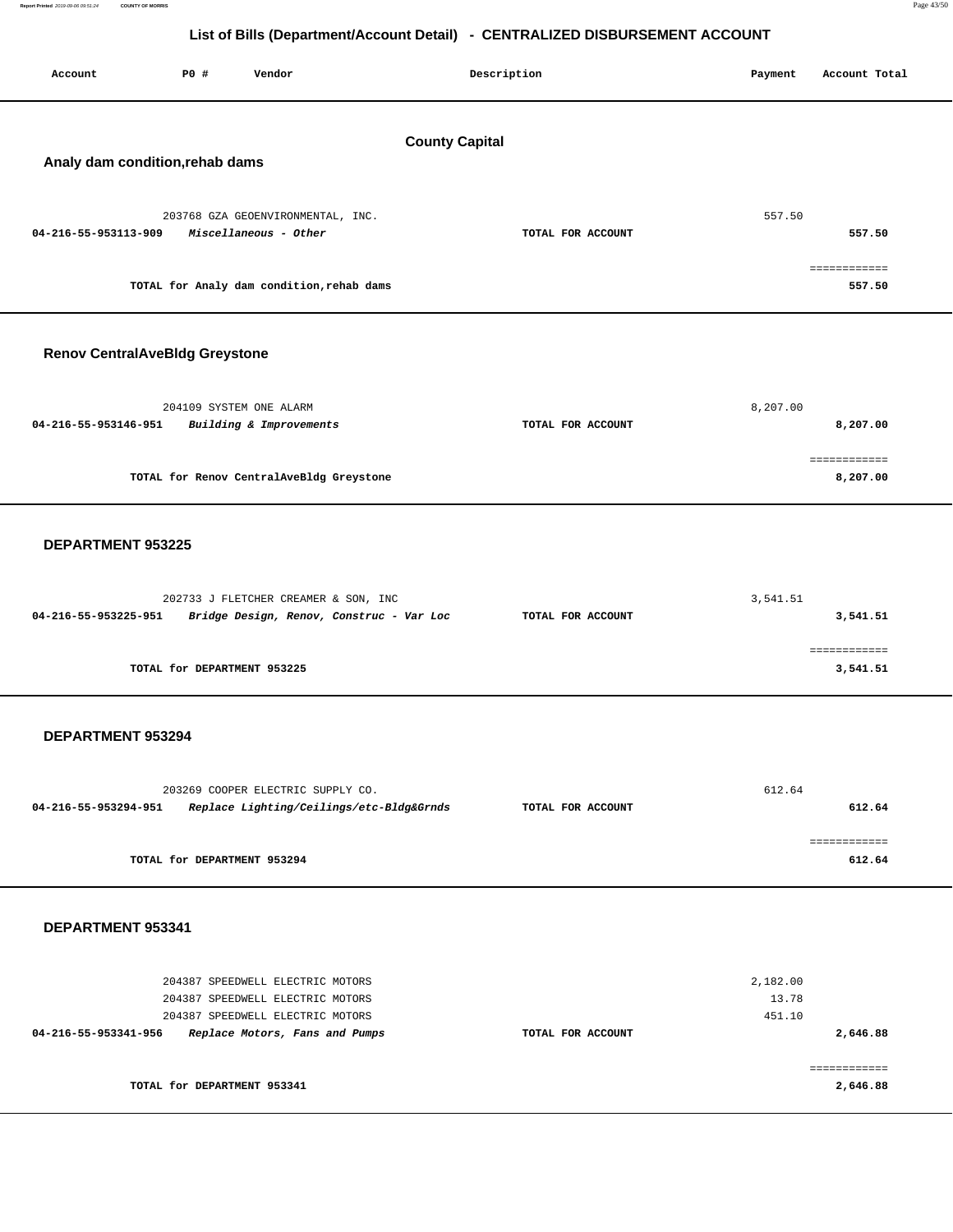| Account              | P0 # | Vendor                                                                                                     |                                         | Description       | Payment            | Account Total             |
|----------------------|------|------------------------------------------------------------------------------------------------------------|-----------------------------------------|-------------------|--------------------|---------------------------|
| 04-216-55-953348-951 |      | 203954 ARZEE SUPPLY<br>Various Roof Replace - County Wide<br>TOTAL for DEPARTMENT 953348                   |                                         | TOTAL FOR ACCOUNT | 640.36             | 640.36<br>640.36          |
| DEPARTMENT 953357    |      |                                                                                                            |                                         |                   |                    |                           |
| 04-216-55-953357-940 |      | 204889 RON-JON CONSTRUCTION CORP.<br>Replace & Upgrade Various Bridges                                     |                                         | TOTAL FOR ACCOUNT | 27, 237.26         | 27,237.26                 |
|                      |      | TOTAL for DEPARTMENT 953357                                                                                |                                         |                   |                    | ============<br>27,237.26 |
| DEPARTMENT 953362    |      |                                                                                                            |                                         |                   |                    |                           |
| 04-216-55-953362-951 |      | 204108 SYSTEM ONE ALARM                                                                                    | Security Improvement AR Bldg/Courthouse | TOTAL FOR ACCOUNT | 2,226.00           | 2,226.00                  |
|                      |      | TOTAL for DEPARTMENT 953362                                                                                |                                         |                   |                    | ============<br>2,226.00  |
| DEPARTMENT 953382    |      |                                                                                                            |                                         |                   |                    |                           |
| 04-216-55-953382-940 |      | 204964 SCHIFANO CONSTRUCTION CORP.                                                                         | Road Resurfacing, MV arking lot, Railrd | TOTAL FOR ACCOUNT | 9,743.00           | 9,743.00                  |
|                      |      | TOTAL for DEPARTMENT 953382                                                                                |                                         |                   |                    | ============<br>9,743.00  |
| DEPARTMENT 953383    |      |                                                                                                            |                                         |                   |                    |                           |
| 04-216-55-953383-940 |      | 204388 SPEEDWELL ELECTRIC MOTORS<br>204388 SPEEDWELL ELECTRIC MOTORS<br>B&G Interior Building Improvements |                                         | TOTAL FOR ACCOUNT | 580.22<br>5,670.22 | 6,250.44                  |
|                      |      | TOTAL for DEPARTMENT 953383                                                                                |                                         |                   |                    | 6,250.44                  |
|                      |      |                                                                                                            |                                         |                   |                    |                           |

### **DEPARTMENT 953384**

Report Printed 2019-09-06 09:51:24

195951 BFI 7,999.38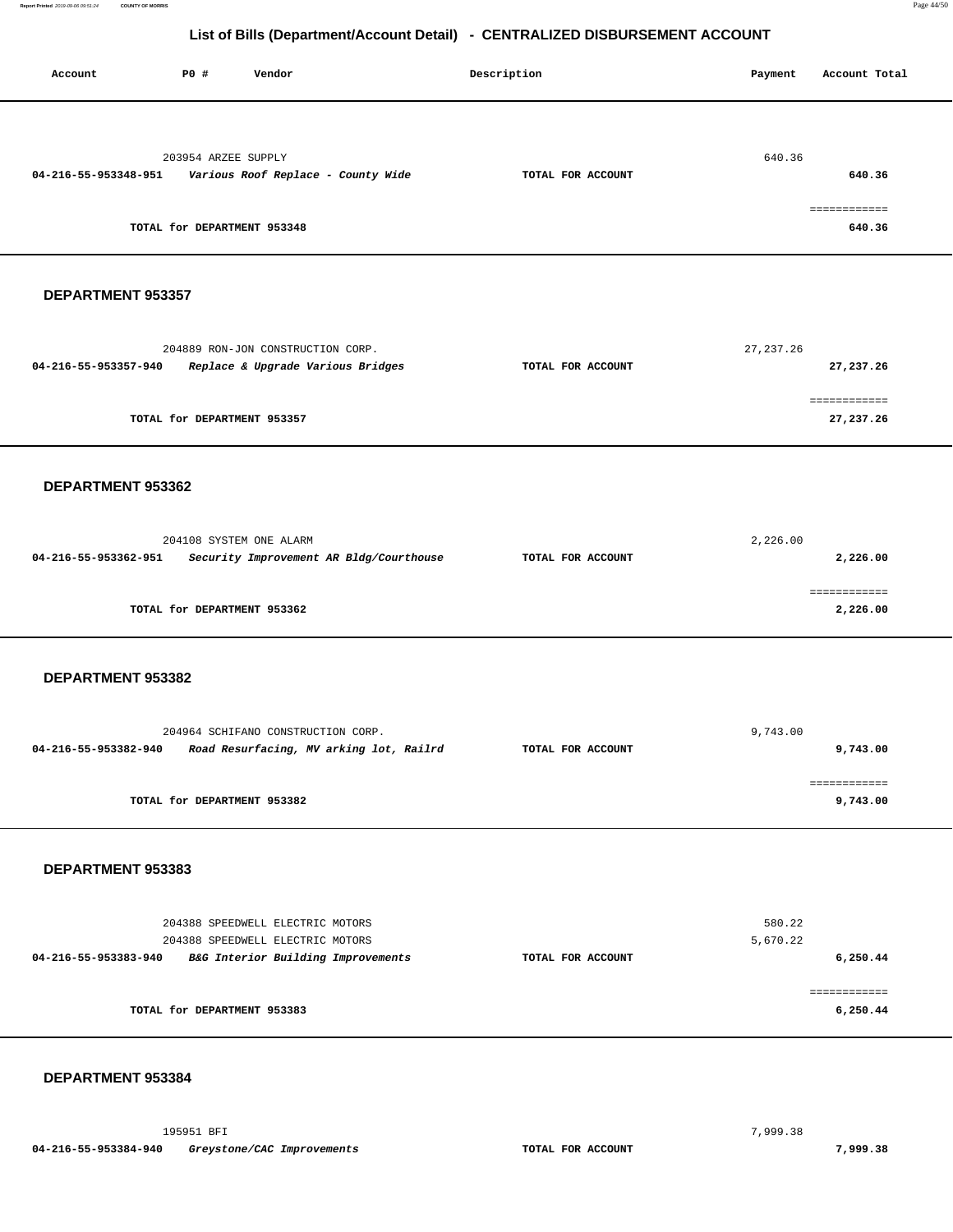| Account                  | PO#                         | Vendor | Description | Payment | Account Total |
|--------------------------|-----------------------------|--------|-------------|---------|---------------|
| <b>DEPARTMENT 953384</b> |                             |        |             |         |               |
|                          |                             |        |             |         |               |
|                          | TOTAL for DEPARTMENT 953384 |        |             |         | 7,999.38      |

#### **DEPARTMENT 953387**

| 204906 MOTT MACDONALD LLC<br>204905 MOTT MACDONALD LLC                                     |                   | 3,218.40<br>2,072.80 |
|--------------------------------------------------------------------------------------------|-------------------|----------------------|
| Various Bridge Replacement<br>04-216-55-953387-909                                         | TOTAL FOR ACCOUNT | 5,291.20             |
| 202733 J FLETCHER CREAMER & SON, INC<br>Various Bridge Replacement<br>04-216-55-953387-940 | TOTAL FOR ACCOUNT | 708.49<br>708.49     |
| TOTAL for DEPARTMENT 953387                                                                |                   | 5,999.69             |

#### **DEPARTMENT 953416**

| 204107 SYSTEM ONE ALARM                                  |                   | 402.00 |
|----------------------------------------------------------|-------------------|--------|
| B&G - Exterior Building Projects<br>04-216-55-953416-951 | TOTAL FOR ACCOUNT | 402.00 |
|                                                          |                   |        |
|                                                          |                   |        |
| TOTAL for DEPARTMENT 953416                              |                   | 402.00 |

#### **DEPARTMENT 953418**

|                      | 197627 KELLER & KIRKPATRICK              |                   | 1,520.00  |  |
|----------------------|------------------------------------------|-------------------|-----------|--|
|                      | 198146 MOTT MACDONALD LLC                |                   | 1,950.00  |  |
|                      | 204538 WATERS, MCPHERSON, MCNEILL, P.C.  |                   | 30.00     |  |
|                      | 204538 WATERS, MCPHERSON, MCNEILL, P.C.  |                   | 30.00     |  |
|                      | 200624 THE ENTECH GROUP INC              |                   | 9,785.59  |  |
|                      | 204538 WATERS, MCPHERSON, MCNEILL, P.C.  |                   | 15.00     |  |
|                      | 204538 WATERS, MCPHERSON, MCNEILL, P.C.  |                   | 191.13    |  |
|                      | 204538 WATERS, MCPHERSON, MCNEILL, P.C.  |                   | 1,485.00  |  |
| 04-216-55-953418-909 | PublicWork-Bridge/DrainDesign&Recon/Repl | TOTAL FOR ACCOUNT | 15,006.72 |  |
|                      | 204897 COLONNELLI BROTHERS INC           |                   | 1,250.00  |  |
| 04-216-55-953418-951 | PublicWork-Bridge/DrainDesign&Recon/Repl | TOTAL FOR ACCOUNT | 1,250.00  |  |
|                      |                                          |                   | eeeeeeee  |  |
|                      | TOTAL for DEPARTMENT 953418              |                   | 16,256.72 |  |
|                      |                                          |                   |           |  |

#### **DEPARTMENT 953419**

 204907 SCHIFANO CONSTRUCTION CORP. 73,848.66  **04-216-55-953419-951 PublicWorks-Railroad&Road Constr/Resurf TOTAL FOR ACCOUNT 73,848.66**

============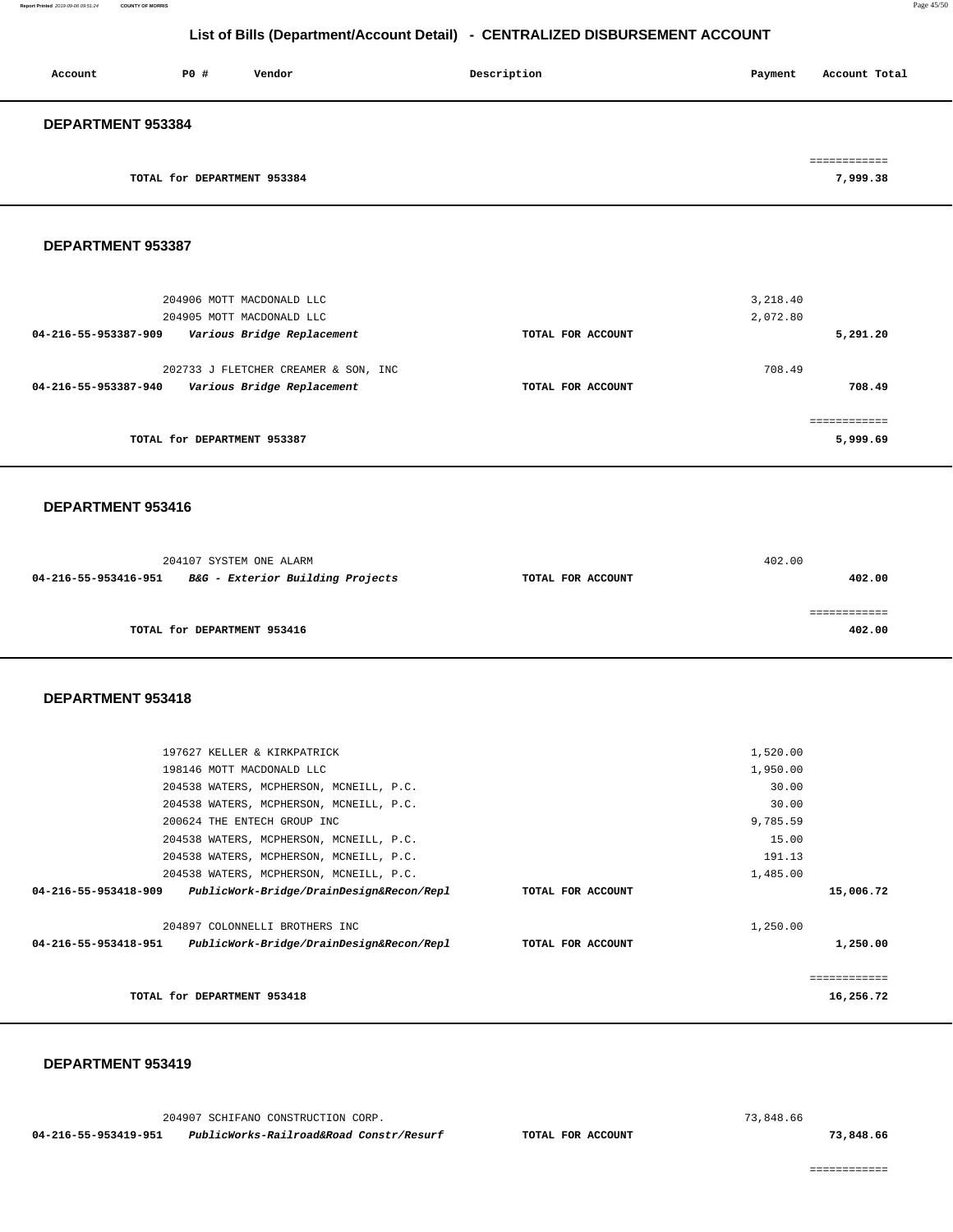| Account           | P0 #                        | Vendor | Description | Payment | Account Total |
|-------------------|-----------------------------|--------|-------------|---------|---------------|
| DEPARTMENT 953419 |                             |        |             |         |               |
|                   | TOTAL for DEPARTMENT 953419 |        |             |         | 73,848.66     |

#### **DEPARTMENT 953420**

| 199780 NATIONAL OFFICE FURNITURE, INC.                       |                   | 5,676.00 |
|--------------------------------------------------------------|-------------------|----------|
| B&G - Interior Building Improvements<br>04-216-55-953420-951 | TOTAL FOR ACCOUNT | 5,676.00 |
|                                                              |                   |          |
|                                                              |                   |          |
| TOTAL for DEPARTMENT 953420                                  |                   | 5,676.00 |

#### **DEPARTMENT 953463**

|                      | 200919 STERTIL-KONI USA, INC            | 46,909.70         |           |  |
|----------------------|-----------------------------------------|-------------------|-----------|--|
| 04-216-55-953463-957 | Equip&VehicleRplc/Upgrade-ShadeTree/MSC | TOTAL FOR ACCOUNT | 46,909.70 |  |
|                      |                                         |                   |           |  |
|                      |                                         |                   |           |  |
|                      | TOTAL for DEPARTMENT 953463             |                   | 46,909.70 |  |
|                      |                                         |                   |           |  |

#### **DEPARTMENT 953487**

| TOTAL for DEPARTMENT 953487                                     |                   | 103,907.06 |
|-----------------------------------------------------------------|-------------------|------------|
|                                                                 |                   |            |
| 04-216-55-953487-940<br>RR, RoadConst/Resurf &Design-PublicWrks | TOTAL FOR ACCOUNT | 13,271.06  |
| 204964 SCHIFANO CONSTRUCTION CORP.                              |                   | 13,271.06  |
| RR, RoadConst/Resurf &Design-PublicWrks<br>04-216-55-953487-909 | TOTAL FOR ACCOUNT | 90,636.00  |
| 199153 MALICK AND SCHERER PC                                    |                   | 2,820.00   |
| 196579 T.Y. LIN INTERNATIONAL                                   |                   | 34,980.00  |
| 196578 DEWBERRY ENGINEERS, INC                                  |                   | 17,225.00  |
| 196578 DEWBERRY ENGINEERS, INC                                  |                   | 18,655.00  |
| 195108 T. Y. LIN INTERNATIONAL                                  |                   | 924.00     |
| 201148 MALICK AND SCHERER PC                                    |                   | 6,000.00   |
| 196721 T. Y. LIN INTERNATIONAL                                  |                   | 10,032.00  |

#### **DEPARTMENT 953488**

|                      | 204648 KEANE CONSTRUCTION            |                   | 12,400.00 |
|----------------------|--------------------------------------|-------------------|-----------|
| 04-216-55-953488-951 | Sheriff Div Upgrades - Bldgs & Grnds | TOTAL FOR ACCOUNT | 12,400.00 |
|                      |                                      |                   |           |
|                      |                                      |                   |           |
|                      | TOTAL for DEPARTMENT 953488          |                   | 12,400.00 |
|                      |                                      |                   |           |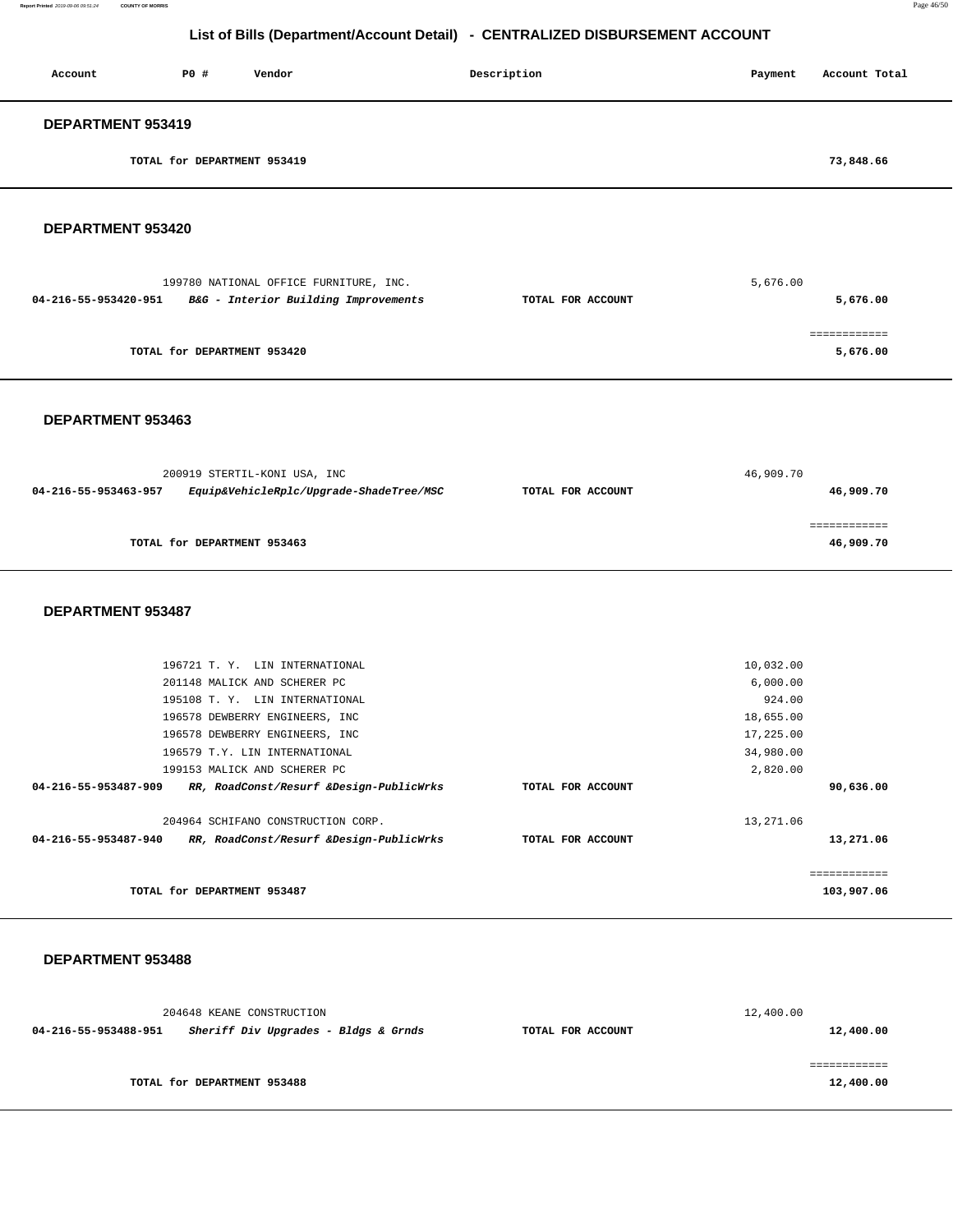| Account              | PO# | Vendor                      |                                          | Description |                   | Payment  | Account Total |
|----------------------|-----|-----------------------------|------------------------------------------|-------------|-------------------|----------|---------------|
|                      |     |                             |                                          |             |                   |          |               |
|                      |     | 197915 CLIFFSIDE BODY CORP  |                                          |             |                   | 109.17   |               |
|                      |     | 197915 CLIFFSIDE BODY CORP  |                                          |             |                   | 1,654.28 |               |
| 04-216-55-953489-957 |     |                             | Equip&Vehicle Rplcmnt/Upgrd-MotorSrvcCtr |             | TOTAL FOR ACCOUNT |          | 1,763.45      |
|                      |     |                             |                                          |             |                   |          | ============  |
|                      |     | TOTAL for DEPARTMENT 953489 |                                          |             |                   |          | 1,763.45      |
|                      |     |                             |                                          |             |                   |          |               |
| DEPARTMENT 953510    |     |                             |                                          |             |                   |          |               |

|                      | TOTAL for DEPARTMENT 953510              |                   |          | 7,035.00    |
|----------------------|------------------------------------------|-------------------|----------|-------------|
|                      |                                          |                   |          | =========== |
| 04-216-55-953510-957 | 2 AllTerrainVehicles w/Sprayers-Mosquito | TOTAL FOR ACCOUNT |          | 7,035.00    |
|                      | 204206 ADAPCO, INC.                      |                   | 100.00   |             |
|                      | 204206 ADAPCO, INC.                      |                   | 35.00    |             |
|                      | 204206 ADAPCO, INC.                      |                   | 6,900.00 |             |

#### **DEPARTMENT 953529**

| 204338 COUNTY CONCRETE CORP.<br>204338 COUNTY CONCRETE CORP.      |                   | 1,525.00<br>946.66     |
|-------------------------------------------------------------------|-------------------|------------------------|
| 204338 COUNTY CONCRETE CORP.                                      |                   | 149.10                 |
| 204338 COUNTY CONCRETE CORP.<br>204922 PANCIELLO CONSTRUCTION LLC |                   | $-115.00$<br>12,480.00 |
| ExteriorProjects&BucketTruck-Bldgs&Grnds<br>04-216-55-953529-940  | TOTAL FOR ACCOUNT | 14,985.76              |
|                                                                   |                   | ===========            |
| TOTAL for DEPARTMENT 953529                                       |                   | 14,985.76              |

#### **DEPARTMENT 953530**

|                      | 204534 WATERS, MCPHERSON, MCNEILL, P.C.  |                   | 5,621.80 |
|----------------------|------------------------------------------|-------------------|----------|
| 04-216-55-953530-909 | Rehab/Improv of Roads & RR - Engineering | TOTAL FOR ACCOUNT | 5,621.80 |
|                      |                                          |                   |          |
|                      |                                          |                   |          |
|                      | TOTAL for DEPARTMENT 953530              |                   | 5,621.80 |

**Roads & Bridges** 

| 285.20 |                   | 204008 R.S. KNAPP CO. INC.                           |
|--------|-------------------|------------------------------------------------------|
| 163.07 |                   | 204009 R.S. KNAPP CO. INC.                           |
| 178.55 |                   | 204009 R.S. KNAPP CO. INC.                           |
| 626.82 | TOTAL FOR ACCOUNT | <i>Miscellaneous - Other</i><br>04-216-55-953663-909 |
|        |                   |                                                      |
|        |                   |                                                      |
| 626.82 |                   | TOTAL for Roads & Bridges                            |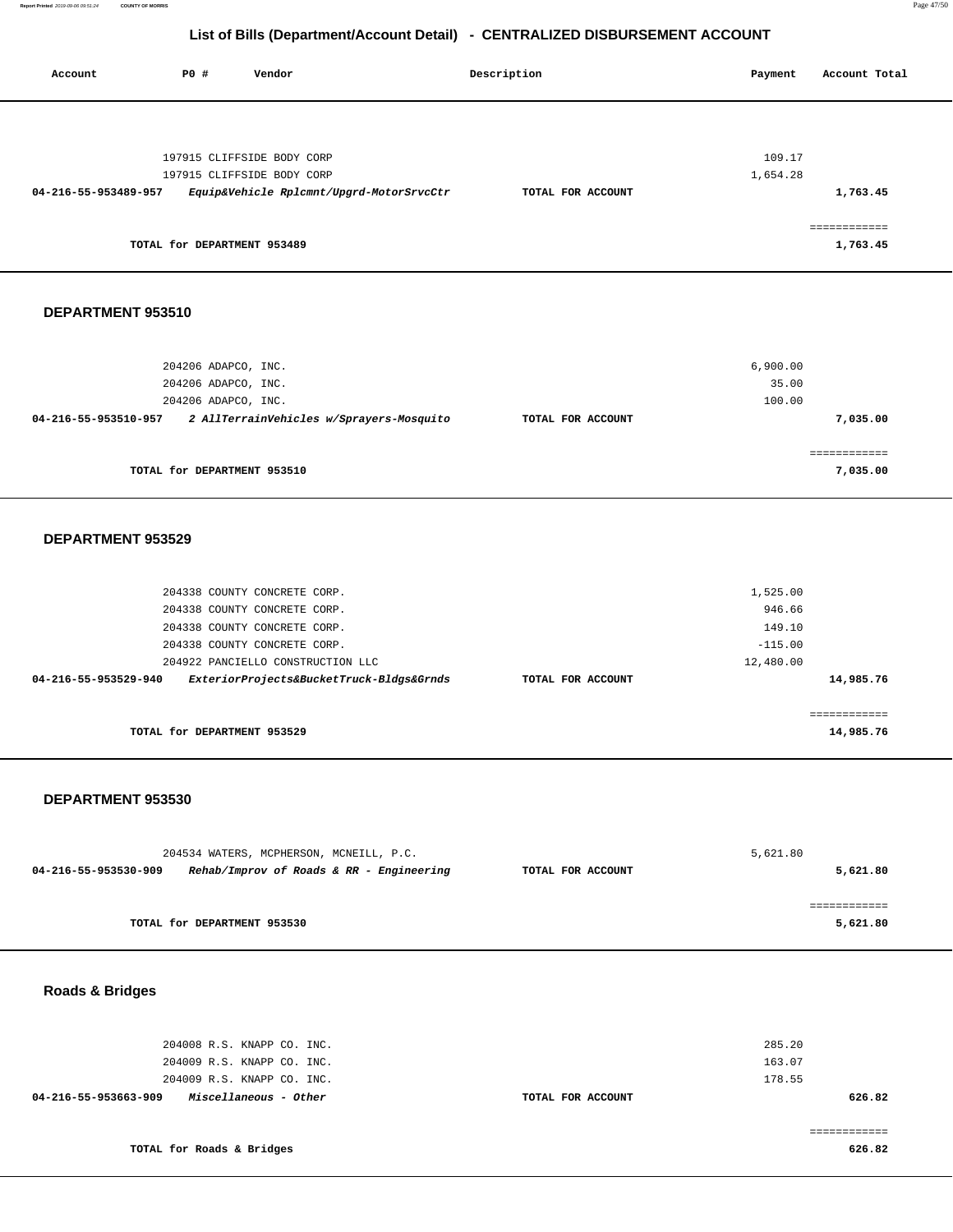| Account                                   | P0 #                        | Vendor                                                                                                          | Description       | Payment              | Account Total                        |
|-------------------------------------------|-----------------------------|-----------------------------------------------------------------------------------------------------------------|-------------------|----------------------|--------------------------------------|
| <b>Cty Bridge Design &amp; Constructi</b> |                             |                                                                                                                 |                   |                      |                                      |
| 04-216-55-953975-940                      | Hard Costs                  | 204157 J FLETCHER CREAMER & SON, INC<br>204157 J FLETCHER CREAMER & SON, INC                                    | TOTAL FOR ACCOUNT | 750.00<br>4,000.00   | 4,750.00                             |
|                                           |                             | TOTAL for Cty Bridge Design & Constructi                                                                        |                   |                      | ============<br>4,750.00             |
| DEPARTMENT 955403                         |                             |                                                                                                                 |                   |                      |                                      |
| 04-216-55-955403-909                      | TOTAL for DEPARTMENT 955403 | 204110 THE BIBER PARTNERSHIP AIA<br>204110 THE BIBER PARTNERSHIP AIA<br>MV-Long Term Health Center Improvements | TOTAL FOR ACCOUNT | 1,340.00<br>1,340.00 | 2,680.00<br>============<br>2,680.00 |
|                                           |                             |                                                                                                                 |                   |                      |                                      |
| DEPARTMENT 962398                         |                             | 204612 MOTOROLA SOLUTIONS INC                                                                                   |                   | 149,525.10           |                                      |
| 04-216-55-962398-955                      |                             | ITD-Computer & Newtork Upgrades                                                                                 | TOTAL FOR ACCOUNT |                      | 149,525.10<br>============           |
|                                           | TOTAL for DEPARTMENT 962398 |                                                                                                                 |                   |                      | 149,525.10                           |
| DEPARTMENT 962496                         |                             |                                                                                                                 |                   |                      |                                      |
| 04-216-55-962496-955                      |                             | 202790 EXTEL COMMUNICATIONS<br>Various Computers, Electronic Systems-IT                                         | TOTAL FOR ACCOUNT | 7,375.00             | 7,375.00                             |
|                                           | TOTAL for DEPARTMENT 962496 |                                                                                                                 |                   |                      | ============<br>7,375.00             |
| DEPARTMENT 963254                         |                             |                                                                                                                 |                   |                      |                                      |
| 04-216-55-963254-909                      |                             | 204612 MOTOROLA SOLUTIONS INC<br>Acq VideoCamera/AlarmSys-LawPublicSafety                                       | TOTAL FOR ACCOUNT | 4,249.77             | 4,249.77                             |
| 04-216-55-963254-956                      |                             | 204612 MOTOROLA SOLUTIONS INC<br>Acq VideoCamera/AlarmSys-LawPublicSafety                                       | TOTAL FOR ACCOUNT | 95,000.00            | 95,000.00                            |
|                                           | TOTAL for DEPARTMENT 963254 |                                                                                                                 |                   |                      | ============<br>99,249.77            |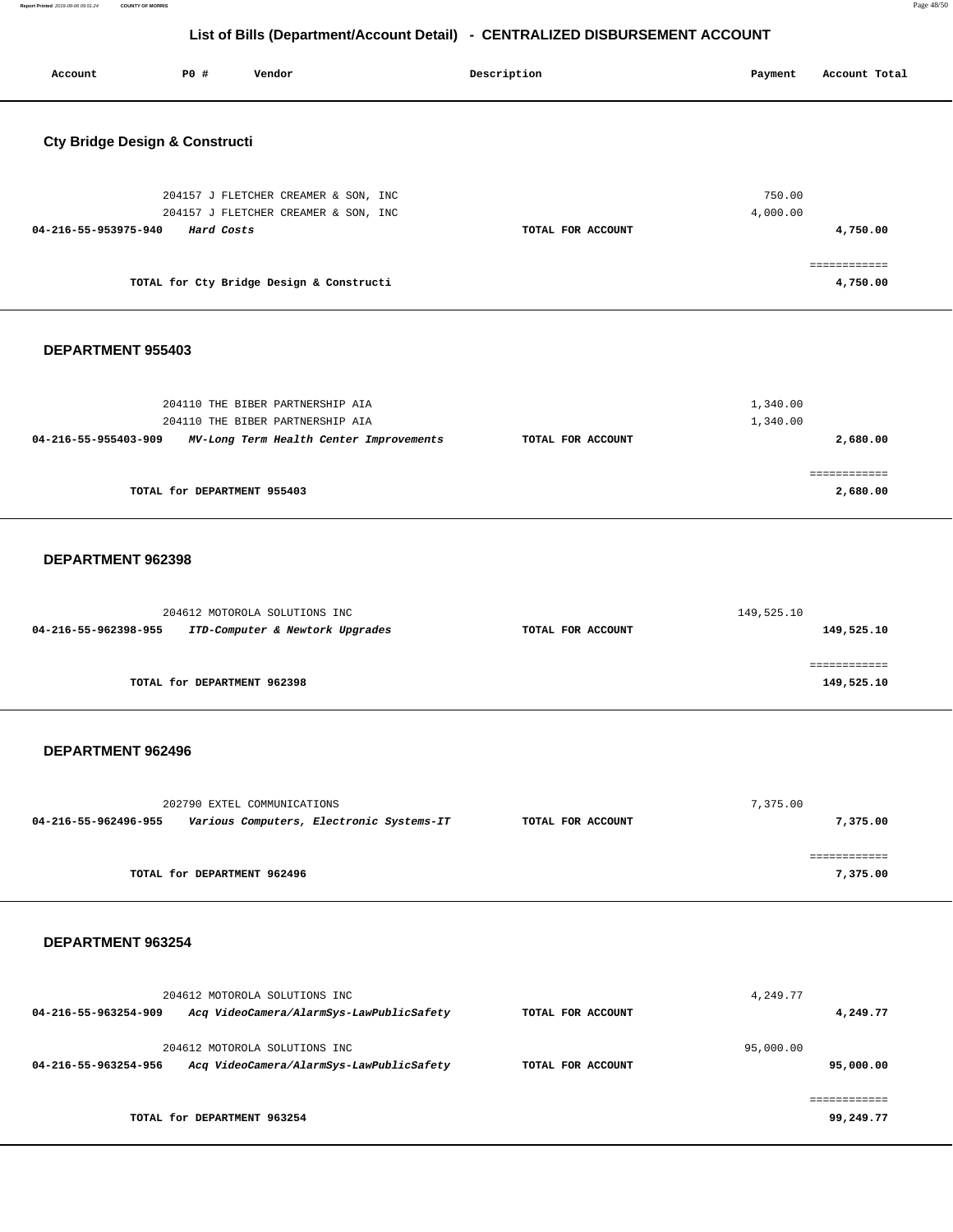**Report Printed** 2019-09-06 09:51:24 **COUNTY OF MORRIS** Page 49/50

# **List of Bills (Department/Account Detail) - CENTRALIZED DISBURSEMENT ACCOUNT**

| P0 #<br>Account<br>Vendor                                                                         | Description       | Payment    | Account Total              |
|---------------------------------------------------------------------------------------------------|-------------------|------------|----------------------------|
| DEPARTMENT 963298                                                                                 |                   |            |                            |
| 204612 MOTOROLA SOLUTIONS INC<br>04-216-55-963298-952<br>County-Wide Radio Sys - Public Safety    | TOTAL FOR ACCOUNT | 124,857.69 | 124,857.69                 |
| TOTAL for DEPARTMENT 963298                                                                       |                   |            | ------------<br>124,857.69 |
| DEPARTMENT 963346                                                                                 |                   |            |                            |
| 203531 L-3 D.P. ASSOCIATES INC.<br>04-216-55-963346-956<br>Purchase Simulators for training LPS   | TOTAL FOR ACCOUNT | 12,000.00  | 12,000.00                  |
| TOTAL for DEPARTMENT 963346                                                                       |                   |            | ============<br>12,000.00  |
| DEPARTMENT 963497                                                                                 |                   |            |                            |
| 204612 MOTOROLA SOLUTIONS INC<br>04-216-55-963497-909<br>Trunk Radio Sys Upgrade-Law&PublicSafety | TOTAL FOR ACCOUNT | 51,006.12  | 51,006.12                  |
| TOTAL for DEPARTMENT 963497                                                                       |                   |            | ============<br>51,006.12  |
| DEPARTMENT 963522                                                                                 |                   |            |                            |
| 196266 VIRTRA SYSTEMS<br>04-216-55-963522-956<br>Upgrd Firearms Simulator/Equip-LawPubSaf         | TOTAL FOR ACCOUNT | 85,099.89  | 85,099.89                  |
| TOTAL for DEPARTMENT 963522                                                                       |                   |            | ============<br>85,099.89  |